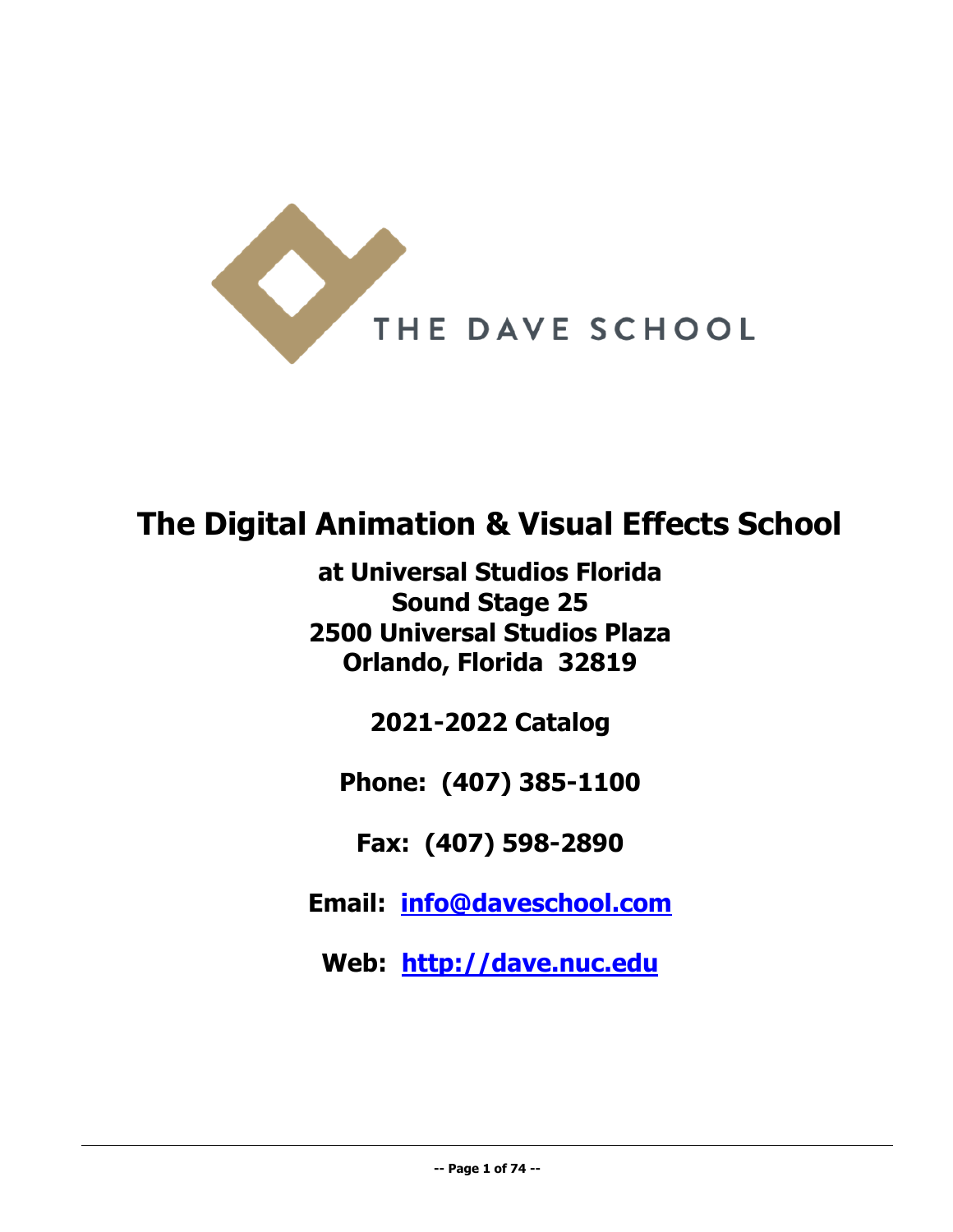## **The Digital Animation and Visual Effects School**

## **The DAVE School**

An Academic Unit of NUC University

A nonpublic career education school providing specialized career training in the art and science of digital entertainment and interactive media as it relates to motion pictures, television, games, and other media.

> President, Dr. James Michael Burkett Executive Director, Gina Rhodes

NUC University (NUC) has three additional academic units: NUC University – IBC Technical Division (NUC-IBC), NUC University - Florida Technical College (NUC-FTC), and The Digital Animation & Visual Effects School (The DAVE School). Information about NUC, NUC-IBC, NUC-FTC, and The DAVE School is available at [http://www.nuc.edu/,](http://www.nuc.edu/) [http://tecnicos.nuc.edu/,](http://tecnicos.nuc.edu/) [http://www.ftccollege.edu/,](http://www.ftccollege.edu/) and [http://dave.nuc.edu.](http://dave.nuc.edu/)

NUC University (NUC) is an accredited institution and a member of the Middle States Commission on Higher Education (MSCHE) www.msche.org. NUC's NUC University – IBC Technical Division (NUC-IBC), NUC University – Florida Technical College (NUC-FTC), and The Digital Animation & Visual Effects School (The DAVE School) are included in this accreditation. NUC's accreditation status is Accreditation Reaffirmed. The Commission's most recent action on the institution's accreditation status on 2019 was to reaffirm accreditation. MSCHE is an institutional accrediting agency recognized by the U.S. Secretary of Education and the Council for Higher Education Accreditation (CHEA).

The DAVE School is licensed by the Commission for Independent Education, Florida Department of Education. Additional information regarding this institution may be obtained by contacting the Commission at 325 West Gaines Street, Suite 1414, Tallahassee, FL 32399-0400, toll-free (888) 224-6684.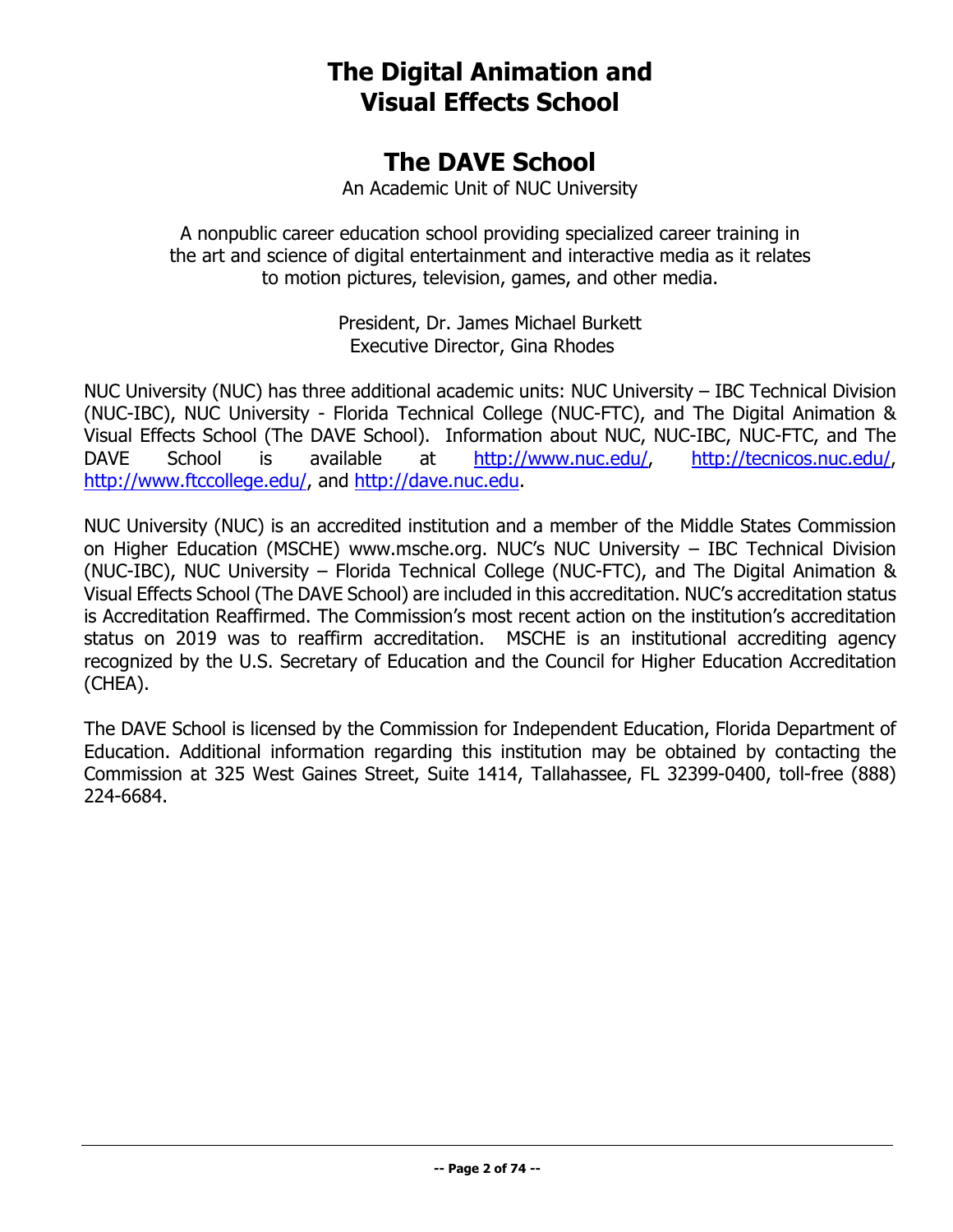## <span id="page-2-0"></span>**TABLE OF CONTENTS**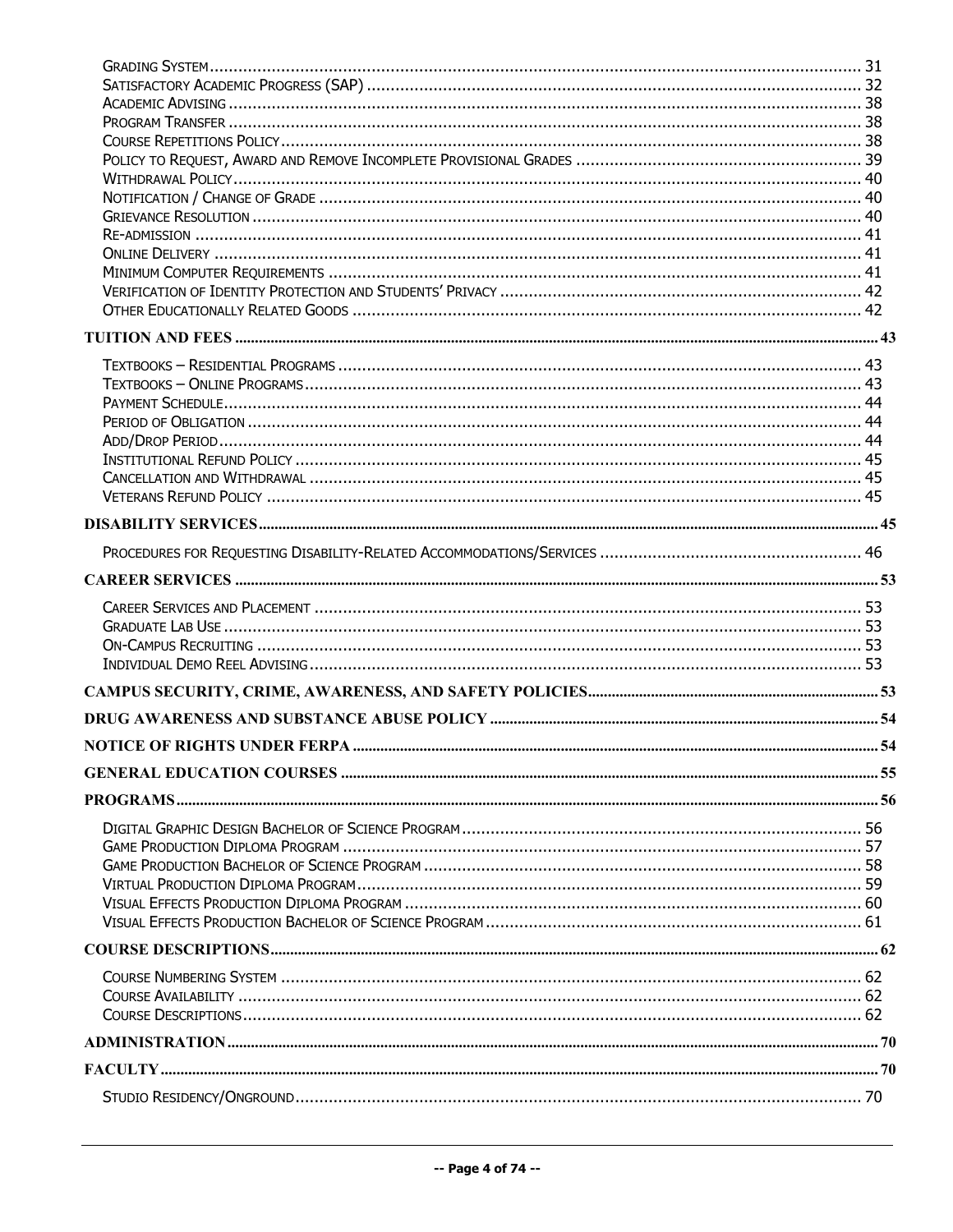The DAVE School – Printed May 18, 2022

The DAVE School reserves the right to affect changes in tuition, textbooks, equipment, administration, schedules, subject matter, faculty and staff, and to teach courses in any order it deems necessary. Updates are published and available to students via the school website and/or catalog.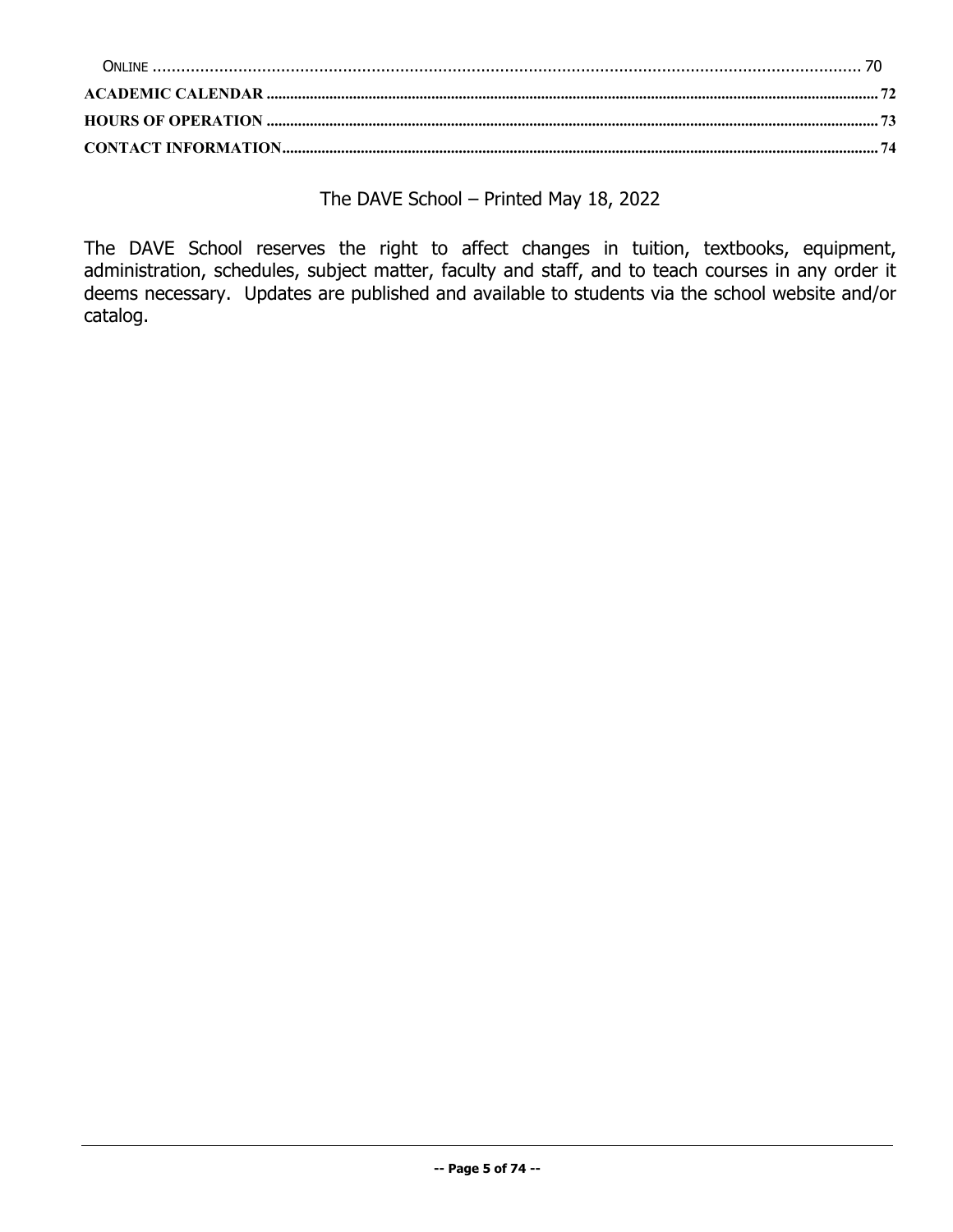#### <span id="page-5-0"></span>**GENERAL INFORMATION**

#### **History**

<span id="page-5-1"></span>The Digital Animation & Visual Effects (DAVE) School was founded on June 8, 2000, by Anne and Jeffery Scheetz. The couple created a school that offers specialized training with extensive practice under industry level supervision. Game Production was also introduced in September of 2013, making it the second program to be offered by the school. In the summer of 2016, the school introduced its first online bachelor program. In February 2018, The DAVE School was purchased by National College of Business and Technology, Inc. d/b/a NUC University (NUC), a wholly-owned subsidiary of Instituto de Banca y Comercio, Inc., whose majority owner is Leeds Equity Partners IV, LP.

NUC University (NUC) is a private institution of higher education dedicated mainly to offer associate degree programs in the health, business and technology fields as well as bachelor's degree programs in Education, Nursing, Business and Office Systems, among others. The Institution also offers diploma programs in various fields and several Master's Degree Programs. It was incorporated under the laws of the Commonwealth of Puerto Rico on September 8, 1982, file number 52,584, under the name of National College of Business and Technology. It began its educational programs in Bayamón in July 1982. In 1984 it opened the Arecibo Branch Campus in Arecibo, Puerto Rico, and in 2003 the Río Grande Branch Campus in Río Grande, Puerto Rico. In September 2007 NUC opened a learning site at San Cristóbal Hospital in Ponce, Puerto Rico. In July 10, 2009 it was converted to the Ponce Branch Campus. In January 2011, NUC opened an additional location in Caguas, Puerto Rico. In June 2014, it was reclassified to the Caguas Branch Campus. In February 2018, NUC acquired NUC University – IBC Technical Division (NUC-IBC), NUC University - Florida Technical College (NUC-FTC), and The Digital Animation & Visual Effects School (The DAVE School).

#### **Mission**

<span id="page-5-2"></span>At NUC University, our goal is to develop educated and enterprising individuals, competent in their professional field, with an attitude to continue learning throughout their whole life, proud of belonging to NUC University and capable of inserting themselves successfully in the labor market to contribute effectively to the economic, social and political progress of their environment.

#### **Institutional Priorities**

- <span id="page-5-3"></span>1. Academic quality – reaffirms the importance of academic quality through systematic assessment and the continuous improvement of the institution's academic offerings. Also, to provide academic offerings based on learning outcomes and the personal values directly tied to the labor market. Student services complement the learning process, contribute to the development of student's experiences and NUC's focus on service demonstrates its commitment to quality student services that support the teaching learning process and foster educational excellence.
- 2. Service, development and student experience Provide a college experience centered on student experiences, development and services, which prepares graduates to lead and excel in the local or global geographic area where they decide to live.
- 3. Organizational Development Fostering a service-oriented organizational culture of the highest quality to all customers. It is characterized by an attitude towards collaboration, participation and a sense of commitment from all participants. Toward this end, all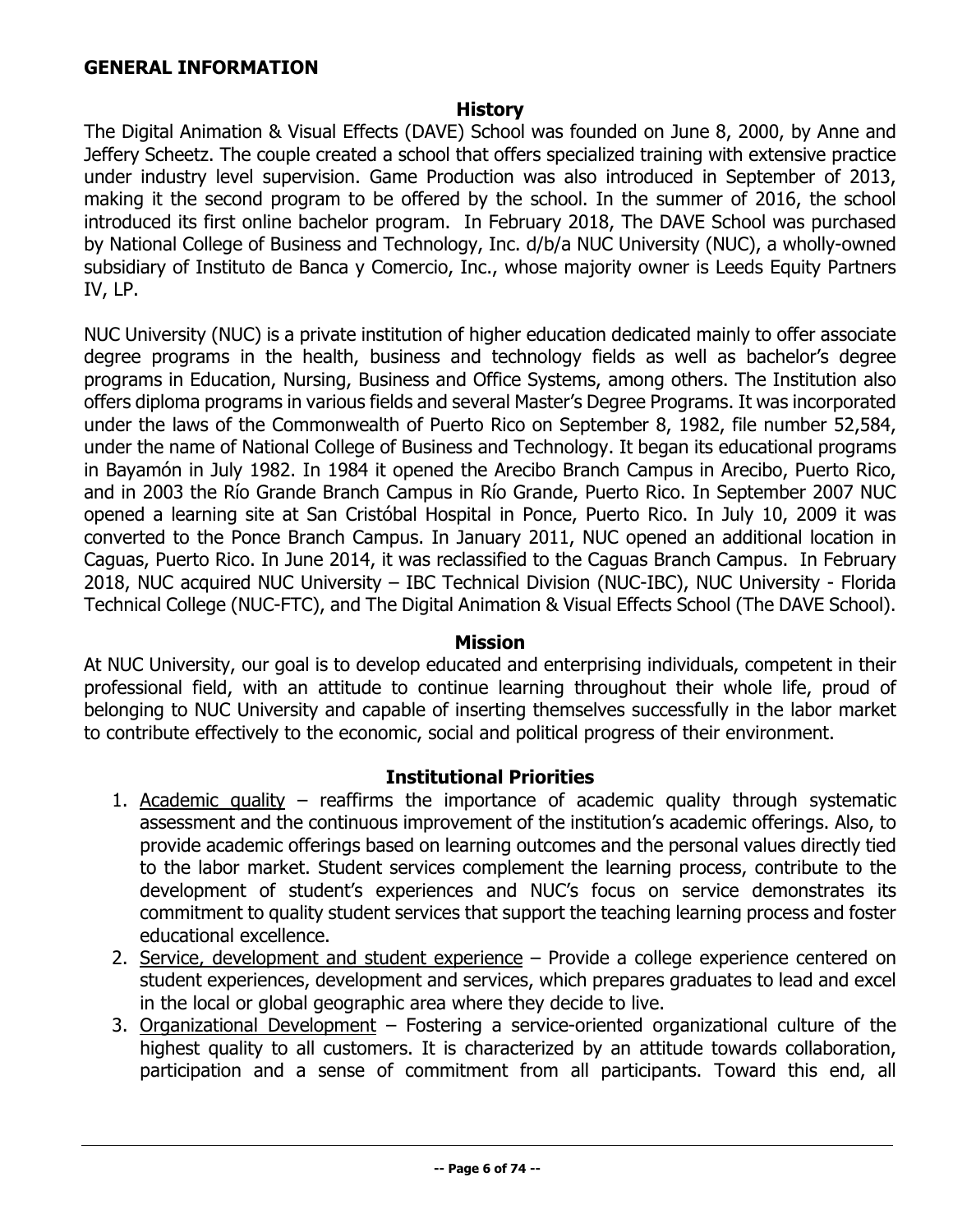administrative staff that occupy key positions and faculty comply with all the competency and performance requirements.

- 4. Strengthening and positioning of the NUC Brand The NUC brand (institutional identity) must be recognized in the market as one of the top private universities in PR, FL and through distance education.
- 5. Financial Strength Achievement of key financial metrics levels established in each year's annual budget.

## **Institutional Learning Goals**

<span id="page-6-0"></span>NUC University supports its student body and prepares them for the effective achievement of their academic goals. NUC identifies the following basic competencies that are necessary to build a solid foundation for the academic experience at the non-degree, under graduate as well as graduate levels and assures that the students develop the necessary skills, knowledge and attitudes for future employment, to continue graduate studies, responsible citizenship, and a commitment for continuous learning throughout their whole life. These competencies are aligned with the mission, values, and institutional goals, as well as with all the academic offerings of NUC University.

Among the expected outcomes for student learning, are the following basic competencies:

- 1. Professional competency and technical skills Capacity to apply creatively the knowledge and skills of their respective field of studies and inserting themselves successfully in the labor market, contributing effectively to the economic, social and political progress of their environment.
- 2. Communication skills Capacity to express and exchange ideas effectively through listening, speaking, reading, writing and other appropriate modes of interpersonal expression and workforce vocabulary.
- 3. Critical and Creative Thinking Capacity to analyze, apply critically and creatively their professional or technical competencies in the management of complex situations, decision making, problem solving, understanding, adapting, and generating changes, while at the same time managing them effectively.
- 4. Logical reasoning Capacity to utilize quantitative and qualitative information in logical the decision making and problem solving process.
- 5. Information Literacy and Technological Competency Capacity to apply in an ethical and critical manner the knowledge and skills related to the development and processes in information and technological environments in an effective and efficient way, considering the personal, professional, technical, and citizen dimensions.
- 6. Ethical and moral behavior Capacity to reason ethically and morally when facing complex situations, making informed decisions, and solving problems, showing respect towards laws and persons, intellectual honesty, social responsibility, ethical judgment, respect to life and environment conservation.
- 7. Respect to diversity Capacity to recognize and value the richness of human experiences, understanding the multicultural, gender, political, and other social differences, the needs of people with functional diversity and the capacities that enrich living together respecting the human experience in a globalized world.

## **Non-Discrimination Policy**

<span id="page-6-1"></span>NUC University - Florida Technical College and The DAVE School are committed to providing equal access to educational and employment opportunities. NUC University - Florida Technical College and The DAVE School prohibit discrimination on the basis of race, color, religion, national origin,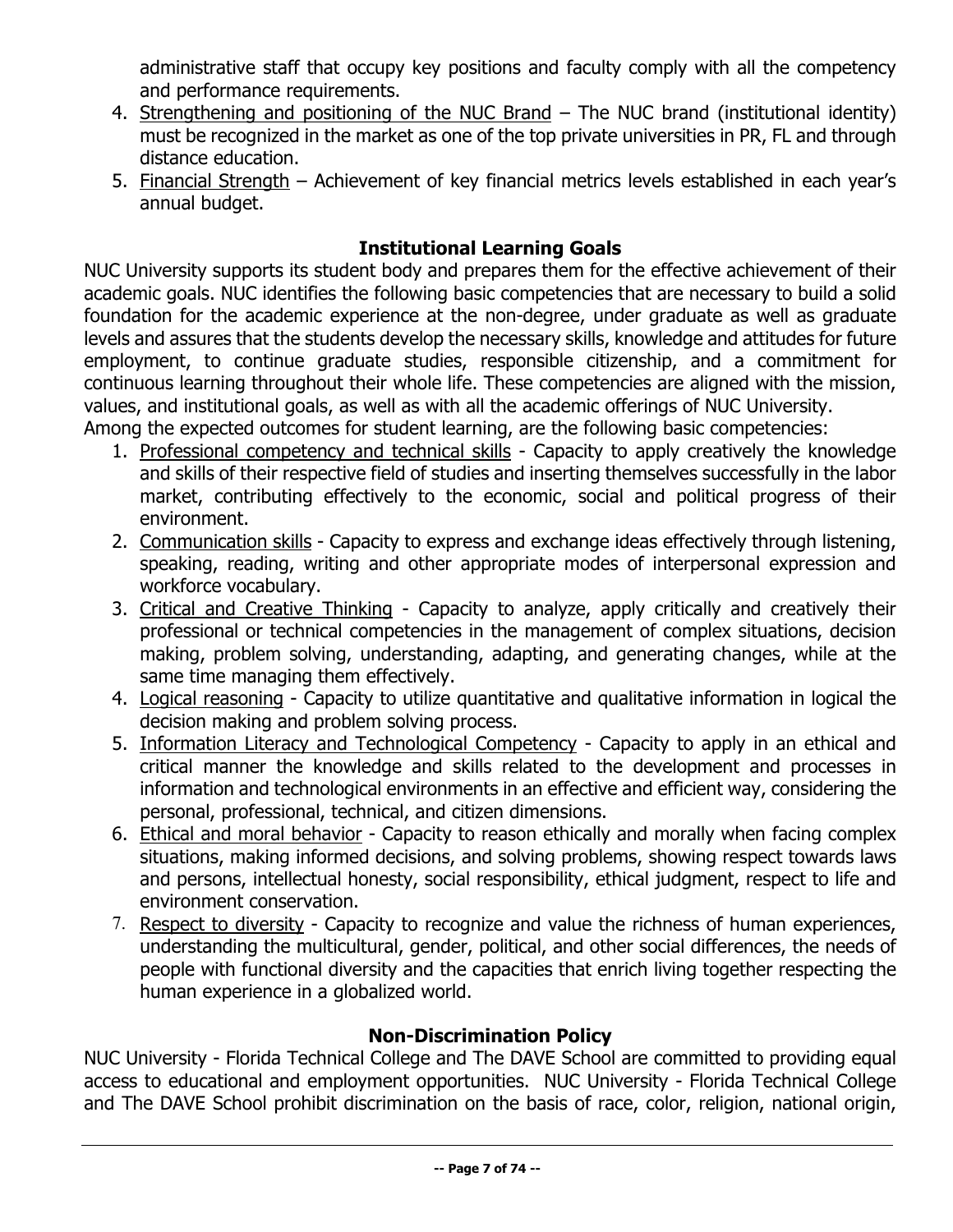age, disability, sex, gender, sexual orientation, marital status, genetic information, and military/veteran status in the recruitment and admission of students, recruitment and employment of employees, and in the operation of all its programs, activities, and services. Sexual harassment is a prohibited form of sexual discrimination under this policy.

The following persons have been designated to coordinate NUC University - Florida Technical College and The DAVE School's compliance with Section 504 of the Rehabilitation Act of 1973 (Section 504) and the American with Disabilities Act of 1990 (ADA); Title IX of the Education Amendments of 1972, and the Age Discrimination Act of 197; and the Age Discrimination Act of 1975:

| <b>Name/Position Title</b> | <b>Campus</b>      | <b>Address</b>           | <b>Telephone</b><br><b>Number</b> |  |
|----------------------------|--------------------|--------------------------|-----------------------------------|--|
|                            |                    |                          |                                   |  |
| Heidi Pollpeter, Director  | Regional Office of | 12900 Challenger Parkway | 407-447-7300                      |  |
| of Student Support         | Academic Affairs,  | Orlando, FL 32826        |                                   |  |
| <b>Services</b>            | <b>NUC-FTC</b>     |                          |                                   |  |
| Leiby Adames-Boom,         | Regional Office of | 12900 Challenger Parkway | 407-447-7300                      |  |
| <b>Vice President for</b>  | Academic Affairs,  | Orlando, FL 32826        |                                   |  |
| <b>Academic Affairs</b>    | <b>NUC-FTC</b>     |                          |                                   |  |

## **Facilities at Universal Studios Florida®**

<span id="page-7-0"></span>The DAVE School is located on the backlot of Universal Studios Florida®. Our facility consists of a 17,800 square foot space inside Sound Stage 25.

In addition to its two theme parks, Universal Studios and Islands of Adventure, Universal operates a fully functional motion picture and television broadcast facility. During the program, students may tour many of these facilities. Certain assignments require use of Universal's facilities, so each student is issued an annual pass, which grants him or her access to the theme parks during operating hours. We also enjoy use of Universal's backstage areas including two employee cafeterias.

## **Studio Lab Classrooms**

Students experience all their training in Lab Classrooms that mimic studio environments. The Studio Lab Classroom is equipped with a computer workstation and dual monitor system for each student. Students start their training on workstations complete with industry-standard technology, and have secure daily access to the facility to continue working on their projects Monday thru Friday, and weekends are available by appointment .

## **Shooting Stage**

Many of our courses and projects require shooting scenes and elements on a Green Screen or Motion Capture Stage. Students have access to the DAVE School shooting stage which has a permanent chroma key green cyc wall and Vicon Motion Capture System, located above the Blue Man Group facility in Stage B17. VR headsets are also available for student use in the Student Interactive Lab or are available for check-out from the school library.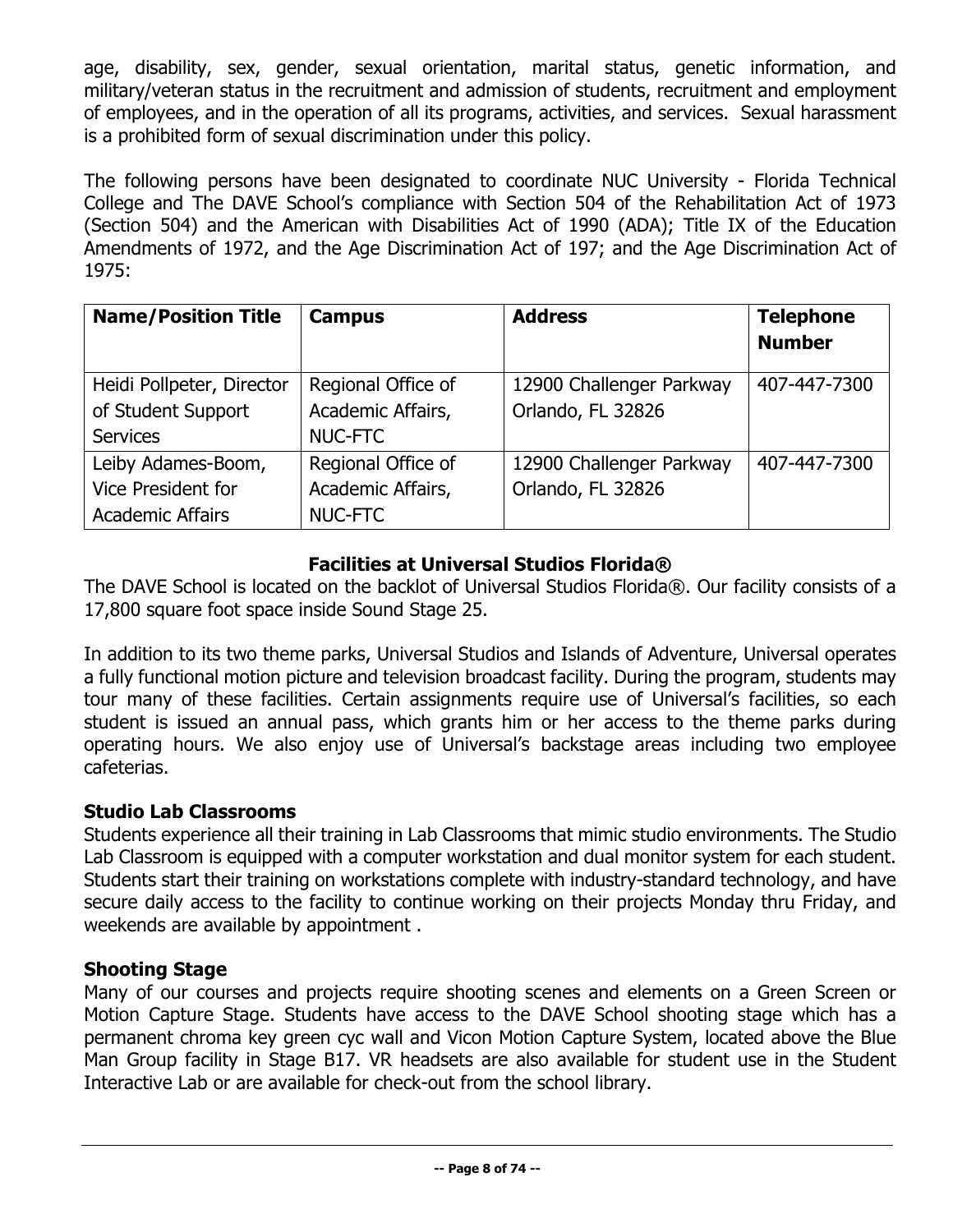## **Lecture Theater**

Our curriculum includes film study and project analysis; therefore the theater is equipped with a stereo sound system and high definition projector. Frequently, Industry guests will visit and host lectures and VIP screenings in the Lecture Theater. It is located on the 2nd floor of the School and will accommodate wheelchairs and is ADA compliant.

#### **Governance**

<span id="page-8-0"></span>The governance of NUC University is carried out by a Board of Directors and a Board of Trustees. These boards have the primary responsibility for ensuring that the Institution achieves its mission and purpose and maintains its academic integrity. Currently, these Boards are composed of the following members:

## **Board of Directors (Corporate Board)**

## **Board of Trustees**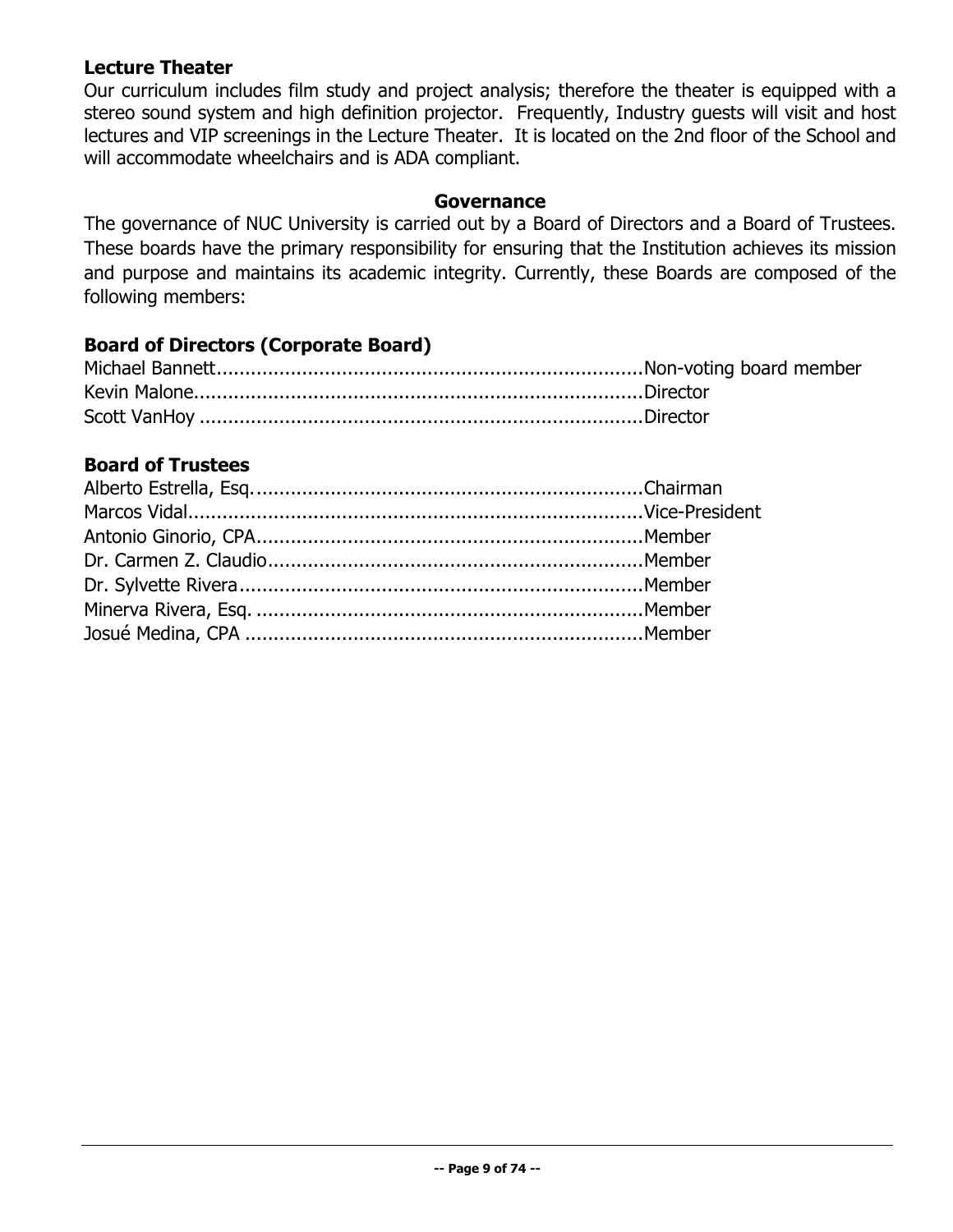## <span id="page-9-0"></span>**ADMISSIONS**

### **Admissions Requirements**

<span id="page-9-1"></span>Prospective Students must furnish proof of a high school diploma or equivalent. If a qualified applicant is under 18, he or she must provide the written consent of his or her parent or guardian and must turn 18 by graduation. See the Graduation Requirements for more detailed information.

Applicants are not required to have any previous animation or game arts experience, but a strong desire to become a professional visual effects artist or game artist is necessary. Applicants should also possess basic computer and Internet usage skills.

While those are valuable skills that you will find useful, we believe that 3D modeling and animation is a completely unique art form. In fact, we place an equal value on experience in filmmaking, acting, theater, lighting, stagecraft, web-design, programming, painting, writing, music, sculpture, model building, crafts or just about any creative endeavor. Ultimately, we are seeking students who are creative by nature, not intimidated by computers, and driven to excellence.

In an effort to maintain a safe educational and working environment for students and staff, The Digital Animation & Visual Effects School ("DAVE School") does not accept applicants who are known to have certain types of criminal convictions in their backgrounds. The DAVE School specifically does not accept individuals who are registered sex offenders/sexual predators. Registered sex offenders must self-disclose sex offender/sexual predator registry status at or before applying for enrollment at The DAVE School. Admitted students who are discovered to have misrepresented their criminal conviction history to The DAVE School are subject to immediate dismissal. Similarly, students who commit certain types of crimes while enrolled are subject to immediate dismissal. As such, students convicted of any criminal offense while enrolled must report that conviction to the school within ten (10) days of receiving the conviction. Students who fail to report a criminal conviction while enrolled are subject to immediate dismissal. The DAVE School reserves the right to conduct criminal background checks on applicants and students in circumstances deemed appropriate by The DAVE School. Individuals who are denied admission or have their admission revoked based on their criminal record may appeal. The appeal must be in writing and contain the following: nature of offense for which the applicant was convicted; justification for consideration of admission/ reinstatement; and parole officer contact information and conditions of parole, if any.

Geographic limitations apply. Please contact us for more information.

## **Additional Admissions Requirements**

In addition to the basic admission requirements described in the Admissions section, the following program requires:

#### **Game Production Bachelors**

• Student must complete the Game Production Diploma

#### **Visual Effects Production Bachelors**

• Student must complete the Visual Effects Production Diploma

#### **International Students – Admissions Requirements**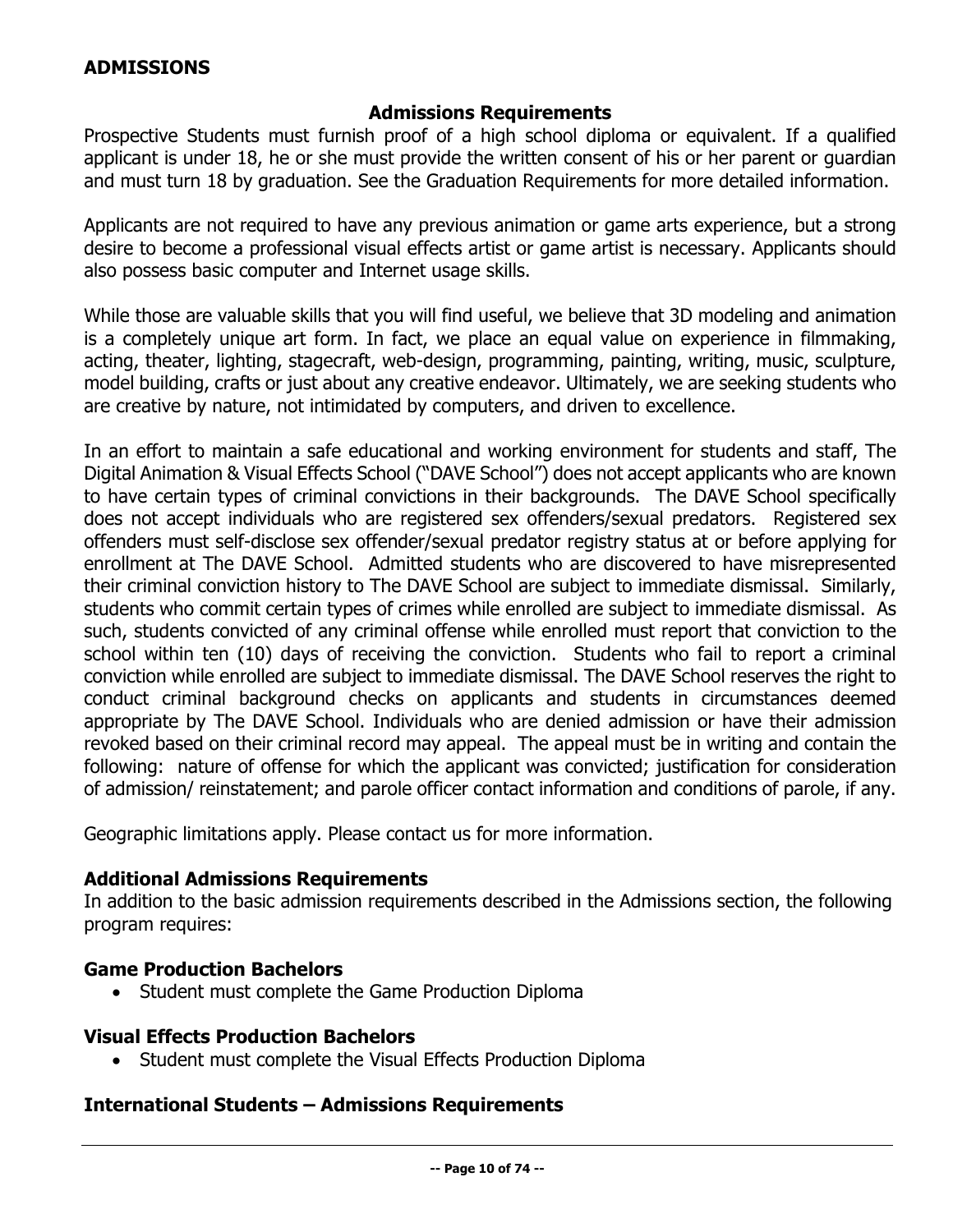The DAVE School is approved by the U.S. Department of Homeland Security to issue Certificates of Eligibility (Form I-20) through the Student and Exchange Visitors Program (SEVP) and the Student and Exchange Visitors Information System (SEVIS). Form I-20 is necessary in order for international students to obtain an F1 or M1 Visa required to attend residential programs at the school.

Additional admission requirements for international students (All documents should be translated in English):

- Academic equivalency of a high school diploma or secondary education in the U.S. Contact our admissions department for credential evaluation recommendations
- Completed and signed Student Information sheet\*
- Completed, signed and certified Financial Affidavit<sup>\*</sup> and/or official certified bank statement showing availability of funds in U.S. dollars for tuition and living expenses (statement must have been issued within the past 30 days)
- Demonstrated English proficiency for students whose first or native language is not English
	- o International English Language Testing
	- o TOEFL scores of 500 PBT/173 CPT/61 iBT
	- o Certification of English language studies
	- $\circ$  System (IELTS) with a level of 6 or higher
	- $\circ$  A grade of 'C' or better in an intermediate ESL course
	- o Graduation from an English-speaking secondary institution
	- o Evidence of having completed 12 semester hours or 18 quarter hours with at least a 'C' (70%) average at an accredited postsecondary institution in which English was the language of instruction
- Down payment; \$10,000 is due prior to issuance of the I-20M-N
- The balance of tuition after that may be paid in full or on the 1st day of each term, if choosing an installment plan.
- International students are required to purchase the DAVE School technology package which includes laptop, VR headset, monitor and software package.

\*Forms may be found in our international info pack, through our website or upon request from the admissions department.

Once the school receives all necessary paperwork and \$10,000 non-refundable down payment, a Form I-20M-N will be issued and shipped to the student. The \$10,000 is refundable only if the VISA is not issued. The student's next step will be to make an appointment for an interview at the US Embassy to apply for an F1 or M1 Visa. Before the appointment you will need to visit [http://www.fmjfee.com](http://www.fmjfee.com/) and pay the I-901 fee. The I-901 fee is mandated by US Congress to support the program office and the automated system that keeps track of students and exchange visitors and ensures that they maintain their status while in the United States. Be sure to bring a receipt with you to your appointment as proof of payment.

For the most up-to-date information regarding student Visas, please refer to www.ice.gov.

**PLEASE NOTE:** An M-1 Visa will allow a student to study in the US for 1 year (365 days), so travel should be planned carefully. This includes any time before classes begin and following graduation. If a student needs to stay longer, for example if he or she is required to repeat part of a program,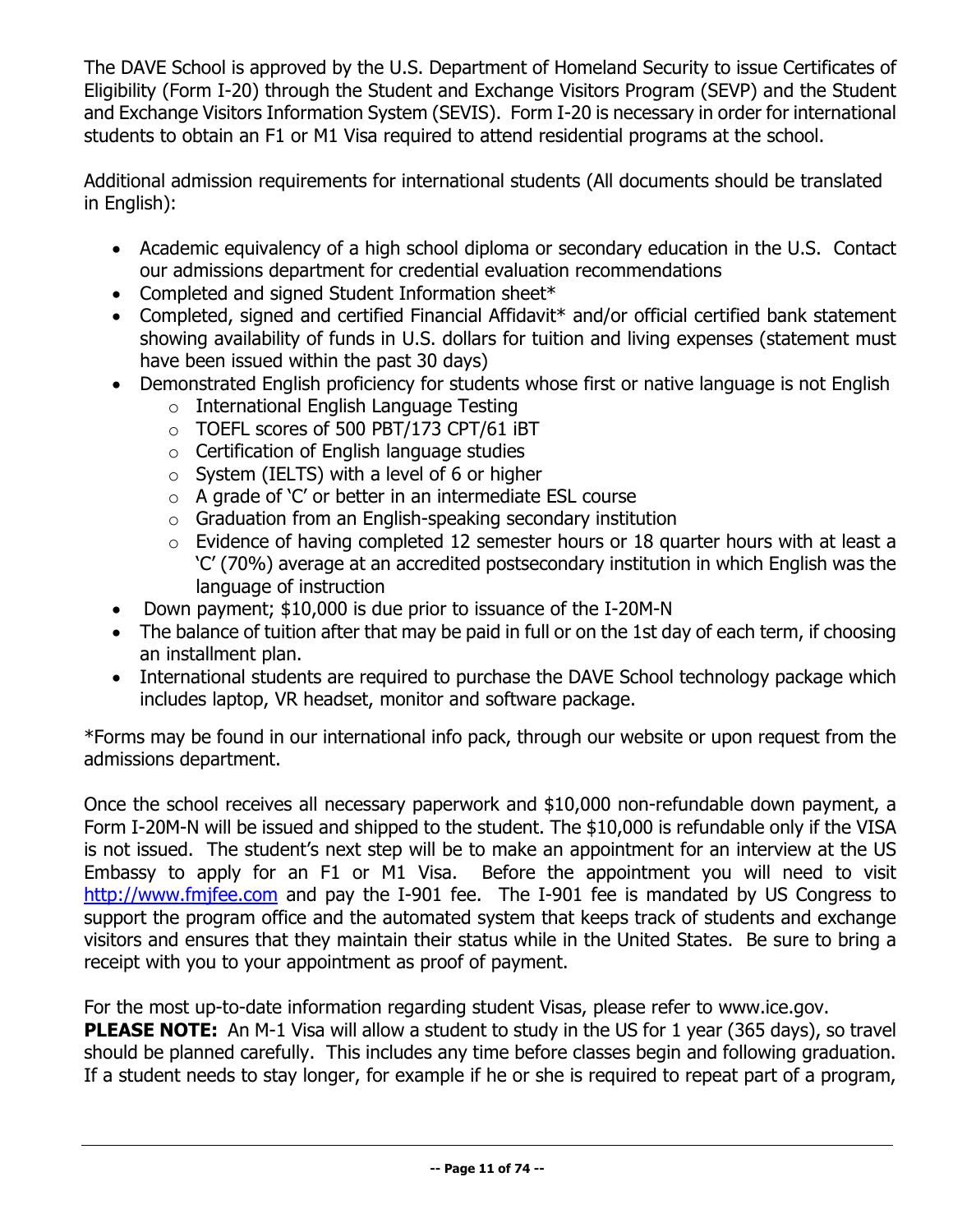or arrives more than a few days prior to classes beginning, he or she will need to apply for an extension, which involves a government fee.

## **International Student Enrollment**

New international students are required to report to the Primary Designated School Official (PDSO) immediately upon arriving at the school, bringing with him or her Form I-20, F1 or M1 Visa, I-94 (available online) and Passport. Students must arrive at the school within 30 days of their admission at the Port of Entry (POE).

#### **Change of Address**

<span id="page-11-0"></span>International students must notify the DSO within 10-days of any address changes while in the U.S. on the F1 or M1 visa.

#### **Registration**

<span id="page-11-1"></span>The Registrar Office organizes the entire registration process. Any student who wishes to change their schedule, registration, or course, prior to term start date must contact their Academic Leader.

#### **Non-Degree Seeking (NDS) Policy**

<span id="page-11-2"></span>DAVE School currently accepts students who seek to take courses without any interest in obtaining a degree. The institution's student information system (CampusNexus) classifies these students as Non-Degree Seeking (NDS). Personal Enrichment students will be those students who are not interested in obtaining an academic degree but are interested in taking courses for their own professional or personal development. In addition, students enrolled in other collegiate or university level institutions who have been authorized to take courses at DAVE School will be categorized as NDS.

NDS students can apply for any course that is part of the academic offerings of DAVE School, subject to academic evaluation (if applicable), availability, space limitation, and depending upon the regulations and/or the accreditation standards of the academic programs, if any. Those students who already have a Diploma or Bachelor's degree awarded and are interested in studying another concentration under the same program can take these additional courses. However, since these courses by themselves are not considered an eligible program, students will be classified under the category of "non-degree seeking" student. This means that they will be enrolled on a course-bycourse basis and will be not classified as a regular student pursuing a degree. For this reason, students will not be granted another diploma nor will they be eligible for Title IV financial aid for these courses.

All the students previously described, except Audit Students, will receive credits and a final grade. This means that they will have to comply with all the assignments and required exams to approve the courses. If a student does not have a conferred degree and wishes to continue his studies to obtain a university degree, he should complete all the requirements to be admitted as a regular student.

Requirements to be admitted as an NDS student:

- 1. Should complete and submit the application for admission.
- 2. Complete financial requirements including admissions fee payment (non-refundable).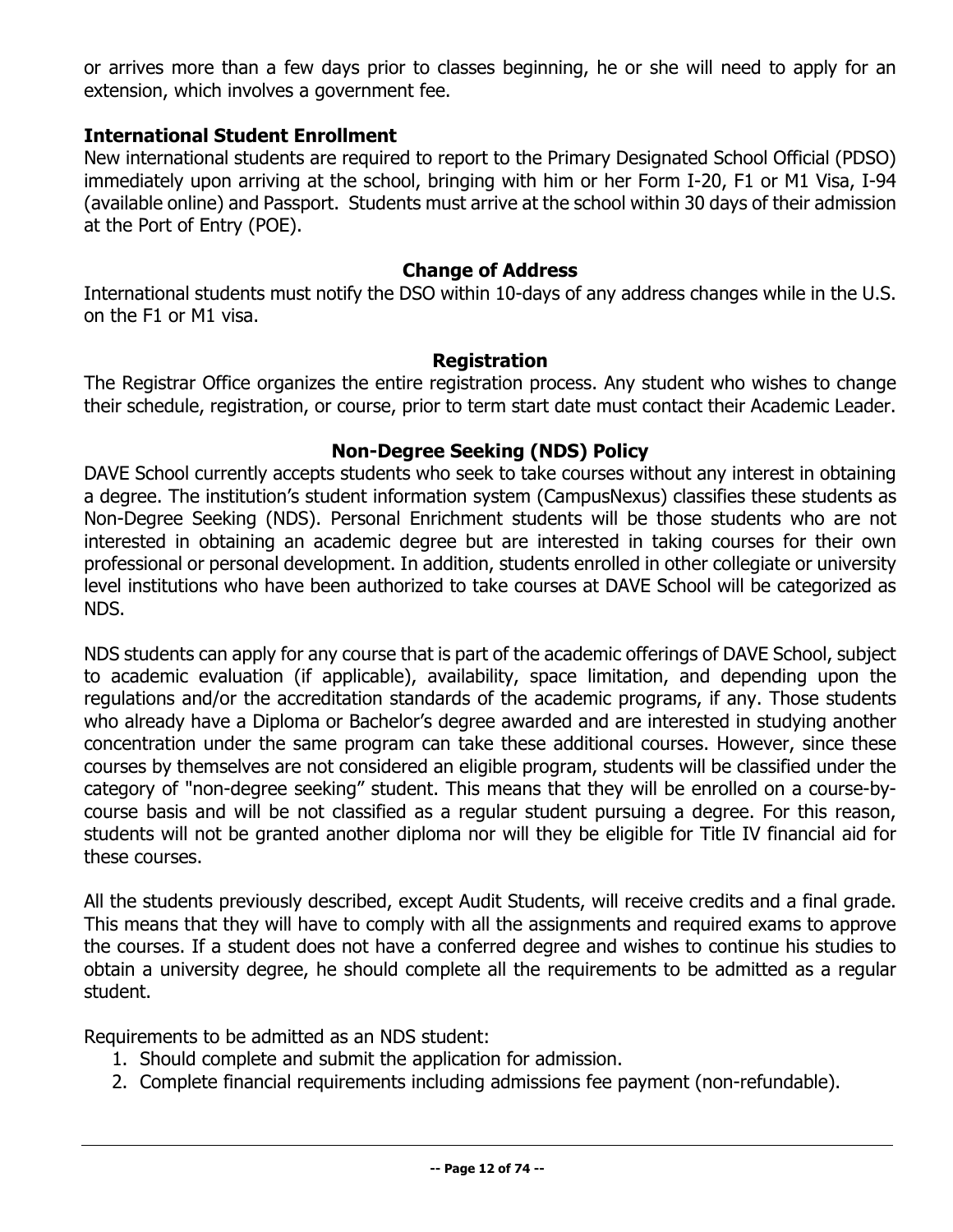- 3. If the student is enrolled in another collegiate institution, he should submit evidence of authorization from his institution to take courses at DAVE School.
- 4. The student should follow the norms and procedures established by the institution.
- 5. The costs per credit and fees will be the same as those charged to regular students.

This policy will apply to on ground, online and foreign students.

## **Course Cancellations and Alterations**

<span id="page-12-0"></span>The DAVE School reserves the right to cancel and/or change any course(s), or alter the hours, days of attendance, starting dates, and/or delivery method of any course(s) when deemed necessary. See Refund Policies for more information.

## **Transcripts**

<span id="page-12-1"></span>The DAVE School transcripts are maintained and are available upon request. The school reserves the right to withhold a grade report, diploma, or transcript until all requirements for that program or term have been met, including satisfaction of all financial obligations to the school. Additional copies of transcripts may be obtained by making a request via the school website at [https://dave.nuc.edu/transcript-request-form/.](https://dave.nuc.edu/transcript-request-form/)

## **Transfer Credits Policy**

<span id="page-12-2"></span>A transfer student is a student entering DAVE School for the first time but known to have previously attended a postsecondary institution, with at least one (1) course approved, whether he intends to transfer a course(s) or not.

Transfer students must submit official transcripts from each previously attended post-secondary institution from which they would like to transfer credits or clock hours. The certified documents must be sent to the Admission's Office. Credits or clock hours earned at other institutions or other approved sources may be eligible for transfer for satisfaction of program requirements only if they meet the following criteria:

- 1. The credits or clock hours were earned at an institution accredited by an agency recognized by the United States Department of Education or the Council for Higher Education Accreditation (CHEA) or for internationally-based institutions recognized by the respective government as institutions of higher education.
- 2. The student must have successfully passed the course and earn a grade of at least a "C."
- 3. The course to be transferred is similar in level, content, and credit/clock value to a course offered by NUC-FTC.
- 4. Credits or clock hours earned at another institution that is not located in the United States or its territories must be evaluated by an agency which attests to the qualitative and quantitative equivalency of the foreign education and the specific course or courses for which transfer credit is to be awarded. NUC-FTC accepts transfer credit evaluations from National Association of Credential Evaluation Services (NACES), American Association of Collegiate Registrars and Admissions Officers (AACRAO), or Association of International Evaluators, Inc. (AICE) member organizations.

For those students for whom transfer credit is awarded, the transfer credits, in combination with credit by examination/competency exam, professional licensure and/or certification, may not exceed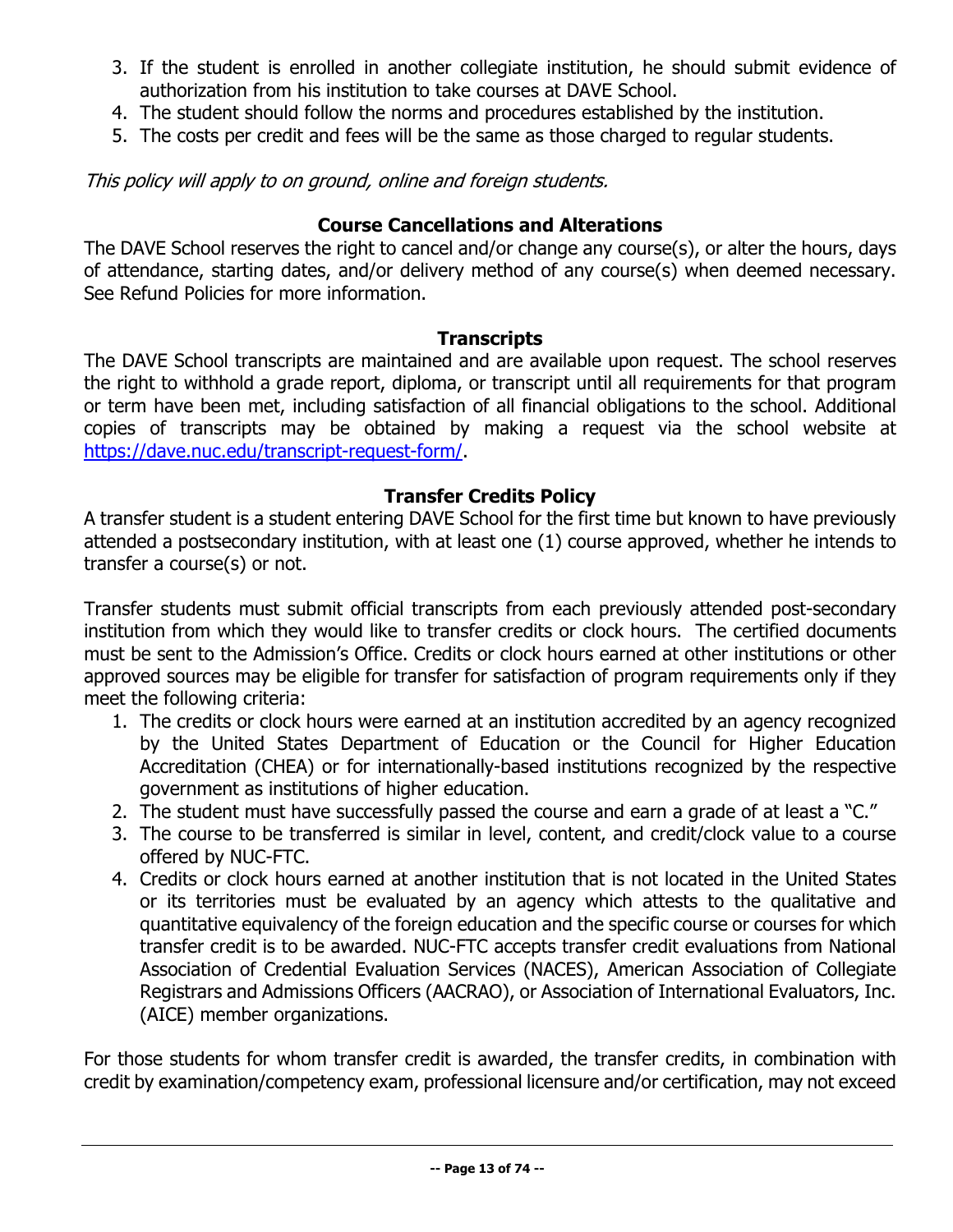50% of the total credits required for graduation. Notification of acceptance of transfer credits will occur prior to the end of the first quarter.

## **Transfer of Credit Procedure**

- <span id="page-13-0"></span>1. The student must complete the Transfer of Credit Request Form.
- 2. The process request for transferring credits must be generated by the student during the admission process and in a period of not more than forty-five (45) calendar days from the initial date to their first academic term; after that deadline no new requests will be accepted.
- 3. If the student has any problems obtaining their official transcript during the validation period, an extension of 15 calendar days will be provided. If the official transcript is not received at the Registrar's Office within this time, the transfer of credit request is void.
- 4. Those students with transferred courses from other institutions must present the transcript from each institution in order to transfer courses. A copy of the catalog, syllabus or any other document may be required to verify the credit hours, content and duration of courses.
- 5. The transfer of courses will be processed taking into consideration the official transcript(s) received. The student may request a preliminary or unofficial evaluation with a copy of the transcript(s) however, it will not be processed until official transcripts are received. Each course will be evaluated with their corresponding course equivalency at DAVE School. Some courses that are not part of the academic offerings of NUC-FTC may be considered as electives transferred credits, upon authorization of the Vice President of Academic Affairs.
- 6. Courses approved in a period that exceeds 10 years, will be considered based on their merits and in accordance with the requirements of the accreditation agencies and the changes and requirements of the examination boards. These cases will be reviewed by a committee composed of the Academic Supervisor.
- 7. The Registrar Office will send the student a written notification notifying students which courses have been accepted for transfer.
- 8. The student may submit a written appeal to the Academic Supervisor if in disagreement with the decision in a period no longer than ten (10) days from receipt of the notification.
- 9. Transferred courses will be reflected as a "T" in the student transcript. These courses will affect the percentage of credits attempted when evaluated for Satisfactory Academic Progress.

## **Veteran's Credit for Previous Education or Training**

<span id="page-13-1"></span>Students must report all education and training. The school must evaluate and grant credit, if appropriate, with the training time shortened, the tuition reduced proportionately, and the Veteran's Administration and student notified.

## **Transferability of Credits**

<span id="page-13-2"></span>Any student enrolling at The DAVE School with the intent of transferring to another institution should inquire with the intended higher education institution whether the credits, clock hours, and/or degree, diploma, or certificate earned at The DAVE School will transfer. Transferability of credits should never be assumed to be automatic. It is always determined by the receiving institution. Credits earned at The DAVE School will likely not be transferable to any other college or institution and a degree or diploma earned at The DAVE School may not serve as a basis for obtaining a higher-level degree at another college or university. The DAVE School does not and cannot guarantee that any credits, clock hours and/or diplomas, certificates, or degrees earned at The DAVE School will be transferrable to or accepted by any other educational institution.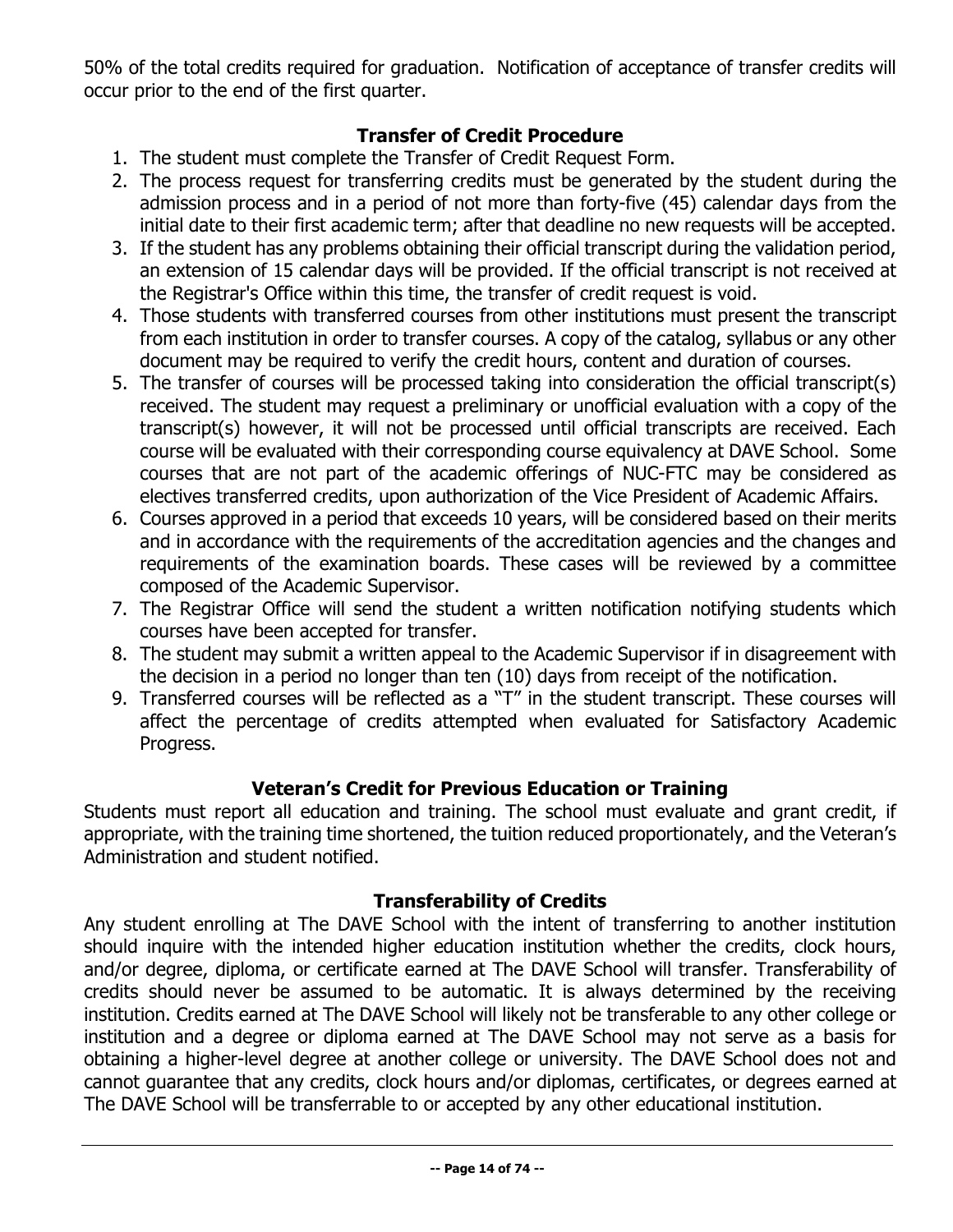Also, The DAVE School retains the sole discretion to evaluate and approve any and all transfer of credit from another accredited institution to The DAVE School (See Transfer Students for more information).

## **Credit by Examination**

<span id="page-14-0"></span>A student may be awarded credit for courses offered by the DAVE School by taking an examination covering the course content and competency. Not all program courses will be available for credit by examination. Only those students who understand that they have the necessary knowledge of the course material for which they are interested in taking this examination should apply for it. The exam will be authorized to students after they have been officially enrolled in the institution and active in the term in which they apply for the exam. Competency exams will only be offered to students in courses in which they have never been enrolled.

If the student scores 70% or greater on the examination, he will obtain the value in credits assigned to that course. Competency exams will be reflected as a "CE" in the student transcript. In the event the student scores less than 70% on the examination, the student's test score will not be represented on the permanent transcript. A \$100.00 per credit fee is assessed payable prior to sitting for the examination. A student may take the exam up to a maximum of two times, which means that the exam can only be repeated once. Each attempt requires a new application and payment. If the student fails the exam on both attempts, the student must enroll and take the course. In response to the student's request(s), the Academic Supervisor is responsible for authorizing such tests, completing the Credit by Examination form and scheduling the examination. No more than 50% of the requirements for graduation from a program may be completed through a combination of credit by examination/competency exam, professional licensure and/or certification and transfer of credits. See Transfer Students section for more information.

## **Leave of Absence**

<span id="page-14-1"></span>Leave of Absence Policy is available to a student who is an active duty member of the military in which the student may be granted a military leave of absence upon submission of a written request and documents that indicate the service appointment outside the geographic area of a campus for a period of time that exceeds eight (8) consecutive class days. As used in this section, "active duty" means full-time duty in the active military service of the United States, including full-time training duty, annual training duty, and active state duty for members of the national guard or a member of those armed forces in a retired status, and is called to active duty.

## **Leave of Absence Policy COVID-19**

<span id="page-14-2"></span>A Leave of Absence (LOA) is a temporary interruption in a student's program of study during which the student is considered to remain enrolled. An LOA must meet certain conditions to be counted as a temporary interruption in a student's education instead of being counted as a withdrawal.

LOA option is limited to students in the following categories:

• Class not available due to changes in the academic calendar.

To be considered for a LOA, students within the category listed above, must meet the following criteria: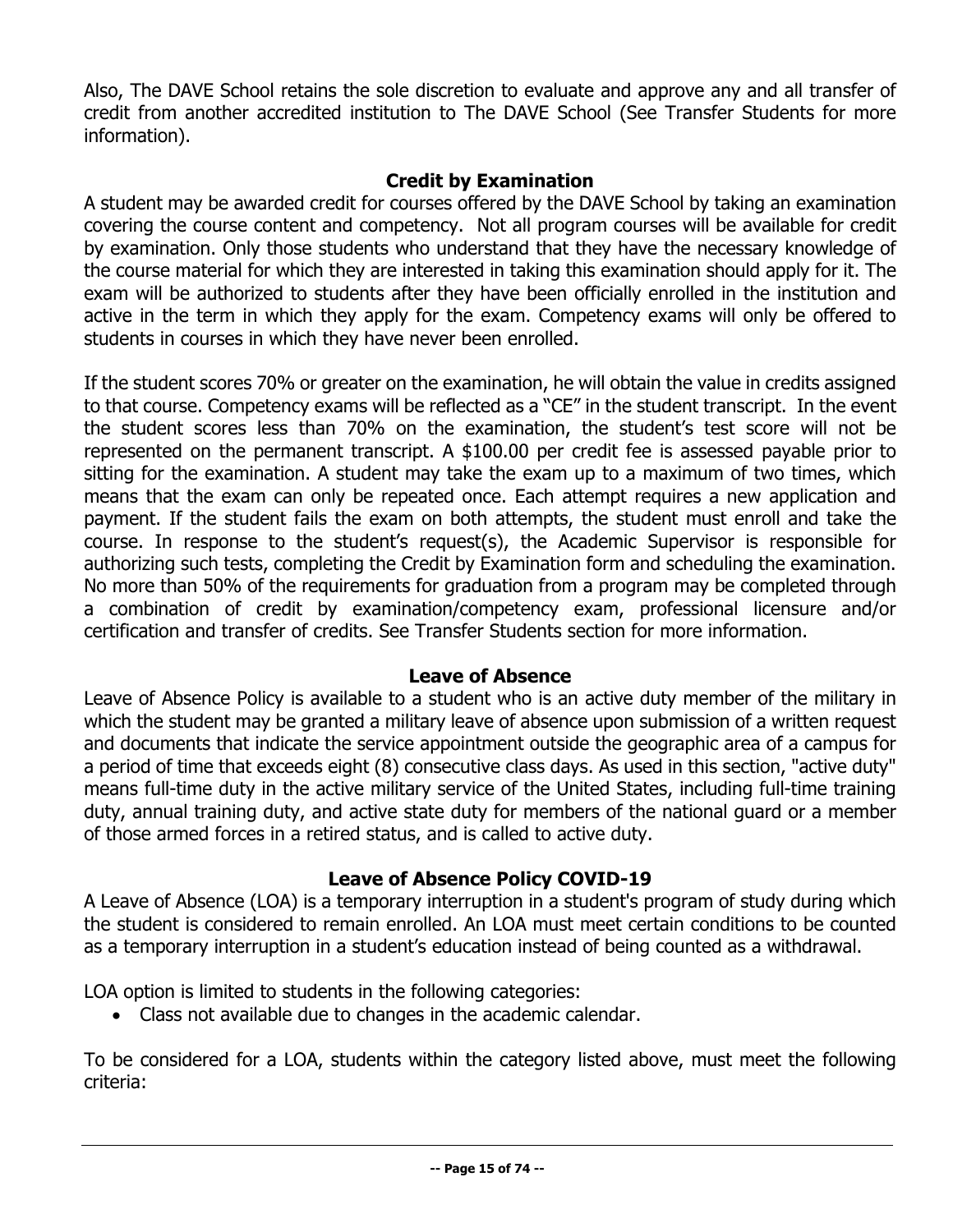- Must notify the institution in writing by completing the LOA request form and submit it to the Academic Supervisor who will submit to the Registrar's Office. The request for leave of absence should be made prior to the start date of the LOA unless unforeseen circumstances prevent the student from doing so.
- A LOA in combination with any additional leaves of absence must not exceed a total of 180 days in any 12-month period.

The student's request will be evaluated and, if approved, the student will be notified in writing. LOA may result in an extension of the student's program completion date. It will be the student's responsibility to resume academic attendance immediately after the LOA end date.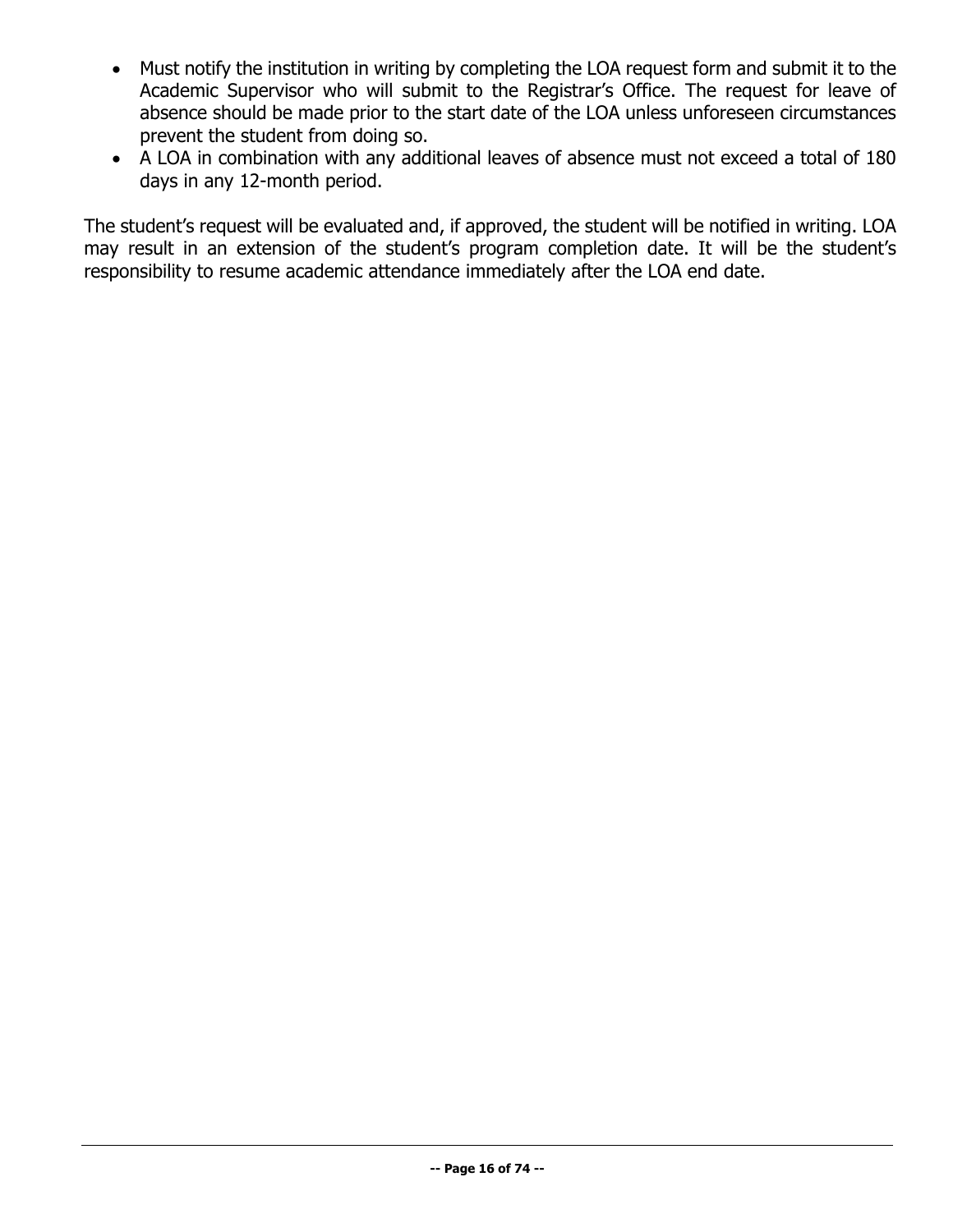## <span id="page-16-0"></span>**FINANCES**

Contact the school to learn more about our current financing options.

Should any student default on a loan or other financing option at any time, he or she will not be permitted to attend classes or take advantage of special graduate benefits until the account has been brought up to date, with all outstanding debts paid.

#### **Scholarship Programs**

<span id="page-16-1"></span>Scholarships may not be available for all programs. Contact the school for more information.

#### **Diploma Opportunity EXPO Scholarship: DO-EXPOs**

The DAVE School offers a multi-award Diploma Opportunity EXPO Scholarship (DO-EXPOs) applicable towards tuition and fees for any Diploma program at The DAVE School to potential students who attend a qualifying community outreach/expo event, in which the DAVE School attends. Qualifying recipients will receive up to \$10,000 per student for their diploma program, up to the amount of tuition and fees charged to the recipient, based on the DO-EXPOs tier awarded. This amount may be prorated if incoming transfer credits were applied or the student paid a discounted tuition amount. Additionally, a student may not be awarded for more than one scholarship during the program.

To qualify for the Diploma Opportunity EXPO Scholarship, a student must meet all of the following criteria:

- Be a highly motivated individual who can demonstrate:
- Strong commitment to career development,
- Strong, professional background or academic achievements,
- Active participation in the visual effects and/or game production industry, and
- 3 Professional References.
- Must submit a cover letter and resume.
- Must submit a video detailing their contributions to the community and how a 3D arts diploma would help further their career.

Additionally, to register for the scholarship, students must:

- Attend the DAVE School booth or register at the link below for a qualifying community outreach event to register their interest and,
- Begin attending a diploma program at The DAVE School with a start date that falls within 45 days of the community event, unless otherwise published.

The DAVE School will determine the recipient of the Diploma Opportunity EXPO Scholarship within 30 days post event. Students have 15 days following the event to submit necessary required materials. There will be one award winner per tier, per qualifying event. The award tiers are as follows:

| <b>Award Tier</b> | <b>Max Award Amount</b> |  |
|-------------------|-------------------------|--|
| Tier One          | \$10,000                |  |
| Tier Two          | \$5,000                 |  |
| <b>Tier Three</b> | \$2,500                 |  |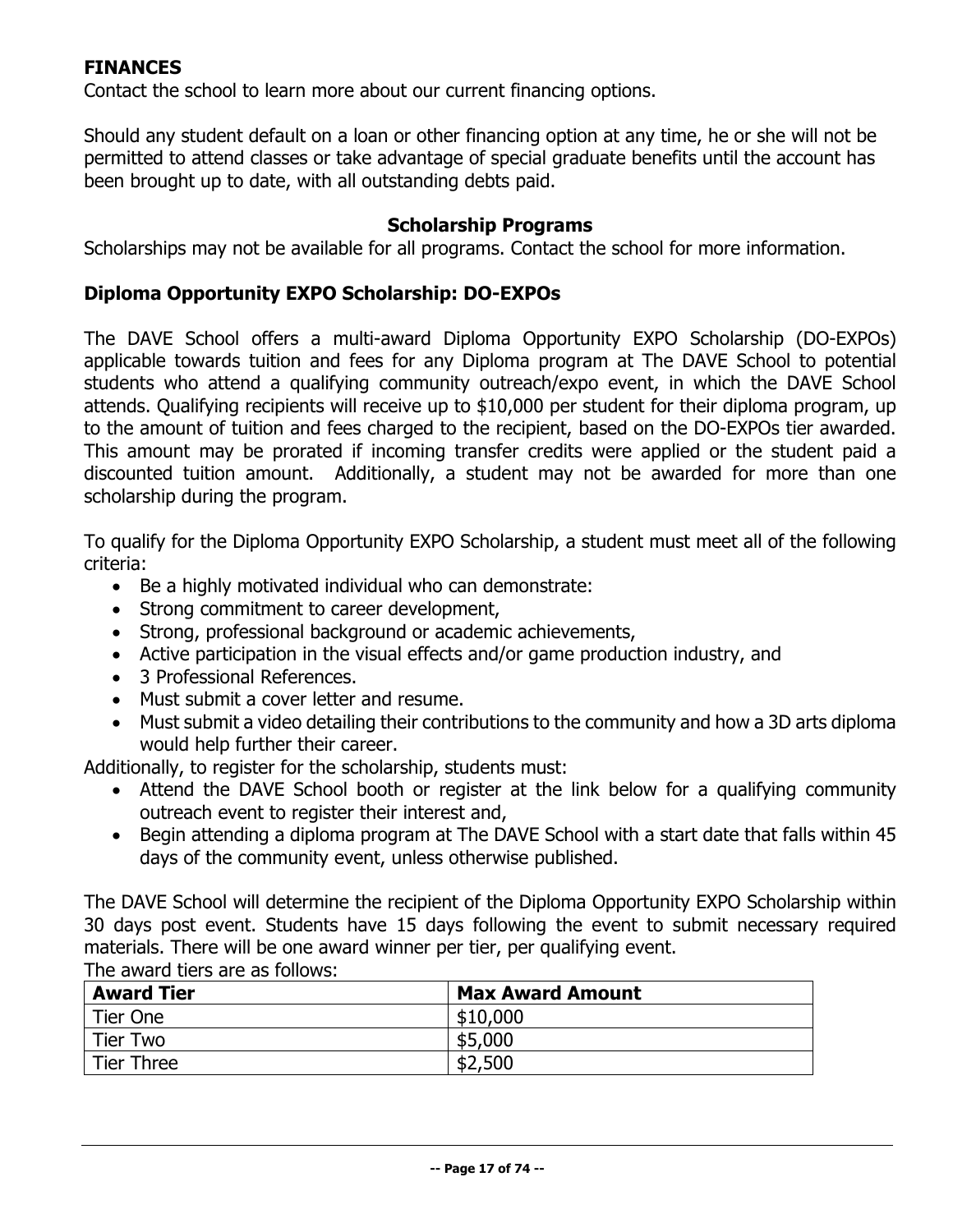The awarded amount will be disbursed per term as follows: up to \$5,000 for the first term, and up to \$2,500.00 for subsequent terms. The DAVE School will not issue refunds to a student as a result of receiving DO-EXPOs. Rather, the Scholarship will be proportionately reduced to avoid a resulting credit balance. The Scholarship may not be used towards retake fees or the required technology package. Furthermore, if a Diploma Opportunity EXPO Scholarship recipient withdraws from the Diploma program at any time, the DO-EXPOs award will be voided, and the student will then be responsible for paying the full awarded amount, in addition to any tuition and fees incurred. Applications for this scholarship are available at the link below. Completed applications must be submitted to the DO-EXPOs link no later than 10 days post event. Applications will be reviewed and awarded in by committee, and winners announced within 20 days following the application deadline. Awards will be based on applying and meeting all qualifying criteria. Please contact the Student Accounts Department for further information. Subject to change. Check catalog for updates.

## **How to Apply**:

\*https://www.daveschool.com/DO-EXPOs

## **Application Deadline**:

\* Varies by Event and are subject to change. See chart below. Applications must be received by 11:59 PM on the day listed.

| <b>Event</b>                                             | <b>Key Dates</b>    |  |
|----------------------------------------------------------|---------------------|--|
| Mega-Con Orlando Registration Intent                     | August 12-15, 2021  |  |
| Mega-Con DO-EXPOs Student Application Due Date           | August 25, 2021     |  |
| Mega-Con DO-EXPOs Awards Announced                       | September 14, 2021  |  |
| Applicable DAVE School Starts for Mega-Con DO-EXPOs      | September 20, 2021  |  |
| Awards                                                   |                     |  |
| Spooky Empire Orlando Registration Intent                | October 22-24, 2021 |  |
| Spooky Empire DO-EXPOs Student Application Due Date      | November 3, 2021    |  |
| Spooky DO-EXPOs Awards Announced                         | November 13, 2021   |  |
| Applicable DAVE School Starts for Spooky DO-EXPOs Awards | January 11, 2022    |  |

Awards will be based on applying, meeting all qualifying criteria, and a review by a scholarship board consisting of representatives from The DAVE School and DO-EXPOs Advisory Board Members. Subject to change. Check catalog for updates.

## **Summer Bachelor Alumni Scholarship**

DAVE School offers a Summer Bachelor Alumni (SBA) Scholarship to graduates of any diploma program from The Digital Animation & Visual Effects School who enroll in an online completer bachelor's degree program. Qualifying recipients will receive up to \$5,000 per student for their bachelor's degree program, up to the amount of tuition and fees charged to the recipient. This amount may be prorated if incoming transfer credits were applied or the student paid a discounted tuition amount. Additionally, a student may not be awarded for more than one scholarship during the program.

To qualify for the SBA Scholarship in the first academic year, a student must meet all of the following criteria:

• Have graduated from any DAVE School diploma program;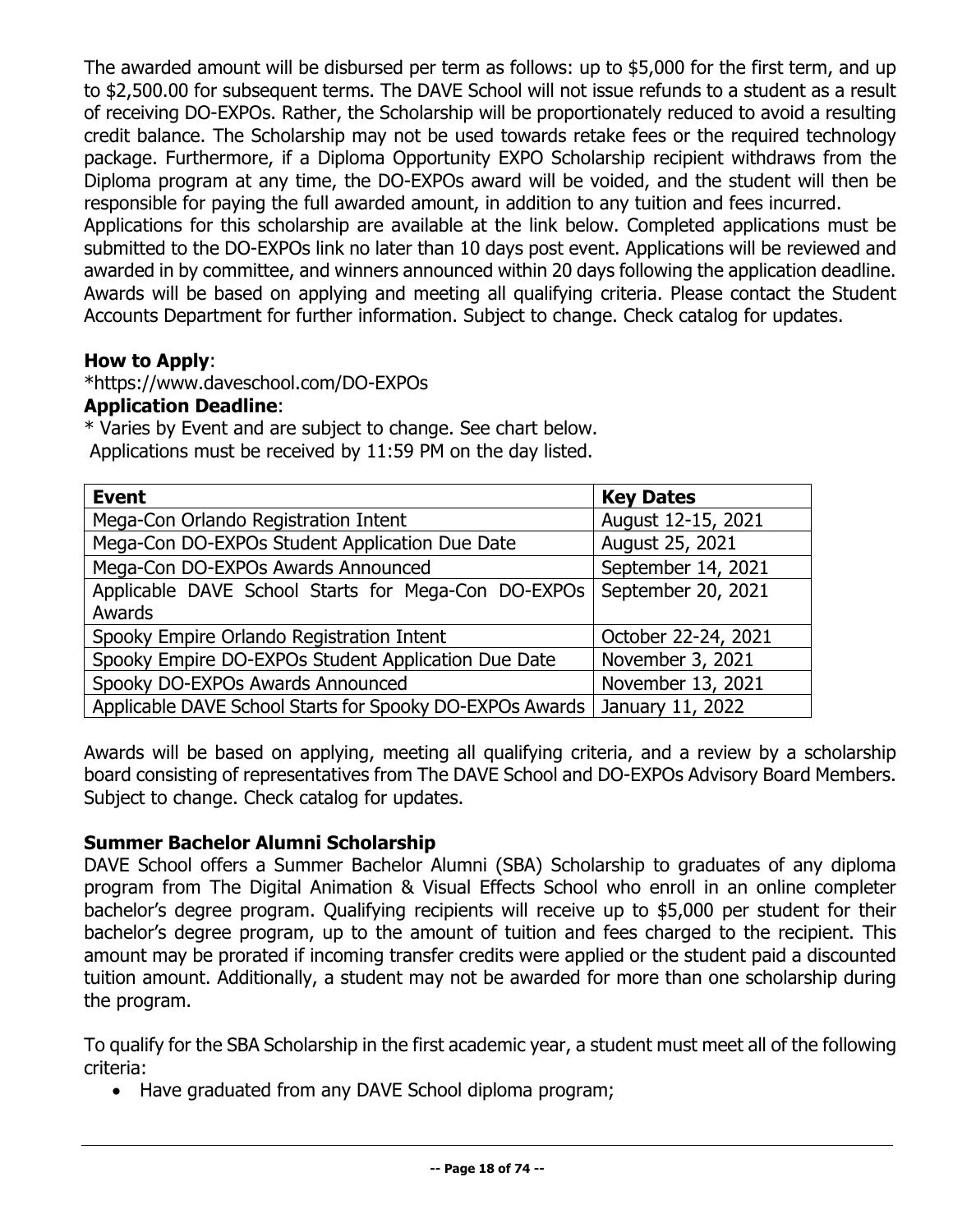- Begin attending either an online Game Production or Visual Effects Bachelor's degree program at DAVE School, with a start date of June 28, 2021;
- Must remain continuously enrolled in that bachelor's degree program for the entire academic year, and
- Be current on all financial obligations to DAVE.

To qualify for the SBA Scholarship in any subsequent academic years, a student must also meet all of the following criteria:

• Achieve satisfactory academic progress in the applicable diploma program, by retaining a 2.0 GPA or greater.

DAVE School will determine whether a student qualifies for the SBA Scholarship at the end of each academic year. A qualified student will receive the SBA Scholarship in the form of a retroactive disbursement not to exceed the amount of tuition and fees that was financed by debt and charged to the student for the applicable bachelor's degree program, after first applying any other institutional scholarships, grants, or other awards to the student's account.

DAVE School will not issue refunds to a student as a result of receiving an SBA Scholarship. Rather, the SBA Scholarship will be proportionately reduced to avoid a resulting credit balance. The SBA Scholarship may not be used towards retake fees or the required technology package. Furthermore, if an SBA Scholarship recipient withdraws from the Bachelor's program at any time, the SBA Scholarship will be voided, and the student will then be responsible for paying the full awarded amount, in addition to any tuition and fees incurred.

Applications for this scholarship are available at the Student Accounts Department. Completed applications must be submitted to the Student Accounts Department no later than June 28, 2021. Applications will be reviewed and awarded in the order they are received so DAVE School encourages you to apply early. DAVE School will award up to 25 SBA Scholarships. Awards will be based on applying and meeting all qualifying criteria. Please contact the Student Accounts Department for further information. Subject to change. Check catalog for updates.

## **Universal Studios Employee Scholarship**

The DAVE School offers a Universal Studios Employee Scholarship (UO Scholarship) to be applied towards The Virtual Production diploma program to students who enroll during a scheduled Spring Diploma Start (April). Qualifying recipients will receive up to **\$5,000** per student for their Virtual Production diploma program, up to the amount of tuition and fees charged to the recipient. This amount may be prorated if incoming transfer credits were applied or the student paid a discounted tuition amount. Additionally, a student may not be awarded for more than one scholarship during the program.

To qualify for the UO Scholarship, a student must meet all of the following criteria:

- Be a current employee of Universal Studios Florida™;
- Begin attending the Virtual Production diploma program at The DAVE School during the April 2022 Diploma Start;
- Remain continuously enrolled in that diploma program;
- Be current on all financial obligations to The DAVE School; and
- Maintain satisfactory academic progress in the applicable diploma program .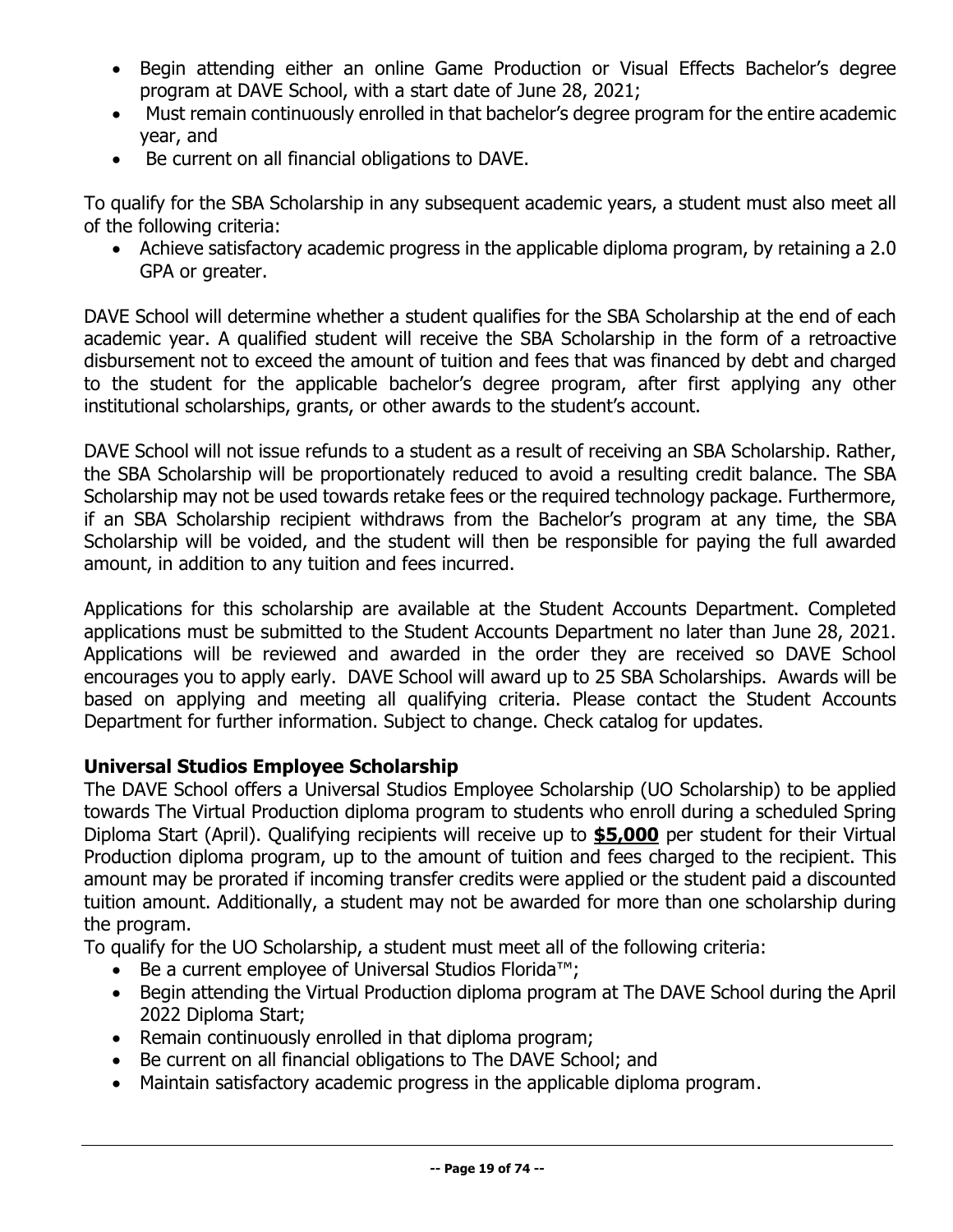DAVE School will determine whether a student qualifies for the UO Scholarship at the end of the program. A qualified student will receive the UO Scholarship in the form of a retroactive disbursement not to exceed the amount of tuition and fees that was financed by debt and charged to the student for the applicable program, after first applying any other financial assistance for which the student results eligible to the student's account.

DAVE School will not issue refunds to a student as a result of receiving an UO Scholarship. Rather, the UO Scholarship will be proportionately reduced to avoid a resulting credit balance. The UO Scholarship may not be used towards retake fees or the required technology package. Furthermore, if an UO Scholarship recipient withdraws from program at any time, the UO Scholarship will be cancelled, and the student will then be responsible for paying the full awarded amount, in addition to any tuition and fees incurred.

Applications for this scholarship are available at the Student Accounts Department. Completed applications must be submitted to the Student Accounts Department no later than March 31, 2022. Applications will be reviewed and awarded in the order they are received so DAVE School encourages you to apply early. DAVE School will award up to 10 UO Scholarships. Awards will be based on applying and meeting all qualifying criteria. Please contact the Student Accounts Department for further information. Subject to change. Check catalog for updates.

## **Florida Bright Futures Scholarship Program**

Through the Florida Bright Futures Scholarship Program, a certain portion of tuition and fees are paid for a qualified high school graduate who enters an eligible educational institution. Florida Bright Futures Scholarship Program is a third party scholarship sponsored by the State of Florida. Applicants must submit a completed Florida Financial Aid Application by high school graduation. For more information go to:

## <http://www.floridastudentfinancialaid.org/ssfad/bf/>

Note: award amounts vary based on scholarship eligibility. For more information on award amounts, the web address is:

## <http://www.floridastudentfinancialaid.org/ssfad/bf/awardamt.htm>

Completion of the application must be submitted prior to your high school graduation.

What is the Award Process?

- For a student attending an eligible Florida public postsecondary institution, the annual amount of the scholarship is the cost of tuition and registration fees for two semesters or the equivalent.
- A student who is enrolled in an eligible participating nonpublic Florida postsecondary educational institution is eligible for an annual award equal to the amount that would be required to pay for the average tuition and registration fees at the comparable level of a public postsecondary educational institution, prorated by number of hours enrolled.
- A student enrolled part-time shall receive a reduced award by either one-half or three-fourths of the maximum award, depending on the level or fees assessed.
- If funds are insufficient to award all eligible applicants, the Department will prorate awards.
- Applications received after April 1 will be awarded on a first-come, first-served basis if sufficient funds remain.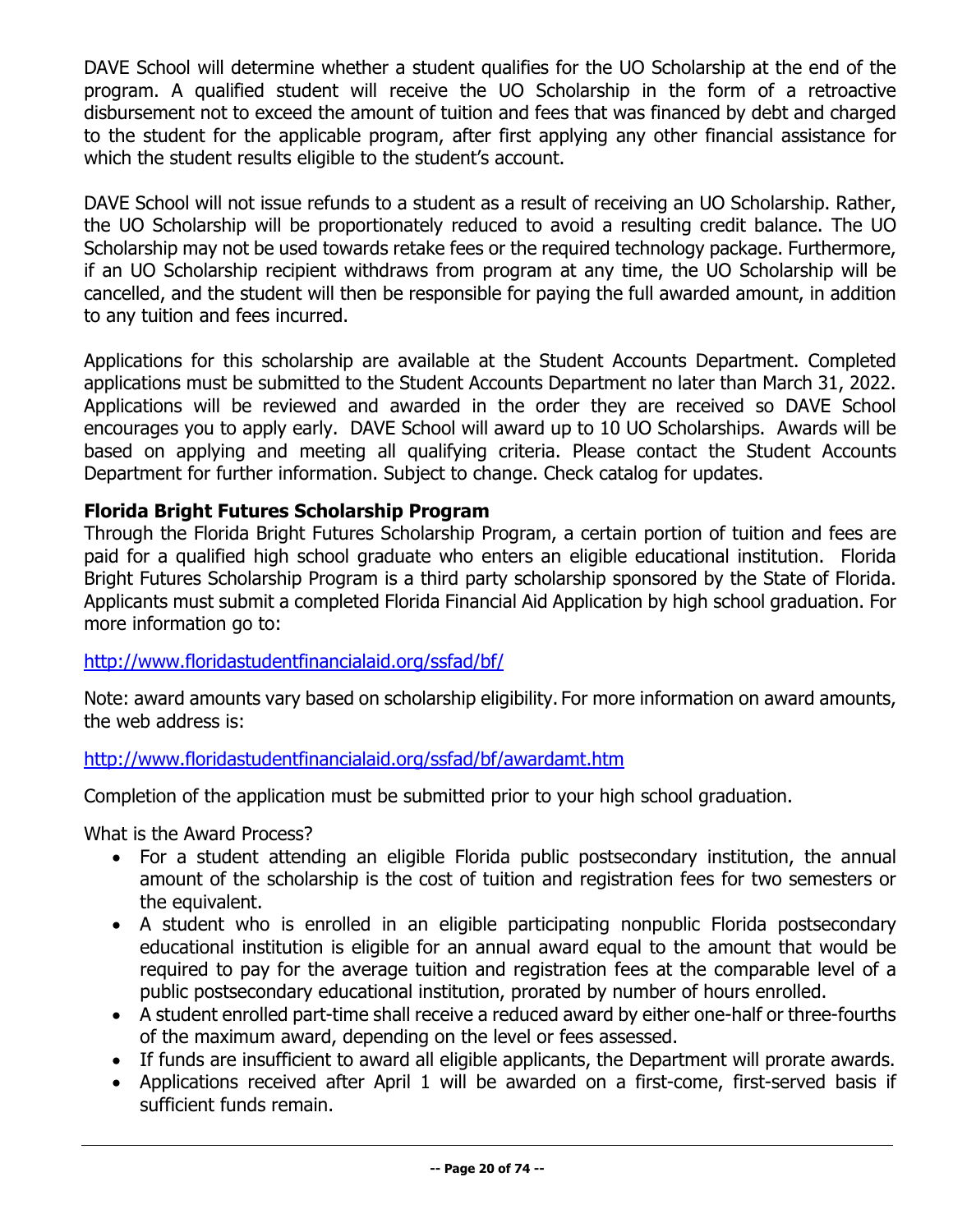Deadline is April 1st of each year for the proceeding award year.

## **Veterans' Educational Benefits**

<span id="page-20-0"></span>The DAVE School is approved for veterans' education training. The Florida Bureau of State Approving Agency has approved The DAVE School for veterans' education training. Veteran's Education Benefits are provided by the Department of Veterans Affairs, third party provider. Student interested in Veterans' Educational Benefits should contact the campus certifying official.

Our policy permits any covered individual to attend or participate in the course of education during the period beginning on the date on which the individual provides to the educational institution a certificate of eligibility for entitlement to educational assistance under chapter 31 or 33 (a "certificate of eligibility" can also include a "Statement of Benefits" obtained from the Department of Veterans Affairs' (VA) website – eBenefits, or a VAF 28-1905 form for chapter 31 authorization purposes) and ending on the earlier of the following dates:

- The date on which payment from VA is made to the institution.
- 90 days after the date the institution certified tuition and fees following the receipt of the certificate of eligibility.

Our policy ensures that our educational institution will not impose any penalty, including the assessment of late fees, the denial of access to classes, libraries, or other institutional facilities, or the requirement that a covered individual borrow additional funds, on any covered individual because of the individual's inability to meet his or her financial obligations to the institution due to the delayed disbursement funding from VA under chapter 31 or 33.

However, to qualify for this provision, such students may be required to:

- Produce the VA Certificate of Eligibility (COE) by the first day of class;
- Provide a written request to be certified;
- Provide additional information needed to properly certify the enrollment as described in other institutional policies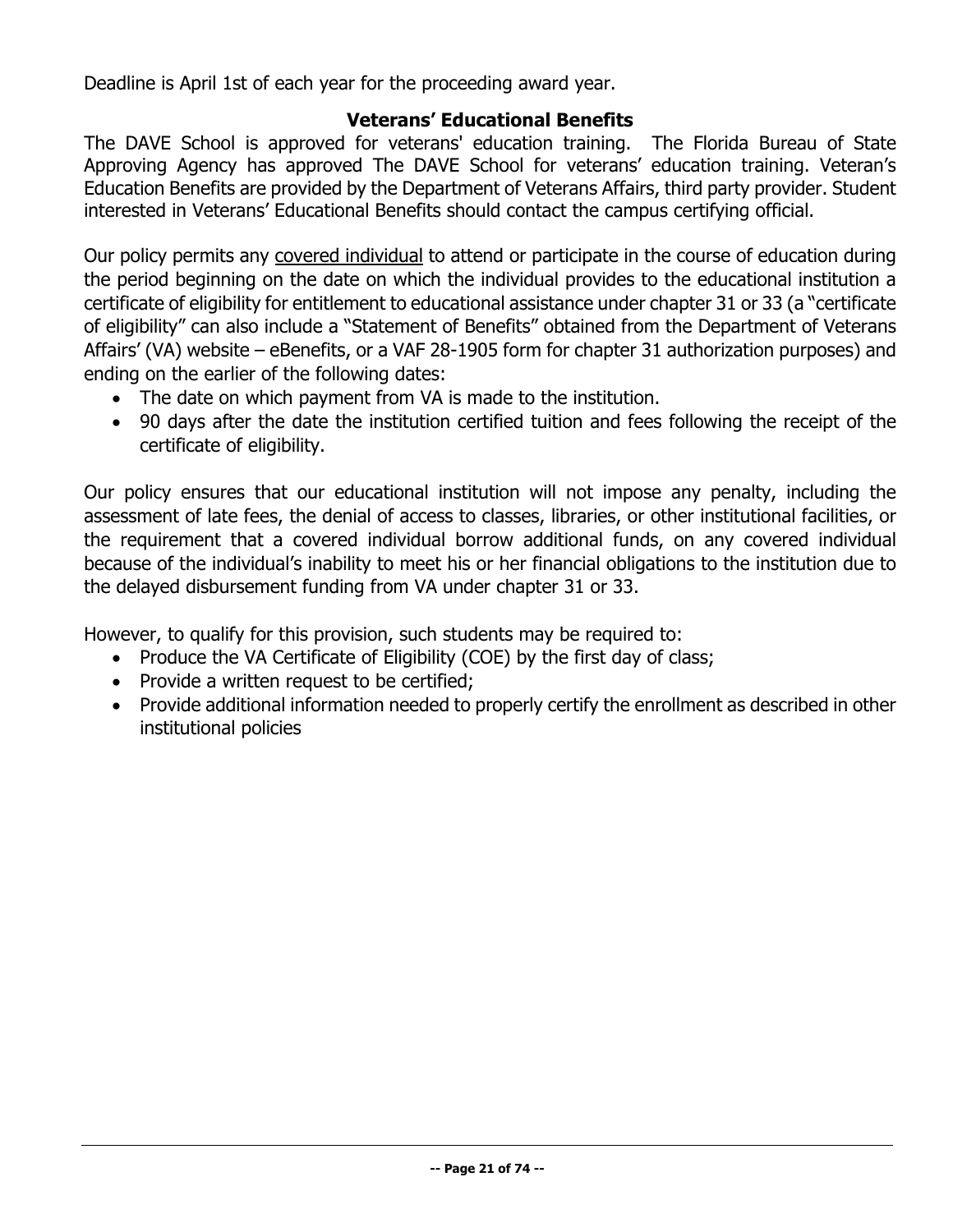#### <span id="page-21-0"></span>**STUDENT INFORMATION**

#### **Activities**

<span id="page-21-1"></span>Throughout the year various events and activities are held to support social growth and networking opportunities.

#### **Educational Resource and Assessment Centers**

<span id="page-21-2"></span>The Educational Resources Center (ERC) is open Monday through Friday during the hours posted at each campus. Schedules may vary among campuses depending on student's needs. The ERC will be closed during scheduled holidays (see the Academic Calendar section). The ERC provides academic resources including hardcopy and electronic books, periodicals, and supplemental materials. The collections also include general and specialized handbooks, textbooks, general and specialized newspapers, periodicals, and audiovisual equipment and materials. Students scheduled in Online and Blended courses have full access to the NUC University Virtual Library. Users can connect to the virtual libraries from outside the institution through the library page interconnected within the Canvas Learning Management System. In addition, the Centers have access to a wide spectrum of information through the Internet and E-books.

#### **Residential/On-Ground Attendance Policy**

<span id="page-21-3"></span>Attendance is taken daily at The DAVE School and students are expected to make every effort to attend all classes as offered; this is essential for academic achievement. Functioning as part of a team requires the entire team be present, and learning to be punctual and accountable for your whereabouts is an important professional skill that employers demand. Furthermore, students should make every effort to schedule outside appointments at times that do not conflict with classes.

Six (6) absences (36 hours) within a class may result in a failing grade and possible dismissal from the school.

- A student with more than six (6) total absences during any course, who wishes to graduate, may be required to repeat that course the next time it is offered with available seating, potentially at a different time of day than his or her initial enrollment. At the sixth (6) absence, the students will be individually assessed by the Instructor and Academic Supervisor. At that time, a recommendation will be provided to determine if the student will be required to retake the course based on remaining points in the class.
- A student who is not at his or her workstation, ready to work, when class is scheduled to begin may be marked tardy.
- A student who is not at his or her workstation, ready to work, within 15 minutes after class is scheduled to begin may be marked absent.
- A student who leaves early may be marked absent.
- Tests and/or quizzes missed due to absences may be made up upon returning to class. It is up to the student to request a retake on the first day back from being absent.
- A student absent in excess of fifteen (15) consecutive class days may be automatically withdrawn from the program.

#### **Online Attendance Policy**

<span id="page-21-4"></span>Students will have to show evidence of minimum number of contact hours for the online course as compared to a classroom course. Canvas, the Learning Management System (LMS), records the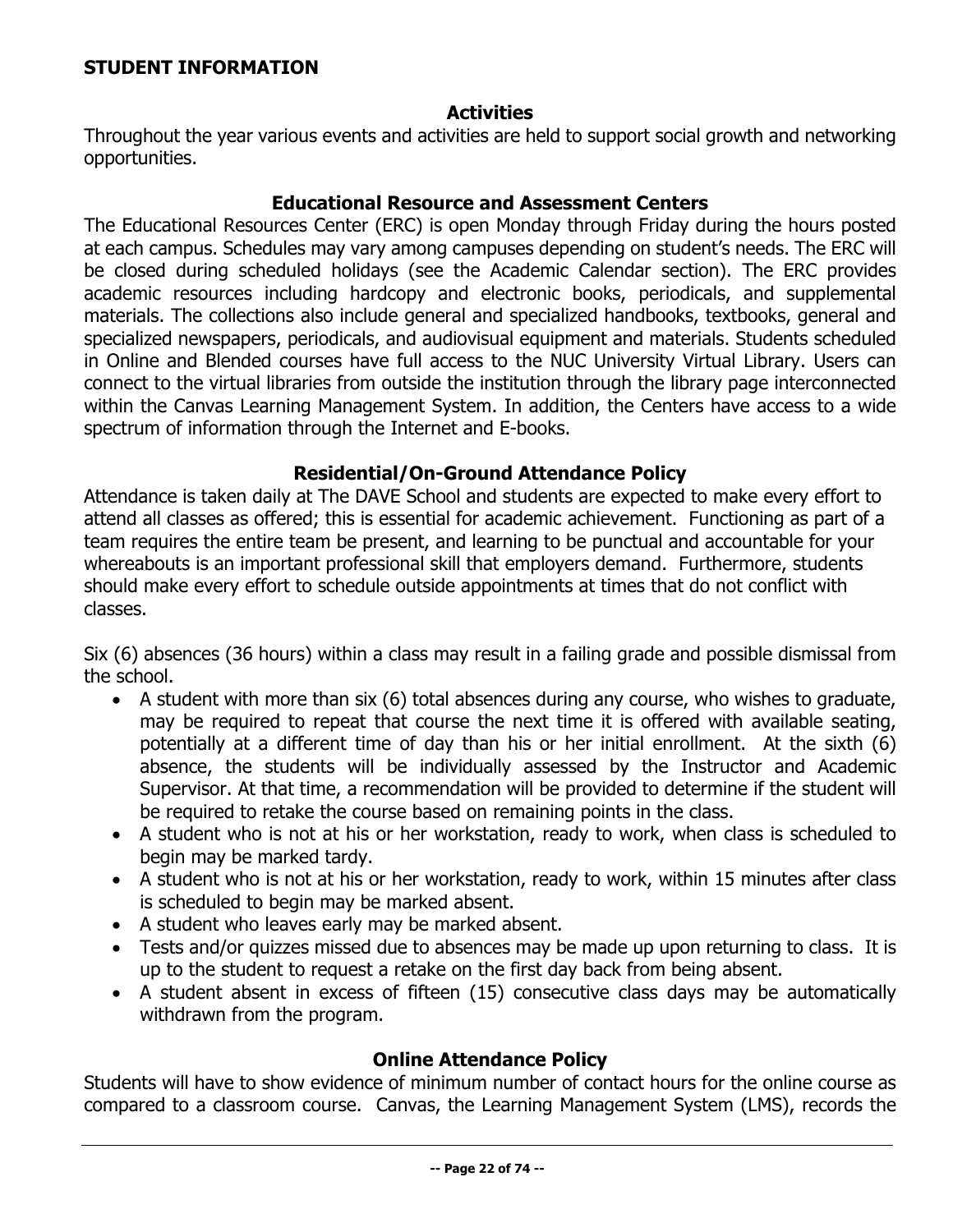time the student spends in a course. Each syllabus thematic guide includes the distribution of each activity, and the faculty is required to comply with the syllabus. Online courses are offered during a seven (7) week timeframe, and are available 24/7 via the LMS. Attendance is posted daily, Monday through Sunday (11:59 pm). Students must participate online via Canvas and complete assignments in order for attendance to be posted. The same residential rules for absences apply for courses taken online, with the exception for late arrival/leaving early rule.

Appeals related to the attendance policy must be in writing and addressed to the Academic Supervisor. Students withdrawn from the school for non-attendance may apply for re-admission, and their request must be reviewed, received and recommended by the Executive Director.

## **Veterans Attendance**

<span id="page-22-0"></span>Veteran students are required to attend class if they receive VA benefits. It is the student's responsibility to notify your instructor and the Academic Supervisor if you are unable to attend class for an extended period.

Early departures, class cuts, tardies, etc., for any portion of a class period will be counted as one (1) absence.

Students exceeding 15% total absences in a calendar month (3 absences) will be terminated from their VA benefits for unsatisfactory attendance.

In order to show that the cause of unsatisfactory attendance has been removed, students must show good attendance (as defined) for one calendar month after being terminated for unsatisfactory attendance. After such time, the student may be recertified for VA education benefits.

The student's attendance record will be retained in the veteran's file for USDVA and SAA audit purposes.

## **Make-Up Work**

<span id="page-22-1"></span>All assignments are due on the date defined by the instructor, without regard to attendance. Only tests and quizzes missed due to attendance may be made up. Make-up tests must be taken on the student's first day back in class. It is a student's responsibility to coordinate a make-up test with the instructor. Failure to do so on the first day back will result in a score of zero for the missed test or quiz. Students missing an end-of-term test or quiz will not have the opportunity to make it up and will receive a zero.

## **Student Records**

<span id="page-22-2"></span>Student records are permanently retained by the school and are available to students upon individual request. Student records may be made available to potential employers only after the student has submitted a written request to the administration office.

The DAVE School will also release information about an individual student in accordance with the Family Education Rights and Privacy Act.

## **Student Location and Change of Address**

<span id="page-22-3"></span>At enrollment, students must provide the address where they are located on their enrollment agreement. Students are responsible for updating this information when their location changes. Domestic Students: To formally change the address where a student is located, the student must request a change through the Student Portal at the institution's website. The institution is not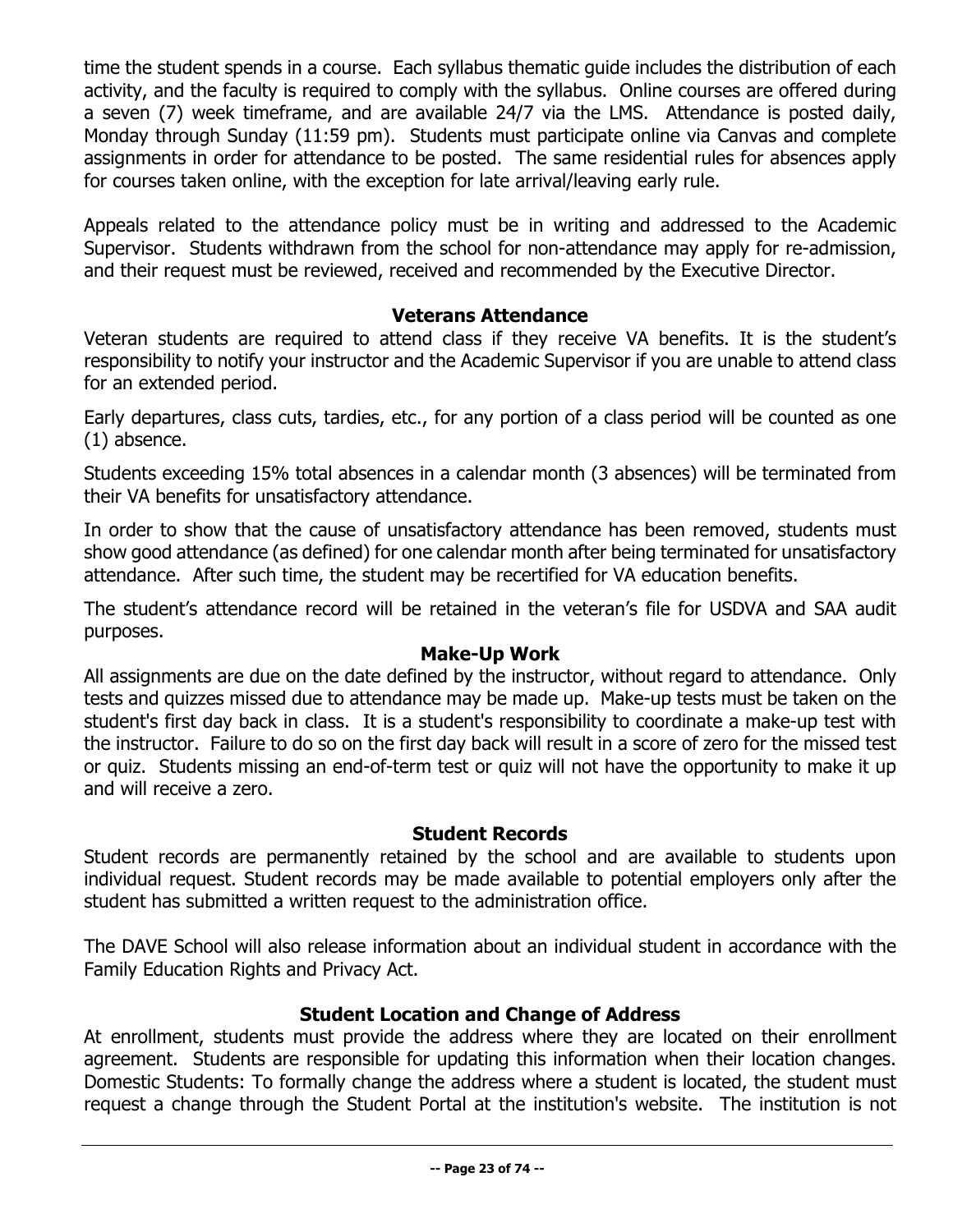responsible for students not receiving institutional correspondence if they do not request a change through the Student Portal.

International Students: International students must notify the DSO within 10-days of any address changes while in the U.S. on the F1 or M1 visa

## **Student Conduct**

<span id="page-23-0"></span>Students are subject to federal, state, and local laws as well as policies set forth by the School, including the rules of occupancy at the Universal Orlando Resort. Students are expected to conduct themselves in a professional manner at all times. Students are prohibited from possessing firearms, knives, and other weapons; nonprescription drugs; and alcohol while on campus. Violators may be arrested and/or prosecuted under applicable laws. Students are expected to maintain good grooming and behavioral standards. Students who fail to do acceptable work, have excessive absences, or who conduct themselves in a manner deemed unacceptable to the school and/or student body will be subject to disciplinary action, up to and including dismissal.

## **Academic Conduct**

<span id="page-23-1"></span>At The DAVE School, students are expected to exhibit the highest standards of academic propriety. Academic misconduct prejudicial to the academic integrity of the student, fellow classmates, and/or school will lead to disciplinary action that may include suspension or dismissal.

Academic misconduct may include, but is not limited to, the following:

- Cheating. Giving or receiving unauthorized assistance, or intentionally using or attempting to use unauthorized materials or information. Examples include but are not limited to: copying from another student; using unauthorized study aides or "cheat sheets," or other people's work; altering assignments or exams and submitting them as your own; offering false excuses in order to gain time extensions; submitting an assignment to more than one class without an instructor's permission; submitting someone else's work (e.g., that of a friend or private service) as your own; getting someone to take an exam for you or taking an exam for someone else; receiving unauthorized help on an exam or accepting prohibited help on an assignment.
- Plagiarism. Using another person's original words, ideas, or research, including material found on the Internet, in any academic exercise without properly crediting that person. Examples include but are not limited to: failing to cite all sources used; using another author's sentence or phrase structure without proper citation; paraphrasing another author without crediting the author; using another author's ideas without proper citation (e.g. footnotes, endnotes, etc.); using another's original work (writing, art, music, graphics, computer code, or scientific work) in whole or in part without crediting that person; stating facts that are not common knowledge without citing the source.

## **Copyright Infringement / Peer-to-Peer File Sharing Policy**

<span id="page-23-2"></span>Copyright infringement is the act of exercising, without permission or legal authority, one or more of the exclusive rights granted to the copyright owner under section 106 of the Copyright Act (Title 17 of the United States Code). These rights include the right to reproduce or distribute a copyrighted work. In the file-sharing context (peer-to-peer), downloading or uploading substantial parts of a copyrighted work without authority constitutes an infringement.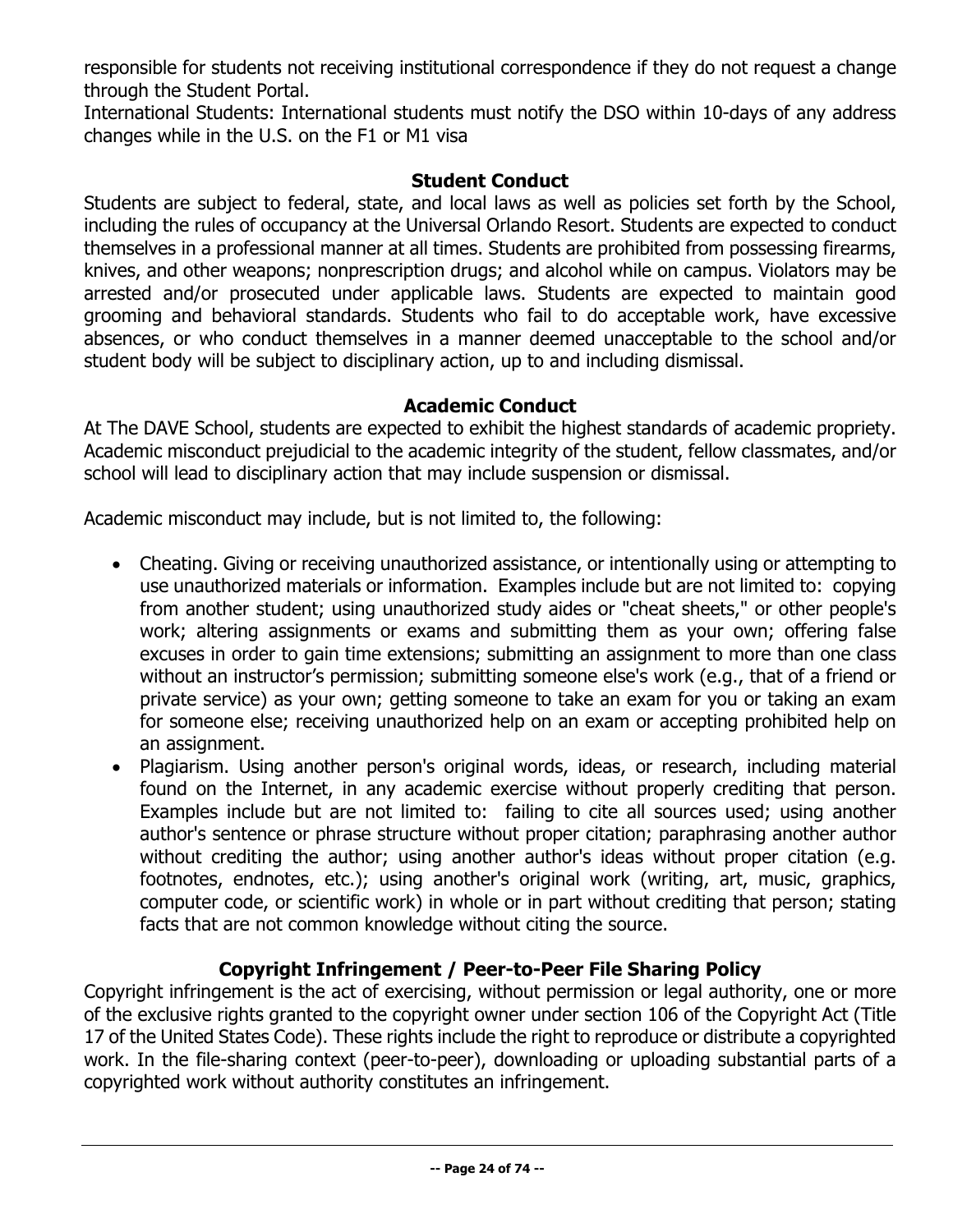Many risks are involved with peer-to-peer file sharing. Peer-to-peer file sharing often distributes copyrighted works without the permission of the owner. Such use is illegal and subjects each user to personal liability even if the user is unaware that they were violating the law. Also, peer-to-peer software may go around a computer's operating system making the computer subject to viruses and hacking which puts personal and private data at risk. Peer-to-peer applications can use up a considerable bandwidth causing network activities to be compromised due to the peer-to-peer activities.

There are several alternatives to illegal downloading. Legal alternatives for downloading or otherwise acquiring copyrighted material include paying an authorized vendor or using free online repositories. There are also creative materials to which no copyright laws apply (whether because the property rights have expired or because they have been expressly waived) such as movies, music, or other works in the public domain or with a Creative Commons license. However, it is important to be cautious, since there are sites that often claim to be legal when they are not. The following page from the Library of Congress website provides basic information regarding copyright<br>and fair use, and links to sites with additional information: and fair use, and links to sites with additional information: [http://www.loc.gov/teachers/usingprimarysources/copyright.html.](http://www.loc.gov/teachers/usingprimarysources/copyright.html)

Penalties for copyright infringement include civil and criminal penalties. In general, anyone found liable for civil copyright infringement may be ordered to pay either actual damages or "statutory" damages affixed at not less than \$750 and not more than \$30,000 per work infringed. For "willful" infringement, a court may award up to \$150,000 per work infringed. A court can, in its discretion, also assess costs and attorney's fees. For details, see Title 17, United States Code, Sections 504, 505.

Willful copyright infringement can also result in criminal penalties, including imprisonment of up to five years and fines up to \$250,000 per offense.

Faculty and staff who violate copyright infringement and peer-to-peer file-sharing policies will be disciplined in accordance with Human Resource policies. Students who violate the policies are subject to discipline as stated in this catalog. The institution may also report violations to appropriate authorities for criminal or civil investigations.

For more information, please see the website of the U.S. Copyright Office at [www.copyright.gov](http://www.copyright.gov/) and their Frequently Asked Questions about Copyright at [www.copyright.gov/help/faq.](http://www.copyright.gov/help/faq)

## **Anti-Hazing Policy**

<span id="page-24-0"></span>The DAVE School, as well as the state of Florida, strictly prohibits employees, students or student groups from condoning or participating in the activity of hazing. The State of Florida, Statute 1006.63 defines hazing as any action or situation that recklessly or intentionally endangers the mental or physical health or safety of a student for the purpose of initiation or admission into, or affiliation with any organization operating under the sanction of a postsecondary institution. Such term includes, but is not limited to, any brutality of a physical nature, such as whipping, beating, branding, forced calisthenics, exposure to the elements, forced consumption of any food, liquor, drug or other substance, or other forced physical activity which could adversely affect the physical health or safety of the student, and also includes any activity which would subject the student to extreme mental stress, such as sleep deprivation, forced exclusion from social contact, forced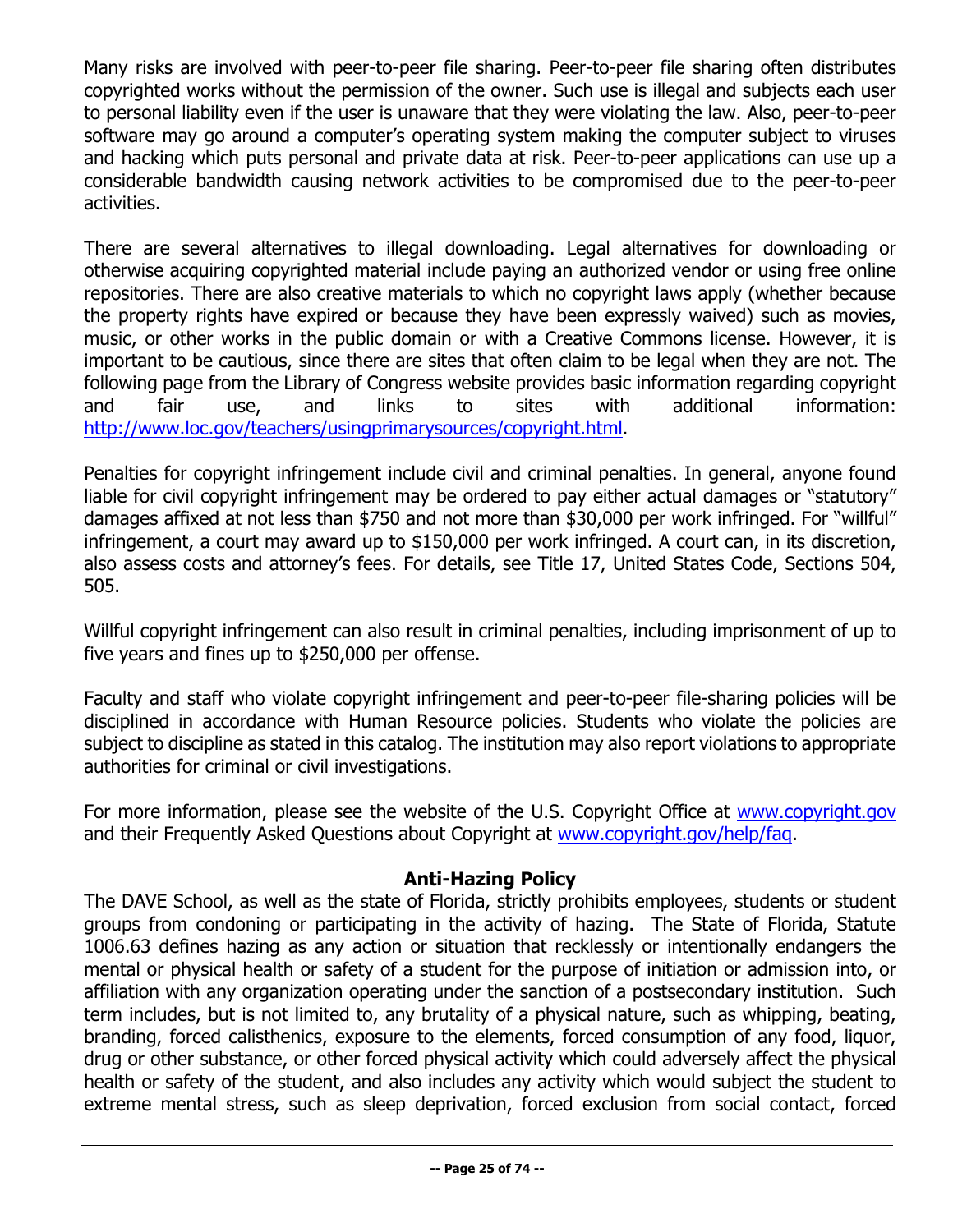conduct which could result in extreme embarrassment, or other forced activity which could adversely affect the mental health or dignity of the student.

## **Disciplinary Action**

<span id="page-25-0"></span>If a student fails to comply with any school policy or procedure, or with any local, state or federal law and regulation, the student may be subjected to disciplinary action, up to and including dismissal.

## **Graduation Requirements**

<span id="page-25-1"></span>In order to graduate, students must…

- achieve a cumulative GPA of 2.0 or greater and successfully complete all required courses and specialized field requirements in their program of study.
- earn a minimum of 12 of their last credit hours in regular courses at The DAVE School. Credit by Examination may not be used to satisfy this requirement.

## **Graduation with Honors**

<span id="page-25-2"></span>Any student who has maintained the above standards through graduation will be further recognized during commencement exercises as follows:

Programs Leading to Bachelor's Degree: 3.95 - 4.00 Summa Cum Laude 3.71 - 3.94 Magna Cum Laude 3.50 - 3.70 Cum Laude

Programs Leading to a Diploma: 3.85 - 4.00 High Honors 3.50 - 3.84 Honors

## **Commencement**

<span id="page-25-3"></span>The Commencement ceremony will be held annually. Students who have completed the requirements for graduation in any of the College's programs are eligible to participate in this ceremony.

Graduation credentials are received in the mail 8-10 weeks after the end of each program. The DAVE School reserves the right to withhold ceremony participation, transcript, certificate and/or diploma if a student has not fulfilled all monetary obligations to the school.

## **Appeals**

<span id="page-25-4"></span>A student may appeal a decision by clearly stating in writing the circumstances that affected his or her academic performance, by providing written documentation of his or her special circumstances, by identifying the steps he or she has taken to ensure that he or she will not fall below satisfactory academic progress standards in the future, and by signing and dating his or her petition.

Appeals must be submitted to the Academic Supervisor within ten days of the posted final grades. It is the responsibility of the student to decide when an appeal is appropriate and to initiate an appeal before the specified deadline. The student can request further appeal with the Executive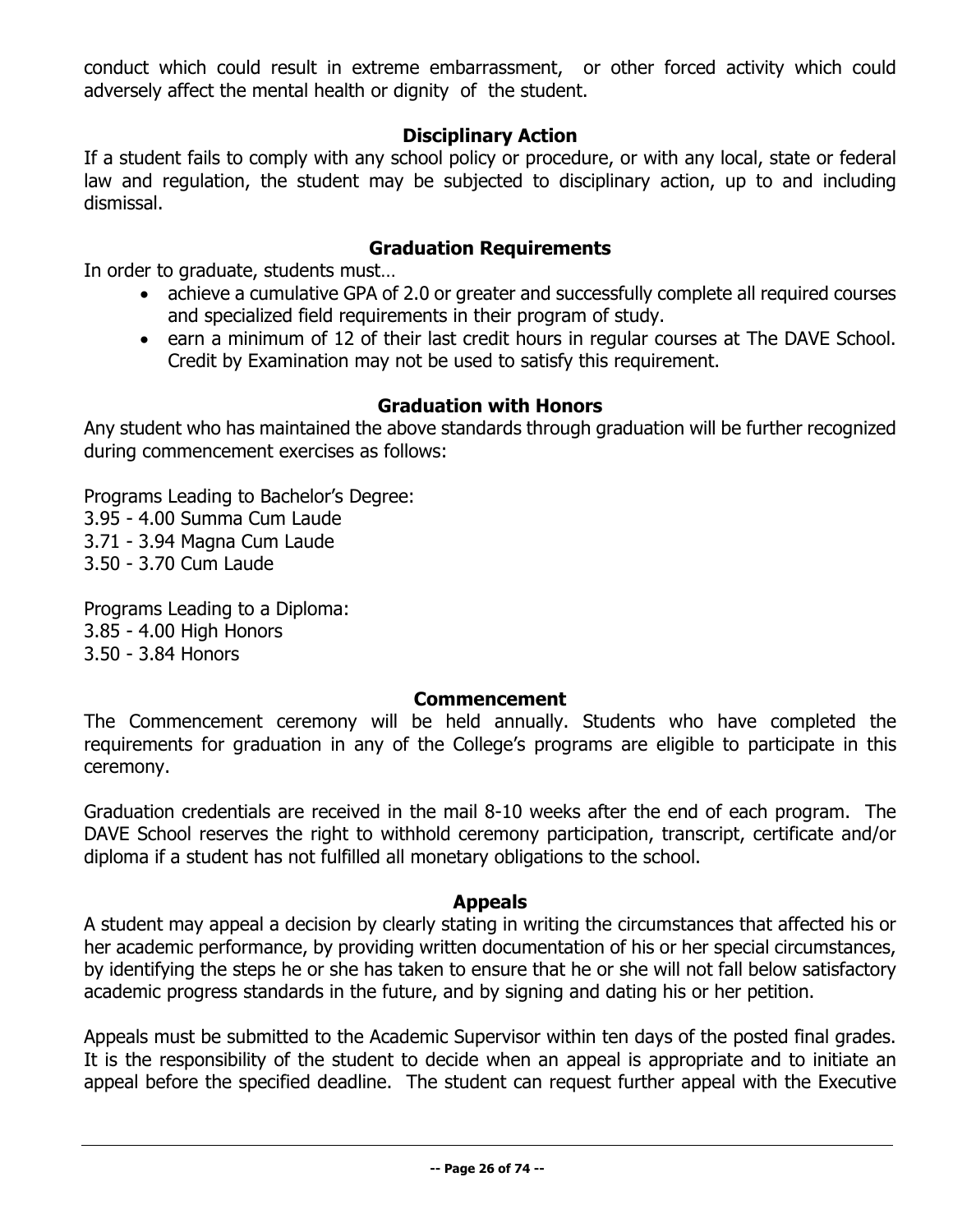Director, and continue using the Student Grievance Policy chain of command outlined in the catalog for further appeals.

## **Arbitration Agreement**

## <span id="page-26-0"></span>**Dispute Resolution, Binding Individual Arbitration Agreement, and Waiver of Jury Trial**

The student hereby agrees that all disputes, no matter how described, pleaded, or styled, between the student and The Digital Animation & Visual Effects School (including its parent and any past or present affiliates, officers, employees, or lenders, collectively hereafter the "School"), including, but not limited to, any dispute relating to any aspect of the student's relationship with or any act or omission by the School, including but not limited to academic or disciplinary matters, and claims of discrimination due to a disability ("Claim"), shall first be resolved by use of the Grievance Resolution and ADA/Section 504 Grievance Procedure outlined in the School Catalog. If the Claim is not resolved, both the School and the student irrevocably waive their rights to a trial by jury and agree instead to submit all Claims to binding, confidential, individual arbitration before a single, neutral arbitrator under the Federal Arbitration Act ("FAA") in accordance with the terms of this Dispute Resolution, Binding Individual Arbitration Agreement, and Waiver of Jury Trial ("Agreement"). Nothing in this Agreement prohibits the student from filing a complaint with any applicable regulatory agency or accrediting agency listed in the School Catalog. The parties hereby further agree as follows:

- The student and the School shall select a neutral arbitrator by mutual agreement. If the parties cannot agree on an arbitrator, then the School will provide a list of five (5) arbitrators from the American Arbitration Association ("AAA") list of arbitrators residing or practicing in the county where the School is located, or, if the student is attending online, from the Orange County, Florida area. If the parties still cannot agree to a neutral arbitrator from that list, each side, starting with the student, shall eliminate one of the five arbitrators until a single neutral arbitrator from that list of five remains. That single neutral arbitrator will be selected by the parties.
- The arbitration shall be conducted pursuant to the appropriate rules and procedures of the AAA ("AAA Rules") to the extent the AAA Rules do not conflict with the terms of this Agreement. The AAA Rules will govern procedural issues not explicitly addressed by this Agreement. Where there is a conflict between this Agreement and the AAA Rules, this Agreement will govern. Where there is a conflict between applicable law and the AAA rules or this Agreement, the applicable law will govern.
- The FAA (including all its procedural and substantive provisions) and related federal decisional law shall govern this Agreement to the fullest extent possible.
- Neither party shall file an action in any court against the other, and any such action filed in violation of this Agreement shall be dismissed in favor of arbitration. The parties recognize that the breach of this Agreement will cause the other party damage including, but not limited to, attorney's fees and costs incurred in compelling arbitration, which the breaching party will be liable for.
- All aspects of the arbitration, including the fact that the parties are arbitrating, as well as the hearing and record of the proceeding, shall be confidential and not open to the public, except (a) to the extent both parties agree otherwise in writing, (b) to the extent that the arbitration proceeding is relevant to a subsequent legal proceeding or (c) as specifically required by law of the state or territory in which this Agreement is executed.
- The student agrees not to combine or consolidate any Claim(s) with those of other students, such as in a class or mass action, or to have any Claim(s) be arbitrated or litigated jointly or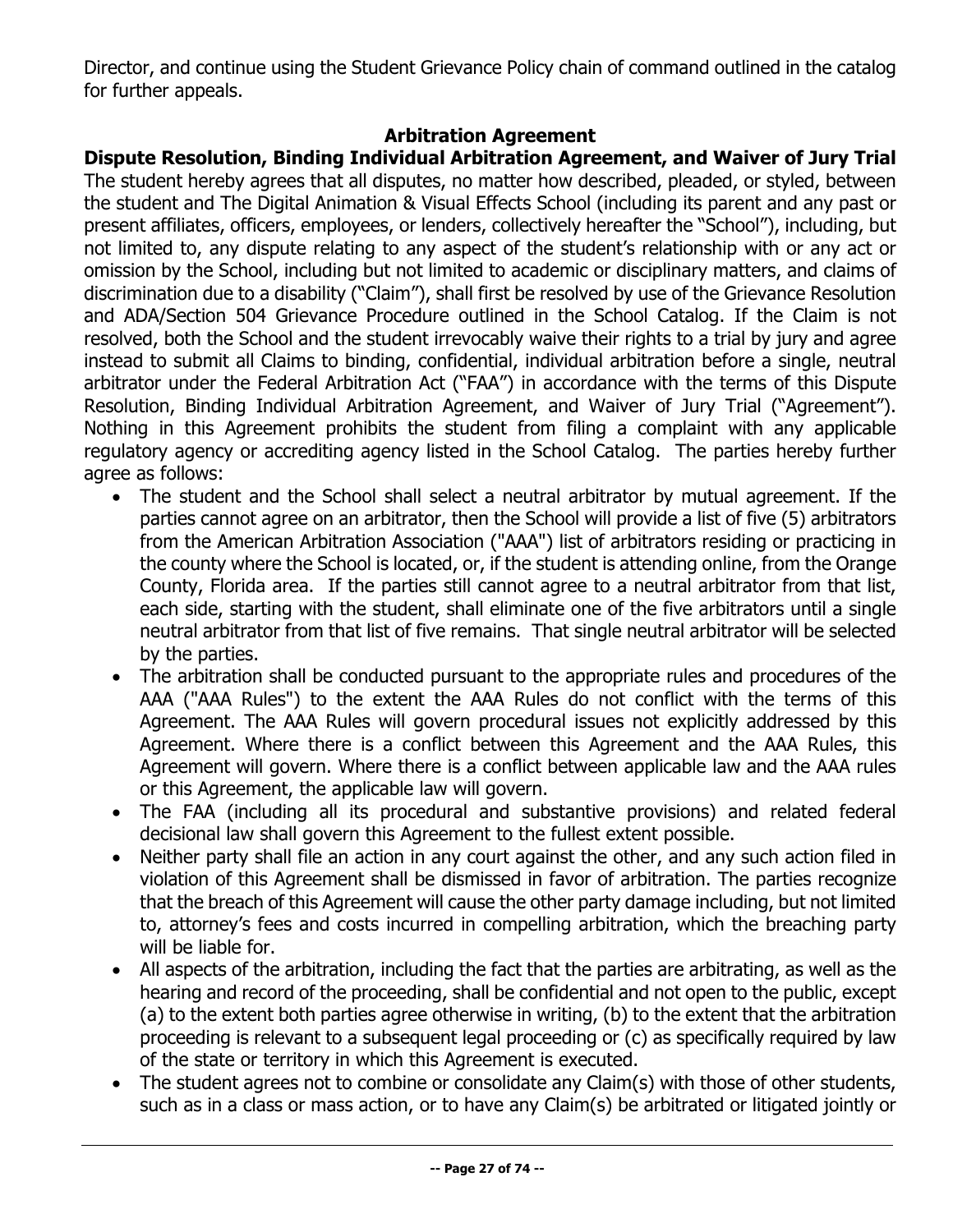consolidated with any other person's claims. Further, the student agrees that the arbitrator shall have no authority to join or consolidate claims by more than one person.

- Only the arbitrator is authorized to make determinations as to the scope, enforceability, validity, and effect of this Agreement. However, any issue concerning the validity of the class action/consolidation waiver in the preceding paragraph must be decided by a court, and an arbitrator does not have authority to consider the validity of the waiver. If for any reason the class action/consolidation waiver is found to be unenforceable, any putative class action may only be heard in court on a non-jury basis and may not be arbitrated under this Agreement.
- If any part of this Agreement is found to be invalid or unenforceable, then the parties agree that such specific part or parts shall be of no force and effect and shall be severed, but the remainder of the Agreement shall continue in full force and effect. This Agreement will survive the termination of the student's relationship with the School.
- If arbitration occurs, the arbitration hearing shall be conducted at a location in the county where the School is located, or, if the student is attending online, at a location in the Orange County, Florida area, unless the parties agree otherwise in writing. The parties can agree to conduct the arbitration proceeding through use of a virtual format such as Zoom or GoToMeeting. If the parties do agree to use such a format, the proceeding may be recorded, but will remain confidential as dictated by the terms of this Agreement.
- The arbitrator shall have the power to award any remedy that directly benefits the parties to this Agreement (provided the remedy would be available from a court under the law of the applicable jurisdiction) but not the power to award relief for the benefit of anyone not a party to this Agreement. The arbitrator's award shall be final and binding on the parties, but subject to review in accordance with the FAA. Judgment on the award rendered by the arbitrator may be confirmed by any court having jurisdiction.
- The arbitrator must apply the same statutory law and follow the same case precedent that would have to be applied and followed by the state or federal court judgment who would otherwise have jurisdiction of the Claims(s), subject to the FAA. The arbitrator will apply the burden of proof required by applicable federal, state or local law. The arbitrator will have no power to change the School's policies and procedures, to change the law applicable to the facts of the Claim(s), or to substitute his/her educational judgment for that of the School.
- The arbitrator will apply the federal rules of evidence to the extent practicable.
- Depositions shall be limited to one per side unless the parties agree otherwise or the arbitrator allows additional depositions based on a showing of good cause.
- The School will bear the cost of the arbitration registration fee (if any), the arbitrator's deposit or compensation, and the facility fee at which the arbitration will be conducted (if any).
- The parties shall bear their own costs and expenses associated with their attorneys, experts and witnesses, unless the arbitrator determines otherwise in strict accordance with the applicable law.
- This Agreement shall not be modified except by written agreement signed by both parties.

**The School cannot require a student loan borrower to participate in arbitration or any internal dispute resolution process offered by the institution prior to filing a borrower defense to repayment application with the U.S. Department of Education pursuant to 34 CFR 685.206(e); the School cannot, in any way, require students to limit, relinquish, or waive their ability to pursue filing a borrower defense claim, pursuant to 34 CFR 685.206(e) at any time; and any arbitration, required by a pre-dispute arbitration**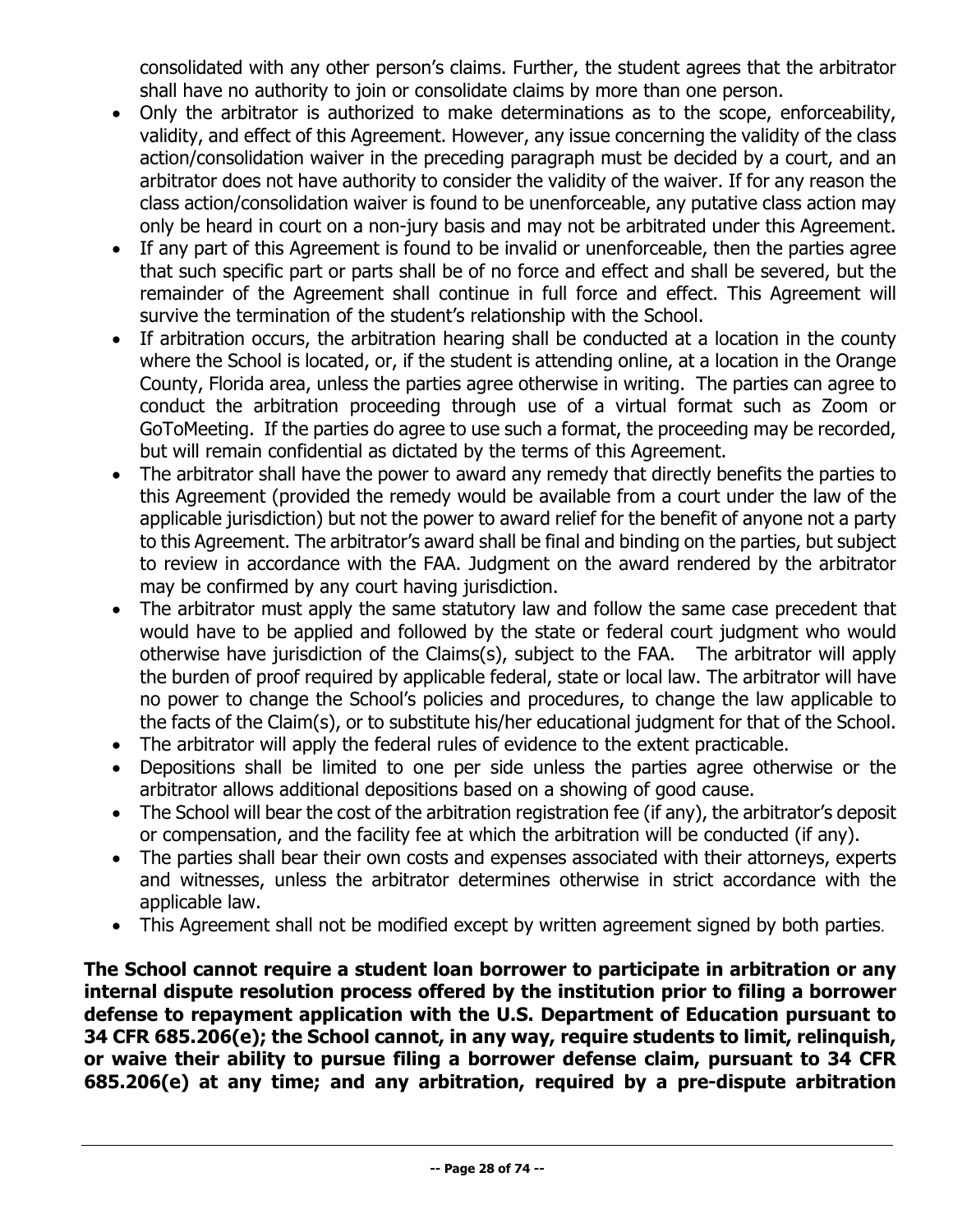## **agreement, tolls the limitations period for filing a borrower defense to repayment application pursuant to 34 CFR 685.206(e)(6)(ii).**

### **Computer Use Policy**

<span id="page-28-0"></span>The following outlines guidelines for use of the computer systems and facilities located at or operated by The DAVE School ("Company"). The definition of DAVE School Information Systems ("DSIS") will include any computer, server or network provided or supported by Company. Use of the computer facilities includes the use of data and/or programs stored on DSIS, data and/or programs stored on magnetic tape, floppy disk, CD/DVD ROM, Flash disk, SSD or any storage media that is owned and maintained by DSIS. The "user" of the computer system is the person requesting an account (or accounts) in order to perform work in support of a Company program or a project authorized for the DSIS. The purpose of these guidelines is to ensure that all Company users (faculty, staff, administration, and students) use the DSIS computer facilities in an effective, efficient, ethical and lawful manner. Company accounts are to be used only for the purpose for which they are authorized and are not to be used for non-Company related activities. Unauthorized use of a Company account/system is in violation of Section 799, Title 18, U.S. Code, and constitutes theft and is punishable by law.

- 1. The DSIS computer systems are unclassified systems. Therefore, classified information may not be processed, entered or stored on a DSIS computer system. Information is considered "classified" if it is Top Secret, Secret and/or Confidential information which requires safeguarding in the interest of National Security.
- 2. Users are responsible for protecting any information used and/or stored on and/or in their Company accounts. Consult the Company User Guide for guidelines on protecting your account and information using the standard system protection mechanisms.
- 3. Users are requested to report any weaknesses in Company computer security, any incidents of possible misuse, or any violation of this agreement to the proper authorities by contacting Company User Service.
- 4. Users shall not attempt to access any data, projects and/or programs contained on DSIS for which they do not have authorization or explicit consent of the owner of the data, project and/or program, Director of Operations and/or the School Director.
- 5. Users shall not share their Company account(s) with anyone. This includes sharing the password to the account, providing access via a .rhost entry or other means of sharing. A .rhost is used to control which machines trust other machines for access to your account.
- 6. Users shall not make unauthorized copies of copyrighted software, except as permitted by law or by the owner of the copyright.
- 7. Users shall not make copies of system configuration files (e.g. password/etc.) for their own, unauthorized personal use or to provide to other people and/or users for unauthorized uses.
- 8. Users shall not purposely engage in activity with the intent to: harass other users; degrade the performance of systems; deprive an authorized Company user access to a Company resource; obtain extra resources, beyond those allocated; circumvent Company computer security measures or gain access to a Company system for which proper authorization has not been given.
- 9. Electronic communication facilities (such as Email or Newsgroups) are for authorized Company use only. Fraudulent, harassing or obscene messages and/or materials shall not be sent from, to or stored on DSIS.
- 10.Users shall not download, install or run any program or utility.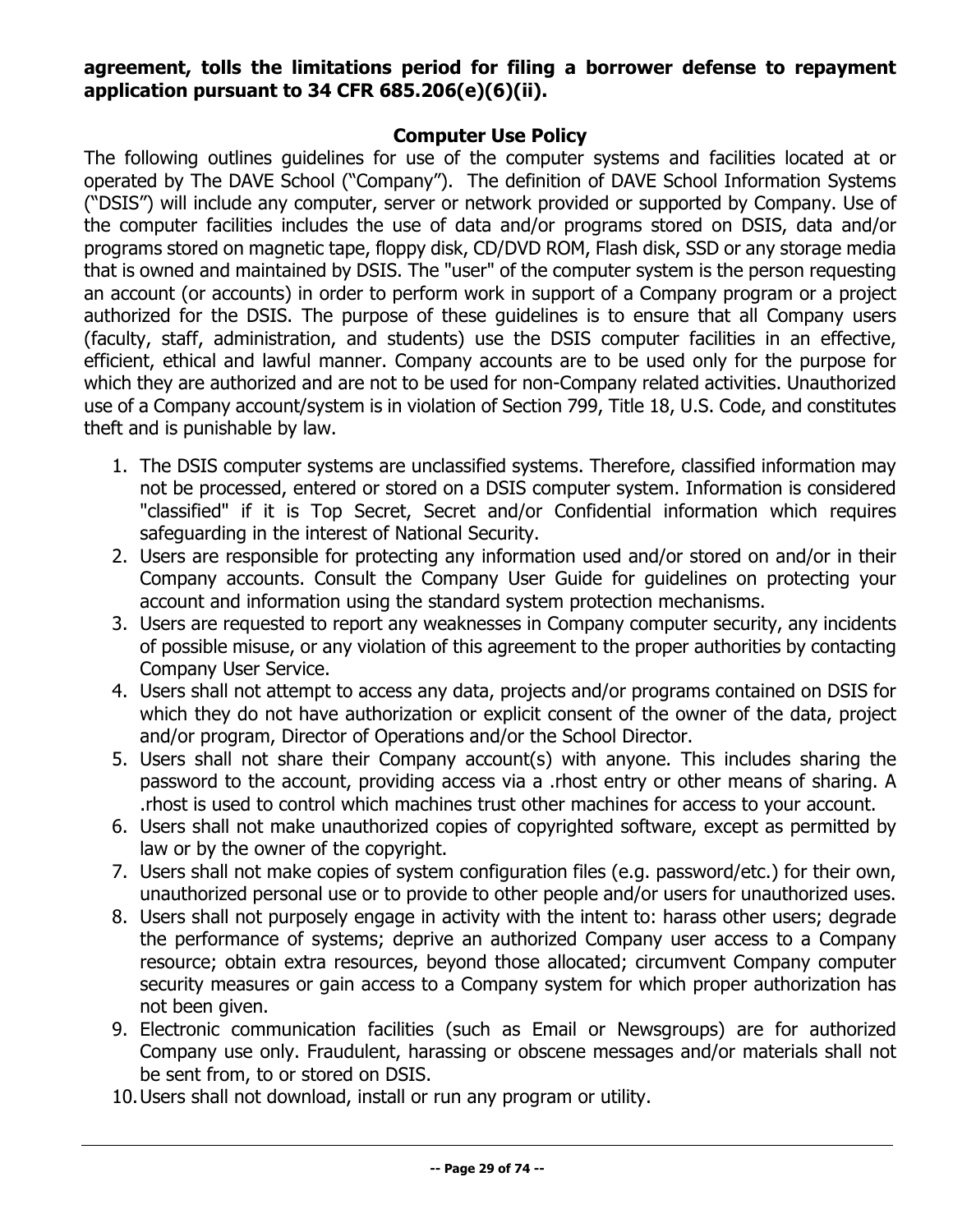- 11.Only currently enrolled students, faculty, staff, and authorized alumni are permitted to access the network.
- 12.Users will not access unauthorized college databases or other staff, faculty or student accounts.
- 13.Users will not share passwords or another individual's identification/personal information.
- 14.Destructive programs including: viruses, Trojan horse programs, spyware, password-sniffing software, are not to be uploaded onto the network.
- 15.Students must adhere to academic and intellectual integrity, and avoid cheating, plagiarism, theft of copyrighted materials, and cyber bullying.

Any noncompliance with these requirements will constitute a security violation and will be reported to the Director of Information Technology and/or the Executive Director and will result in shortterm or permanent loss of access to DSIS computer systems.

Violators of the DSIS computer systems and facilities are subject to Company disciplinary policies, and any applicable state and federal prosecution.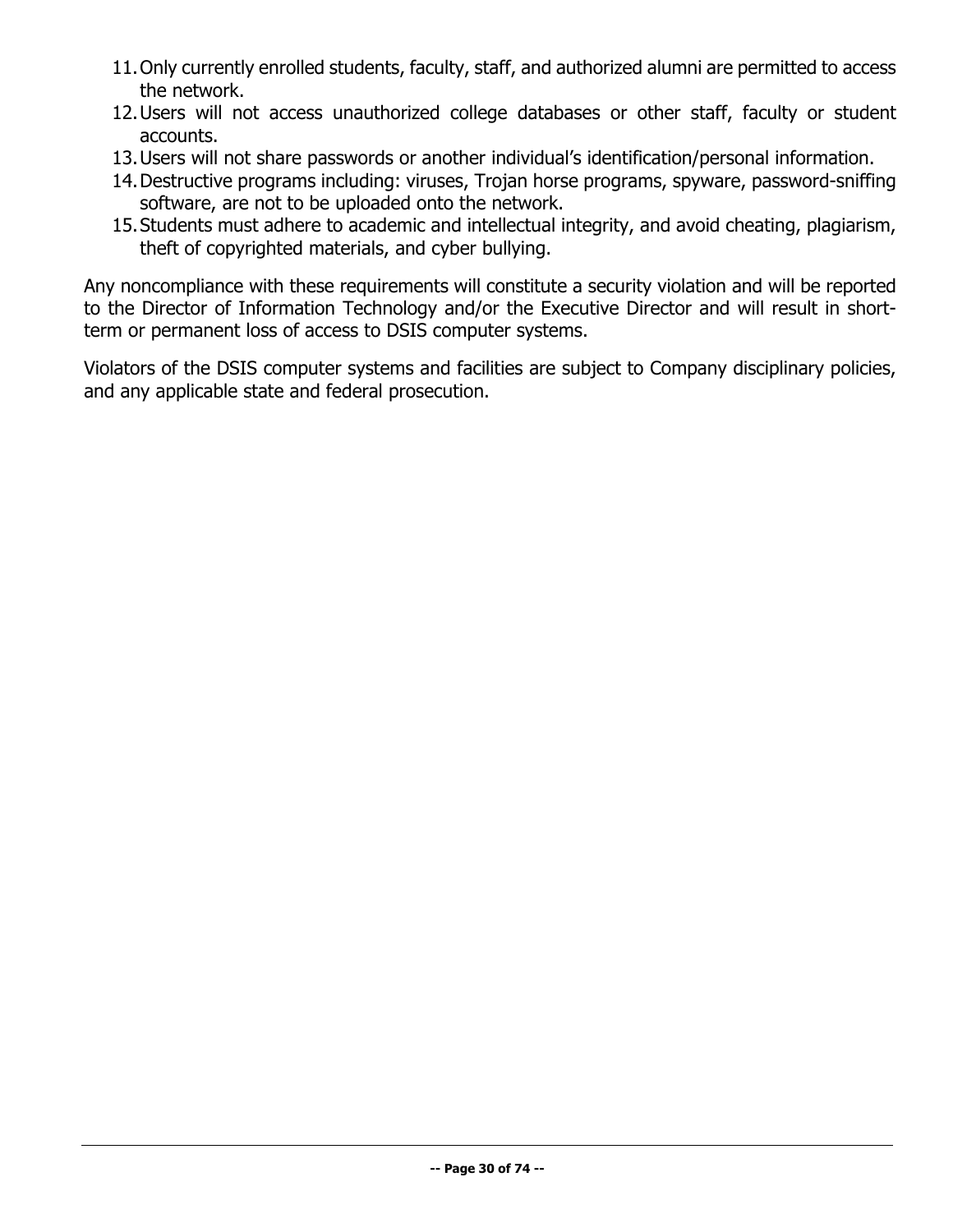## **Credit Hour Definitions**

<span id="page-30-1"></span><span id="page-30-0"></span>The school measures and awards credits based on semester credits.

Credit Hour, Semester. The number of credit hours assigned to a traditionally delivered course consists of a minimum of 15 classroom lecture periods of not less than 50 minutes each and which assumes outside reading and/or preparation, 30 laboratory clock hours where classroom theory is applied and explored or manipulative skills are enhanced, 45 hours of external discipline-related work experience with indirect instructor supervision or employer assessment, or an appropriate combination of all three.

#### **Grade Point Average (GPA)**

<span id="page-30-2"></span>The cumulative GPA is calculated by multiplying the total number of courses attempted by the following numerical value of the grades; totals are divided by the total number of courses competed. Withdrawals "W" and Transfers "T" are not included in the computation of the GPA.

#### **Grading System**

<span id="page-30-3"></span>Grading System for Diploma and/or Certificate Programs:

| Grade                        | <b>Numerical Value</b> | <b>Percent</b> |
|------------------------------|------------------------|----------------|
| $A = Excellent$              | 4.0                    | 90-100         |
| $B = Good$                   | 3.0                    | 80-89          |
| $C = Satisfactory$           | 2.0                    | 70-79          |
| $F =$ Failure                | 0.0                    | $69-0$         |
| $I = Incomplete$             | 0.0                    | n/a            |
| $W = Withdrawal$             | 0.0                    | n/a            |
| $T =$ Transfer Course        | n/a                    | n/a            |
| $CE = Credit by Examination$ | n/a                    | n/a            |

Grading System for Degree Programs:

| Grade                        | <b>Numerical Value</b> | <b>Percent</b> |
|------------------------------|------------------------|----------------|
| $A = Excellent$              | 4.0                    | 90-100         |
| $B = Good$                   | 3.0                    | 80-89          |
| $C = Satisfactory$           | 2.0                    | 70-79          |
| $D =$ Below average          | 1.0                    | 60-69          |
| $F =$ Failure                | 0.0                    | $59-0$         |
| $I = Incomplete$             | 0.0                    | n/a            |
| $W = Withdrawal$             | 0.0                    | n/a            |
| $T =$ Transfer Course        | n/a                    | n/a            |
| $CE = Credit by Examination$ | n/a                    | n/a            |

Courses completed by the student at another institution that have been accepted by The DAVE School will be listed on the transcript and assigned a grade of "T."

#### **Grading System for Assignments**

The instructor reviews and grades work at the end of each assignment. When appropriate, written tests, quizzes, and/or weekly performance grades are given. A single assignment may yield more than one grade. Each term and/or course assignment within the program is scored separately. The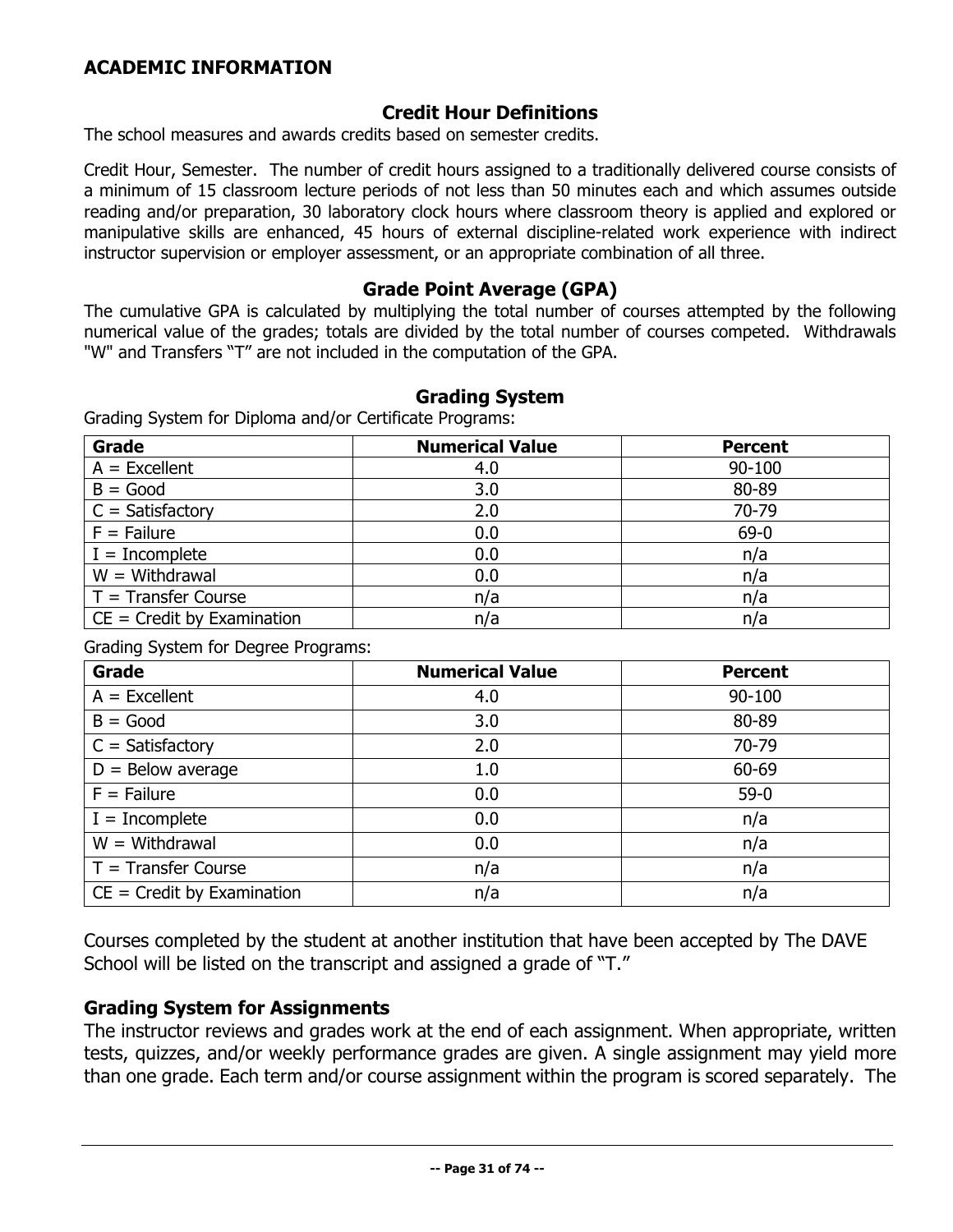DAVE School uses an alphabetical grading system with a numerical equivalence based on a "0" to "4" scale.

Students may monitor individual academic progress at any time during the program by accessing our online grade management system.

## **Satisfactory Academic Progress (SAP)**

### <span id="page-31-0"></span>**Satisfactory Academic Progress Policy Declaration**

Digital Animation and Visual Effects School (DAVE School) adopts this Satisfactory Academic Progress Policy in accordance with its academic and federal regulations, specifically 34 CFR 668.34.

## **Applicability of Satisfactory Academic Progress Policy**

This policy applies to all students enrolled in the DAVE School, regardless if they are full-time or part- time students or if they receive other kind of aid or pay in cash. The policy does not apply to students enrolled in Continuing Education courses.

#### **Definition of Satisfactory Academic Progress**

Satisfactory Academic Progress is defined as the required measurement of student's academic progress towards completing their academic program. Satisfactory Academic Progress (SAP) is evaluated with two standards: qualitative (GPA) and quantitative (Credits/Hours Successfully Completed).

Students must maintain a minimum cumulative grade point average and successfully complete the credits/hours and required weeks in order to meet the qualitative and quantitative components of SAP. The student must also maintain a steady pace of successful completion of courses throughout the duration of the program to be able to complete the academic program within the established maximum time frame.

A review of the SAP is not completed until both the qualitative and quantitative components measures are reviewed at the end of a payment period. Students evaluation period for diploma programs is a 12-week period for diploma programs and 14 weeks for the degree programs. If the review shows that, a student does not have the required GPA or is not maintaining the required pace during their enrollment, they are placed on Academic Warning or, after a successful appeal, on Academic Probation.

| RUIS and Responsibilities |                                                                           |
|---------------------------|---------------------------------------------------------------------------|
| <b>Roles</b>              | <b>Responsibilities</b>                                                   |
| <b>Appeal Committee</b>   | The Appeals Committee is made up of representatives of the Office of      |
|                           | Student Services, Registrar, and Academics Leadership/Supervisor.         |
| Submission of             | The student will submit the Satisfactory Academic Progress Appeal request |
| <b>Appeal Request</b>     | to the Academic Leader/Supervisor, who will convene the Appeal            |
|                           | Committee for an appropriate evaluation.                                  |

#### **Roles and Responsibilities**

## **Satisfactory Academic Progress Policy Requirements Qualitative Component: Cumulative GPA**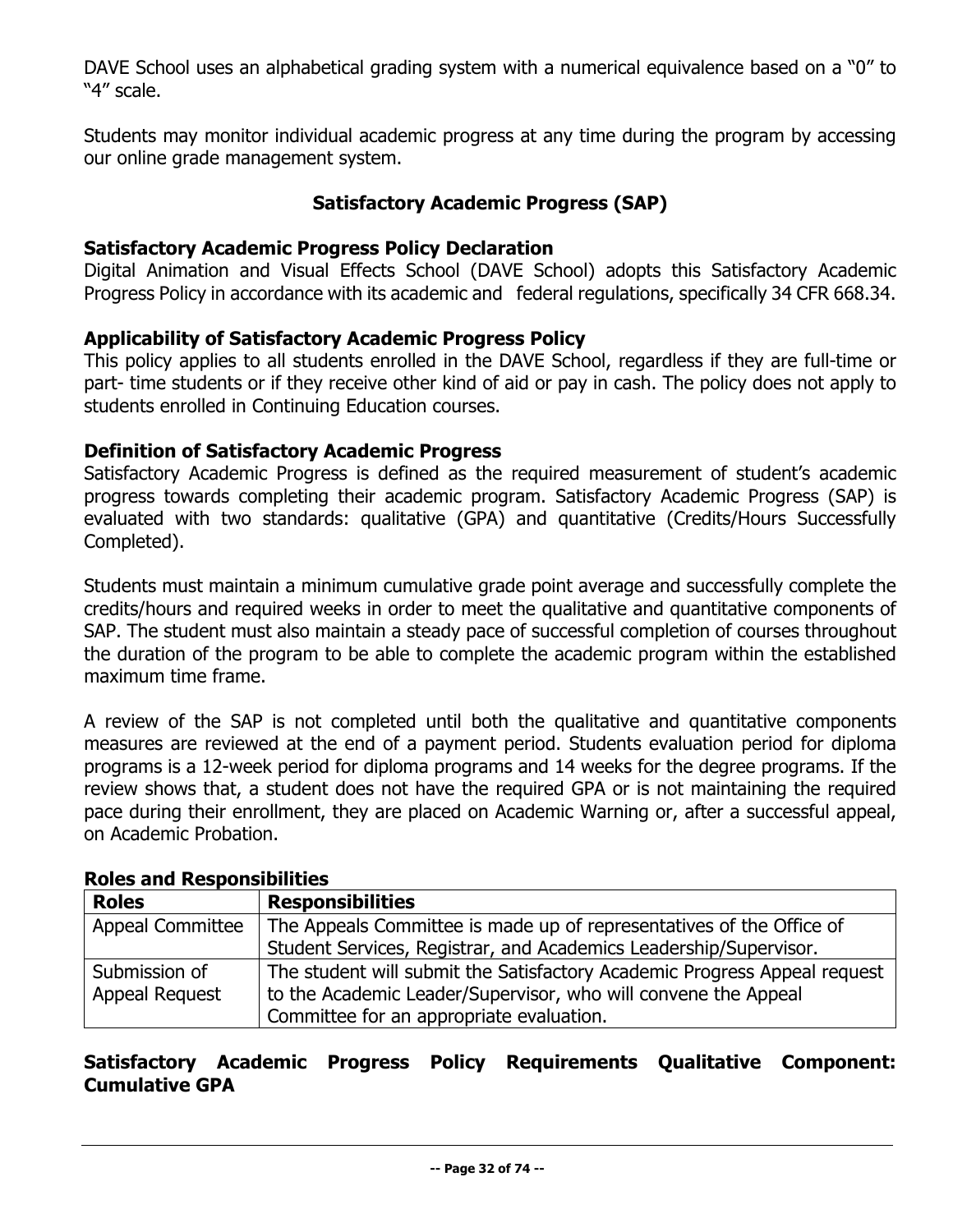In order to meet the graduation requirements, students must achieve the minimum grade point average at each specified evaluation points (For more details, please refer to the Satisfactory Academic Progress Evaluation Tables).

## **Quantitative Component: Credits/Hours and Weeks Successfully Completed**

A student must progress through the program at the minimum pace for the specified evaluation points in order to finish the academic program within the allowable maximum time. This component must be monitored to ensure that students complete their programs within the maximum time frame. Students who meet or exceed the minimum requirements will complete their program within the maximum time frame as described in the Maximum Time frame section.

For credit hour programs, the quantitative component is calculated by dividing the cumulative number of credits the student has successfully completed by the cumulative number of credits the student has attempted. Students must successfully complete the minimum credits required at each evaluation point. (For more information, please refer to the Satisfactory Academic Progress tables.)

The table below provides information about how grades affect the Qualitative and Quantitative components.

| <b>Grade Type</b>                                                                                                                                                       | <b>Grade</b>                                         | <b>GPA</b>                                             | <b>Credits</b><br><b>Attempted</b>              | <b>Credits</b><br><b>Completed</b>                                                                     | <b>Maximum</b><br><b>Time Frame</b> |
|-------------------------------------------------------------------------------------------------------------------------------------------------------------------------|------------------------------------------------------|--------------------------------------------------------|-------------------------------------------------|--------------------------------------------------------------------------------------------------------|-------------------------------------|
| Passing Grades                                                                                                                                                          | A, B, C, D                                           | Yes                                                    | Yes                                             | Yes                                                                                                    | Yes                                 |
| Fail Grade                                                                                                                                                              | $F, *D$                                              | Yes                                                    | Yes                                             | <b>No</b>                                                                                              | Yes                                 |
| <b>Additional Passing Grade</b>                                                                                                                                         | P                                                    | <b>No</b>                                              | Yes                                             | Yes                                                                                                    | Yes                                 |
| <b>Failing Grade</b>                                                                                                                                                    | F                                                    | <b>No</b>                                              | Yes                                             | <b>No</b>                                                                                              | <b>Yes</b>                          |
| Incompletes                                                                                                                                                             | I                                                    | <b>No</b>                                              | Yes                                             | <b>No</b>                                                                                              | Yes                                 |
| <b>Drop Courses</b>                                                                                                                                                     | W                                                    | <b>No</b>                                              | Yes                                             | <b>No</b>                                                                                              | <b>Yes</b>                          |
| <b>Emergency Drop Courses</b>                                                                                                                                           | EW                                                   | <b>No</b>                                              | <b>No</b>                                       | <b>No</b>                                                                                              | No                                  |
| <b>Repeated Courses</b><br>Transferred Credits/Hours<br>from prior programs at                                                                                          | Refer to<br>grades above<br>Refer to<br>grades above | Highest grade<br>obtained<br>Applicability<br>based on | Yes<br>Applicability<br>based on                | Applicability<br>based on<br>grade received<br>(refer to<br>grades above)<br>Applicability<br>based on | Yes<br><b>Yes</b>                   |
| DAVE accepted towards<br>current program                                                                                                                                |                                                      | grade received<br>(refer to<br>grades above)           | grade<br>received (refer<br>to grades<br>above) | grade received<br>(refer to<br>grades above)                                                           |                                     |
| Transferred Credits/Hours<br>from comparable courses<br>completed previously at<br>DAVE accepted toward<br>current programs when<br>seeking an additional<br>credential | TA, TB, TC,<br>TD                                    | Yes                                                    | Yes                                             | Yes                                                                                                    | Yes                                 |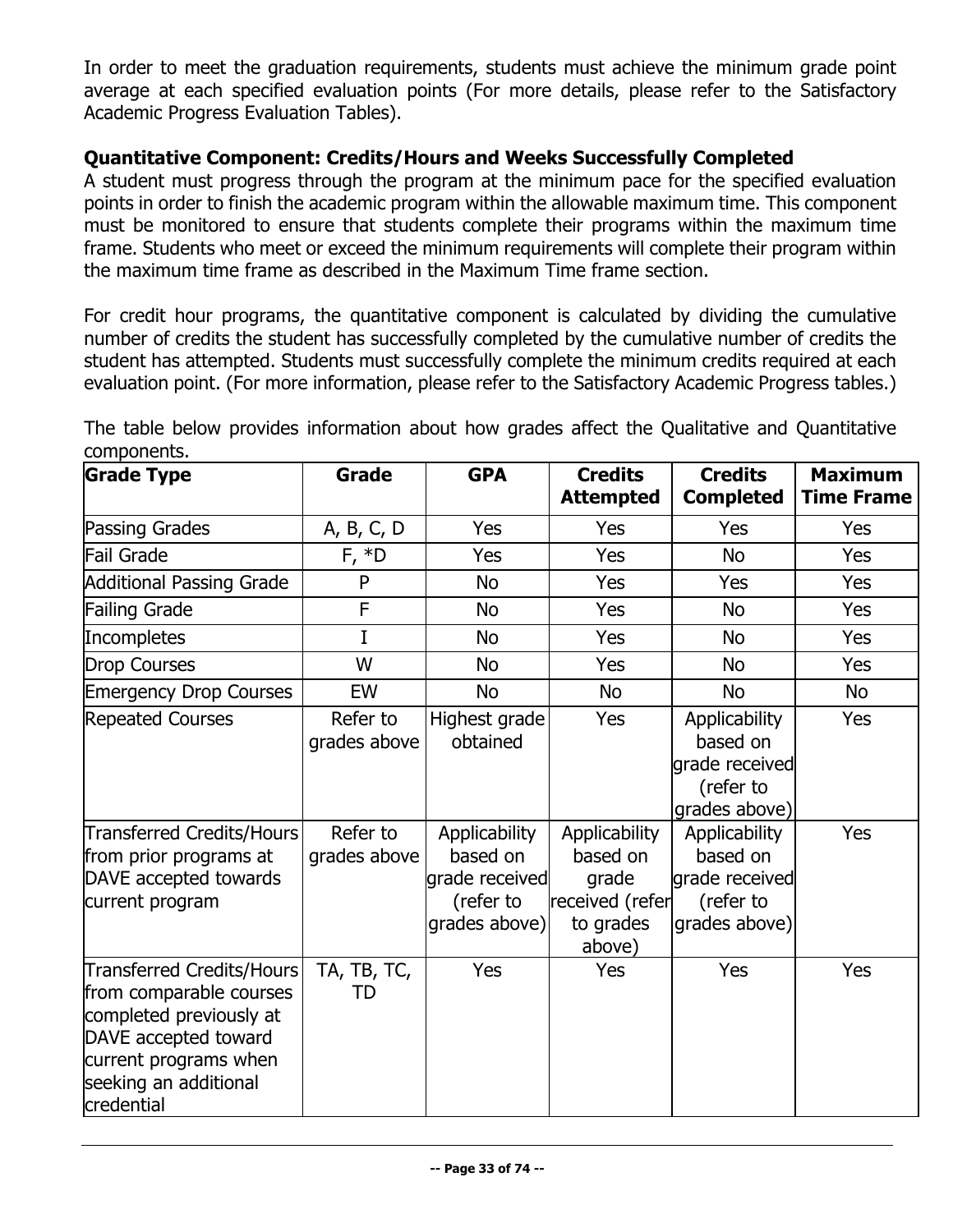| <b>Grade Type</b>                                                                                                  | Grade | <b>GPA</b> | <b>Credits</b><br><b>Attempted</b> | <b>Credits</b><br><b>Completed</b> | <b>Maximum</b><br><b>Time Frame</b> |
|--------------------------------------------------------------------------------------------------------------------|-------|------------|------------------------------------|------------------------------------|-------------------------------------|
| Transferred Credits/Hours<br>from Other Schools<br>accepted towards current<br>program or Credit by<br>Examination | T, CE | <b>No</b>  | Yes                                | Yes                                | Yes                                 |

\*D applies only to courses in the diploma programs.

## **Maximum Timeframe**

Students are required to complete their program within a reasonable time frame. The maximum timeframe is 150% of the published length of the program of study.

For credit hour programs, the maximum time frame is based on credits attempted and is determined by multiplying the published amount of credits in the program by 1.5. For example, a 64 credit program would have a maximum time frame of 96 credits to complete the program.

A student does not meet the maximum time standards when it becomes mathematically impossible to complete the program within 150% of the time.

A student who does not meet the maximum time standards must complete an appeal process for approval. (For more information, see the Extended Appeal and Enrollment Process).

#### **Evaluation Procedure**

The Registrar Office will reevaluate the Satisfactory Academic Progress for students for whom a grade change or removal of incomplete or for a final grade received where the faculty failed to submit a grade. The Registrar will send written communication, notifying the results of the evaluation to the students, where the impact of the reevaluation, fails to meet the standards of satisfactory academic progress.

## **Reevaluation Procedure**

Academic Warning is a status assigned to a student who fails to make Satisfactory Academic Progress at the end of a payment period.

## **Satisfactory Academic Progress Statuses and Notification Process**

If a student fails to meet Satisfactory Academic Progress standards, the Registrar Office will send written notification indicating the results of the evaluation, the Satisfactory Academic Progress status under which student was placed, and any applicable process that should be followed to maintain or regain enrollment.

## **Academic Warning**

Academic Warning is a status assigned to a student who fails to make Satisfactory Academic Progress at the end of a payment period.

A student on Academic Warning may continue for one payment period; however, they are expected to improve their academic standing by the end of the payment period under the warning status.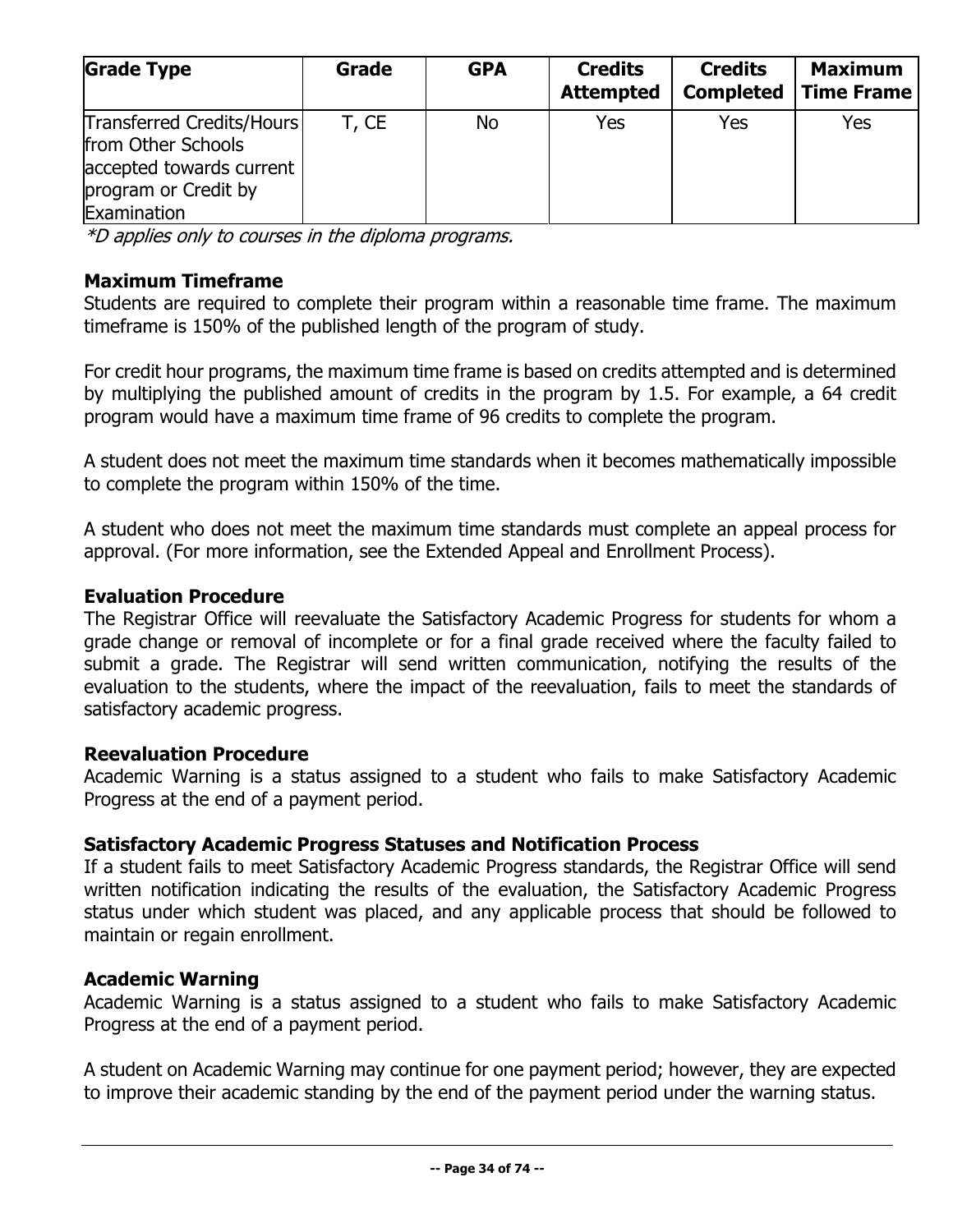Academic Warning status will be assigned without an appeal or other action by the student. If a student fails to meet the minimum qualitative and quantitative standards described above during the Academic Warning period, the student must file an appeal for approval. If the appeal is approved, the student will be placed under an Academic probation period.

### **Academic Probation**

Academic Probation is a status assigned to a student who fails to make Satisfactory Academic Progress while on Academic Warning status and who has appealed and has had eligibility for aid reinstated. (Please refer to the Appeal Process below.)

The approval of an appeal will require that the student be placed on an academic plan during the Academic Probation period if it is unlikely for the student to be able to meet satisfactory academic progress standards by the end of the payment period under probation. The purpose of the Academic Plan is to ensure the student is monitored each subsequent payment period to ensure student's ability to graduate within the maximum time frame. (Please refer to the Appeal process and Academic Plan below.)

Students will be eligible for Academic during the payment period under an Academic Probation status. Once the probation period ends, students must be able to show they meet the requirements of the Satisfactory Academic Progress or the academic plan to maintain eligibility for enrollment.

#### **Academic Suspension**

Students will lose eligibility for Academic enrollment if they fail to meet Satisfactory Academic Progress standards and:

- Have the option, but did not complete an Appeal, or
- An Appeal was denied, or
- Fail to meet Academic Plan requirements, or
- It became mathematically impossible for the student to complete the program within the maximum time frame allowed.

Students will receive written notification of Academic Suspension from the Registrar's Office. The Registrar will also be notifying the Academic Leader/Supervisor, Financial Services and the Student Account's Office of the student's ineligibility for Academic enrollment.

Students will be able to continue studies after their suspension, if it is otherwise allowed academically. If the student continues without financial assistance (if applicable), he or she will be responsible for the total cost that may be applied during that enrollment period.

## **Appeal Process**

An appeal is a process whereby a student who is not meeting SAP standards asks the institution to reconsider their enrollment eligibility and/or eligibility to receive funds, if applicable. The appeal process applies to students who do not meet the academic progress requirements in the period evaluated.

If a student affirms that his/her condition for not having a satisfactory academic progress status is due to the fact that the determination made by the institution was the result of an administrative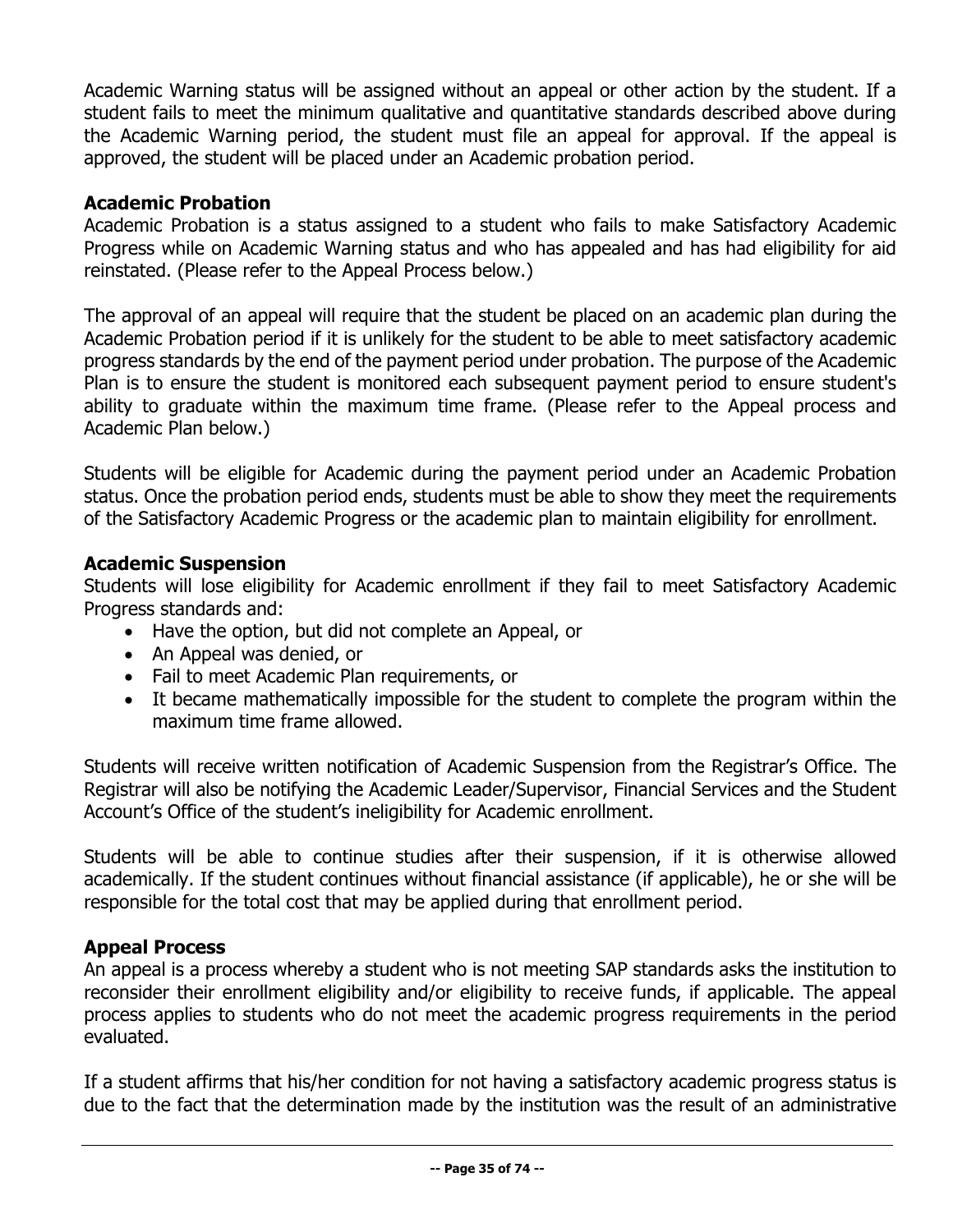error or because during the evaluation period there were extenuating circumstances that prevented him from complying with the requirements, the student has the right to appeal the decision made by the institution.

The Institution considers the following as examples of extenuating circumstances:

- Student illness
- Family illness or death
- Distress in the family unit, such as: divorce or death of parents, spouse or children
- Loss of employment or potentially significant changes in working hours during the term
- Abusive relationships
- Natural disasters
- Financial difficulties such as foreclosure or eviction
- Other situations beyond student's control

To initiate the appeal process, the student must complete and submit a request for Satisfactory Academic Progress Appeal within a period of five (5) business days from the date of receipt of the notification. The application is sent by the Academic Leader/Supervisor at the campus.

The responsibility of the Committee is to evaluate the reasons presented in the Academic Appeal application and determine if at the end of the next term the student will be able to meet the standards of academic progress or an academic plan.

The Appeals Committee will evaluate the Request for Appeal for Satisfactory Academic Progress. This Committee must establish a calendar of meetings in each academic term, with a set period for the student to document their case and present themselves to the Committee via virtual, phone, or in-person conference. The committee will notify the student of the decision. The Registration Office will send the student written notification, no later than five calendar days from the date of the committee's decision. This notification will be sent from the Student Administration System, Campus Nexus, to the student, and will be visible to the Academics, Registration, and Student Accounts offices.

If the application is approved, the student will be eligible for enrollment during the probationary term. Once the probation period ends, in order to maintain eligibility, the student must be able to demonstrate that he or she meets the requirements of satisfactory academic progress or the academic plan. The student has the opportunity to appeal again, if he/she fails to comply with the agreements established for the probationary period.

## **Academic Plan**

Academic plans are developed by the academic representative in conjunction with the student, if during the appeal evaluation process, the committee determines that it is unlikely for the student to meet Satisfactory Academic Progress standards by the end of the next payment period, but could complete the program on time if an academic plan is developed and followed. The objective of the academic plan is to ensure that the student is able to meet the institution's satisfactory academic progress standards by a specific point of time.

If a student successfully appeals and is placed in an SAP probationary period and in an academic plan, the student's SAP will be reviewed at the end of each subsequent period, as long as the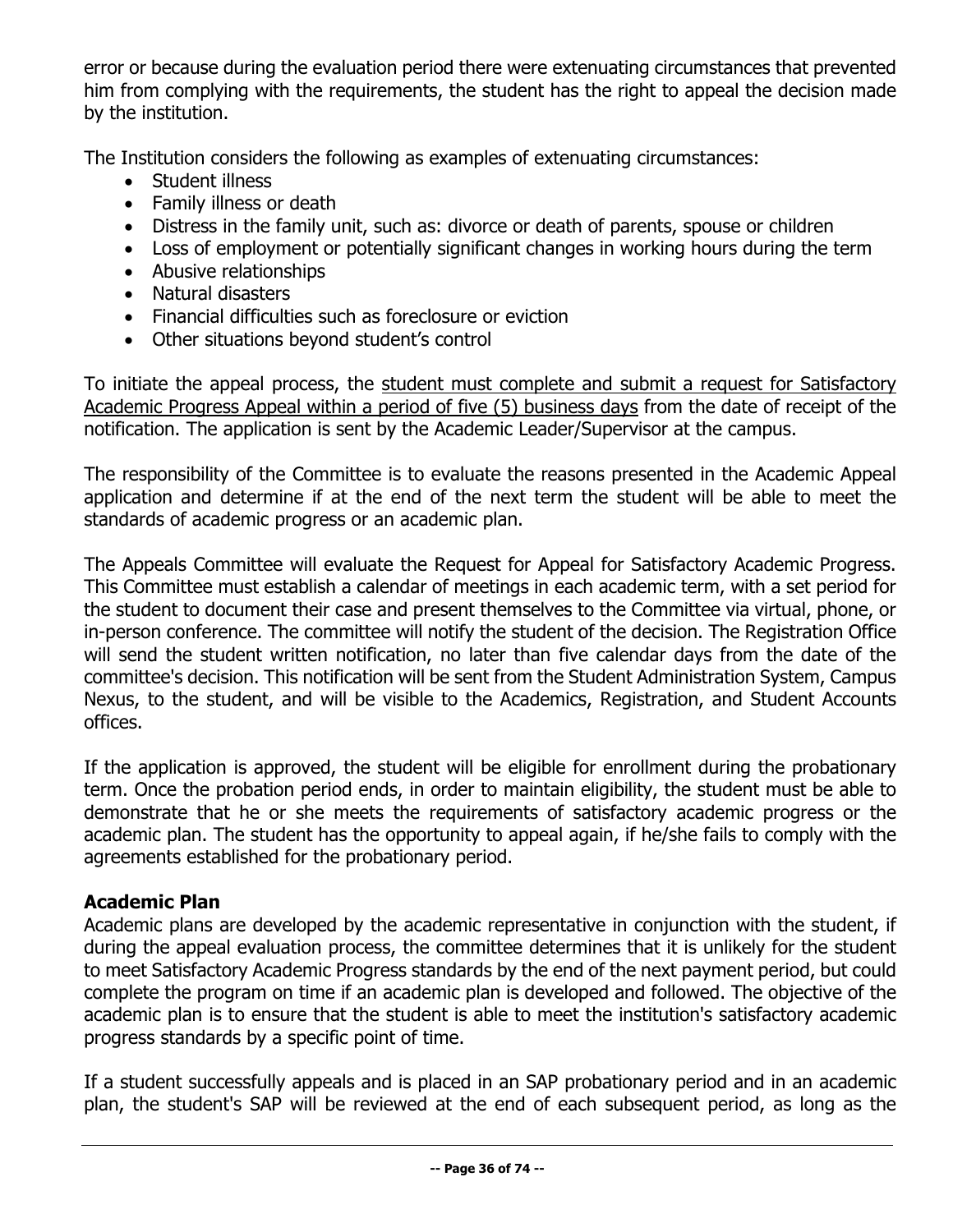student continues to meet the requirements of the academic plan. To continue in the academic plan after the initial probationary period, the Academic Representative will follow up and document that the student is meeting the requirements of the academic plan and that it is possible for the student to be able to meet graduation standards within the maximum time frame (e.g., it is mathematically possible for the student to reach the appropriate grade point average necessary for graduation).

# **Reestablishing Eligibility**

The loss of eligibility for financial assistance for not meeting SAP standards can be reestablished once the student meets the qualitative (GPA) and quantitative (Credits) standards.

# **Extended Enrollment**

A student who does not meet the maximum time standards or fails to comply with the probation period loses eligibility for academic enrollment, but may be allowed to continue his studies under an Extended Enrollment period.

The committee may place the student in an Extended Enrollment period if it is determined that the student needs more than one additional term to complete their program. Students who have been placed in the Extended Enrollment period will lose eligibility for applicable financial services and will be responsible for the total costs that may apply during this period.

### **Satisfactory Academic Progress Tables for Standard Terms**

Requirements for Satisfactory Academic Progress: Satisfactory Academic Progress will be evaluated at the end of each academic term. At each evaluation point, students must achieve a cumulative GPA and a minimum of credit completion rate, as shown in the SAP tables below (Applicable SAP table for each program is identified in the program tables below):

| <b>DIDIUIIIAS</b>                |                                              |                                                                           |                                                           |                                                                                |
|----------------------------------|----------------------------------------------|---------------------------------------------------------------------------|-----------------------------------------------------------|--------------------------------------------------------------------------------|
| Program                          | Program<br><b>Academic</b><br><b>Credits</b> | <b>Maximum Credit</b><br><b>Attempts to</b><br><b>Complete</b><br>Program | <b>Minimum</b><br>Grade<br><b>Point</b><br><b>Average</b> | <b>Minimum Pace</b><br>(Credits<br>Completed /<br><b>Credits</b><br>Attempted) |
| <b>Game Production</b>           | 60                                           | 90                                                                        | 2.0                                                       | 66.66%                                                                         |
| <b>Visual Effects Production</b> | 60                                           | 90                                                                        | 2.0                                                       | 66.66%                                                                         |
| <b>Virtual Production</b>        | 90                                           | 135                                                                       | 2.0                                                       | 66.66%                                                                         |

# **Diplomas**

### **Bachelors**

| Program                   | Program<br><b>Credits</b> | <b>Maximum</b><br><b>Timeframe to</b><br><b>Complete the</b><br>Program | <b>Minimum</b><br>Grade<br><b>Point</b><br><b>Average</b> | <b>Minimum Pace (Credit</b><br><b>Hours Completed /</b><br><b>Credit Hours</b><br>Attempted) |
|---------------------------|---------------------------|-------------------------------------------------------------------------|-----------------------------------------------------------|----------------------------------------------------------------------------------------------|
| <b>Game Production</b>    | 120                       | 180                                                                     | 2.0                                                       | 66.66%                                                                                       |
| Digital Graphic Design    | 120                       | 180                                                                     | 2.0                                                       | 66.66%                                                                                       |
| Visual Effects Production | 120                       | 180                                                                     | 2.0                                                       | 66.66%                                                                                       |

### **Re-admission after Suspension for Unsatisfactory Progress**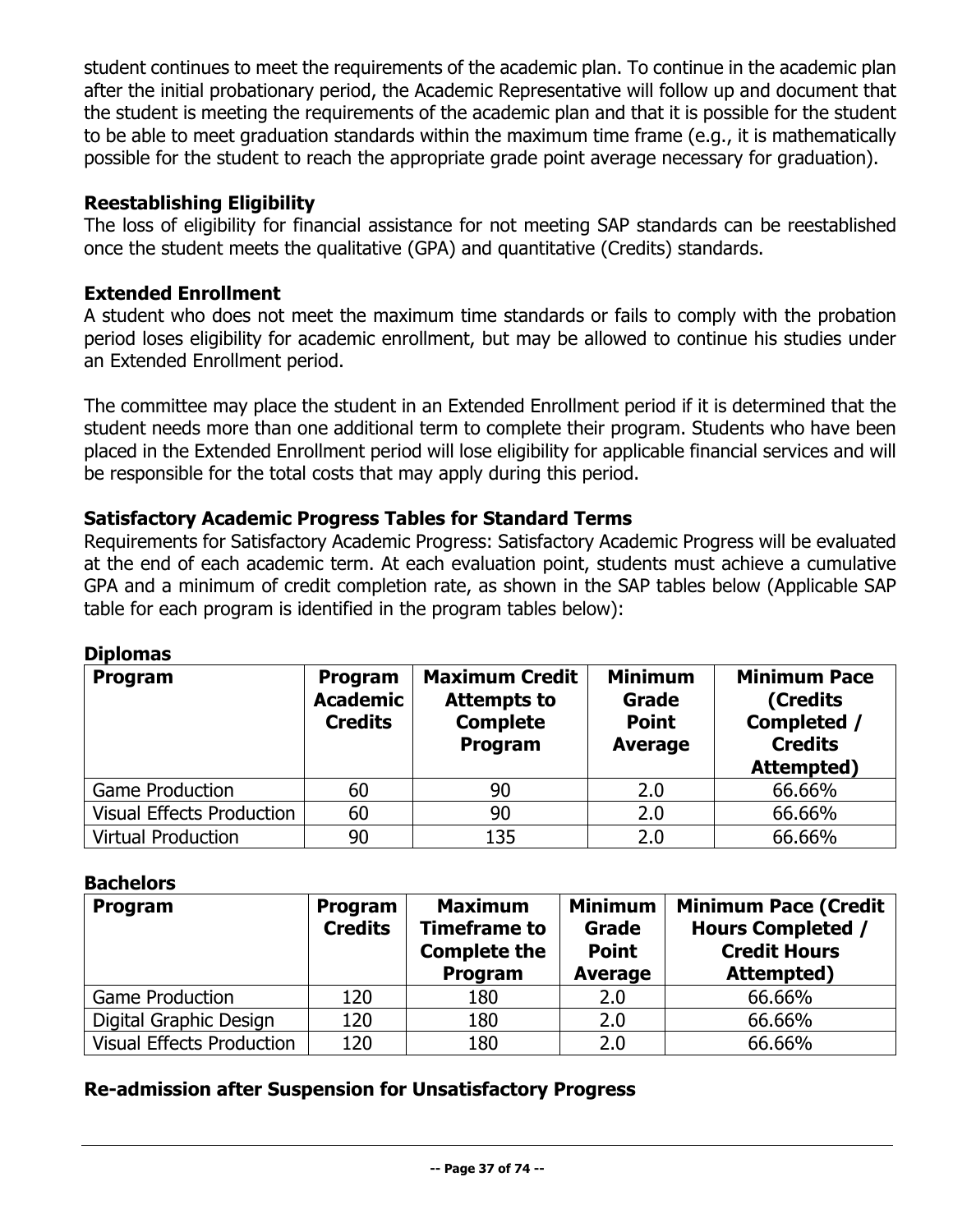Suspended students will be eligible for re-admittance after one academic course (for diploma students) or after one academic quarter (for degree students). An application for re-admission must be made in writing. Re-admittance will be on a probationary basis, and failure to attain a cumulative 2.0 GPA after one academic course (for a diploma student) or one academic quarter (for a degree student) will result in dismissal.

The College reserves the right to suspend or dismiss a student if such action is considered to be in the best interest of the student or the DAVE School, or if it has been found that the student has gained admission through false records or fraud.

### **Academic Advising**

Academic advising is available from the Academic Supervisor or Online Academic Supervisor or their designees, including faculty.

### **Program Transfer**

An evaluation will be conducted by the Academic Leader for all students not meeting satisfactory academic progress who would like to transfer to a different program. If the student is permitted to transfer to a different program while not meeting SAP in his/her current program, then the student's Grade Point Average and hours attempted and completed in the prior program will be counted in the subsequent program. When a student changes to a new program (ground-to-ground, groundto-online, online-to-online, or online-to-ground), tuition costs for the new program will be reduced by the number of credits transferred to the new program.

# **Course Repetitions Policy**

In order to move forward in the program, a student must re-take courses in which the he or she was previously unsuccessful and therefore will automatically be enrolled for the next available term on a space availability basis. This has the potential to be at a different time of day than the student's original enrollment. A student required to retake a course in which a grade of "F" has been earned will be on academic probation until that course has been completed successfully. Only the final passing grade will be recorded and figured when calculating the cumulative GPA upon completion of the entire program. A student must pass each of the program courses in sequence, in order to graduate. In no case may a student extend beyond the maximum timeframe in order to complete the program. Credits or hours earned during a period of extended enrollment will count towards the maximum timeframe for completion of the program.

A student may repeat a course in which a grade has been earned. However, repeating courses in which a grade of "C" or better has been earned is not recommended. Only the second grade earned in a repeated course will be used in computing the grade point average. Credits for a repeated course are counted only one time in computing the grade point average. Both grades remain as a permanent part of the student's transcript and both attempted and completed credits are counted. Therefore, in no case may a student extend beyond the maximum timeframe in order to complete the program and receive the original credential.

### **Class Retake-fee Policy**

In the event that a student retakes a failed course, a retake-fee may apply.

# **Retake-fee Schedule**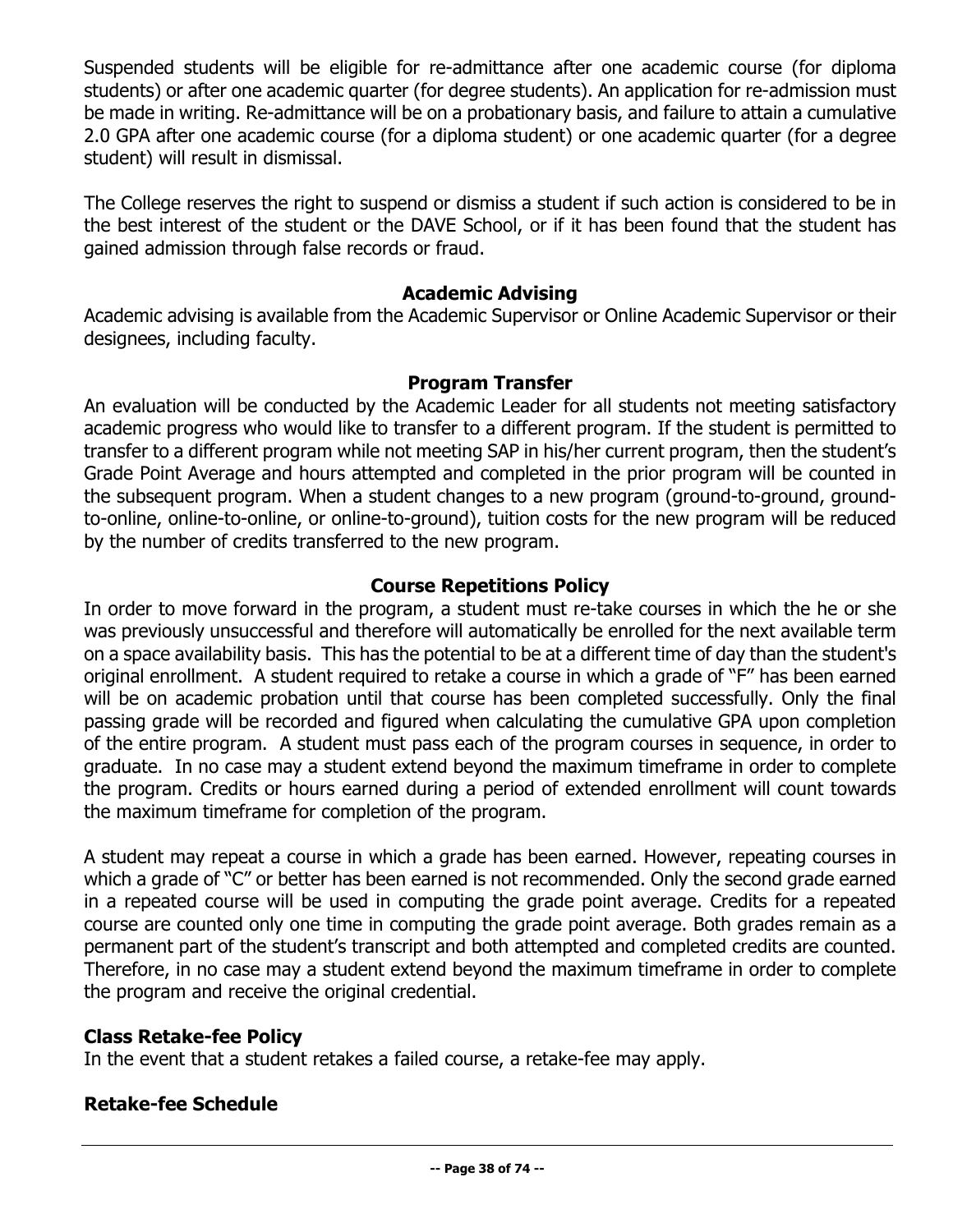A fee is charged for each failed course that is repeated. The amount is determined by course type. The fee is levied and payable on the first day of the repeated course.

- Ground core courses: \$3500
- Online core concentration courses: \$1750
- General education: \$399
- Elective course: \$1070

# **One-time Waiver**

The fee may be waived one time if the student did not violate the attendance policy during a failed course and is in otherwise good financial standing with the school.

# **Withdrawals and Returns**

If a student withdraws prior to the middle of the term, he or she may be charged to return and enroll again in the same course, based on the schedule above.

# **Policy to Request, Award and Remove Incomplete Provisional Grades**

An Incomplete is a grade awarded to a student who, for justified reasons, has failed to complete all required coursework during the academic term. A student can request an Incomplete Provisional Grade due to extenuating circumstances, which are the following: student's health condition, health condition of a close relative, death of a close relative, military reasons, accident, or incomplete externship hours.

# **General process for requesting an Incomplete Provisional Grade:**

- 1. Student must request the form, Request for Incomplete Provisional Grade, through the course professor.
- 2. The Request for Incomplete Provisional Grade form must be duly completed, signed, and submitted with the corresponding evidence.
- 3. The student will submit the documents along with corresponding evidence on or before the deadline established in the academic calendar for the term in which the provisional grade was requested. These documents must be submitted to the course professor.
- 4. The course professor will evaluate the documents, determine whether to grant the request and present to the Dean of Academic Affairs for approval. The course professor will notify the student of the decision, and coordinate with the student the due date for the submission of missing assignments or hours.
- 5. The student must complete the incomplete removal process on or before the deadline established in the academic calendar.

# **General process for requesting removal of an Incomplete Provisional Grade:**

The student will properly complete and submit the document and required assignments to the course professor on or before the deadline established in the academic calendar. The assignments will be sent to the professor via institutional email, according to the type of work. If the professor is not available, these will be submitted to the Academic Leader, who will acknowledge receipt of the documents.

Note: If the student does not complete the process of removing the incomplete provisional grade, it will automatically be converted to the earned grade provided by the professor. A second request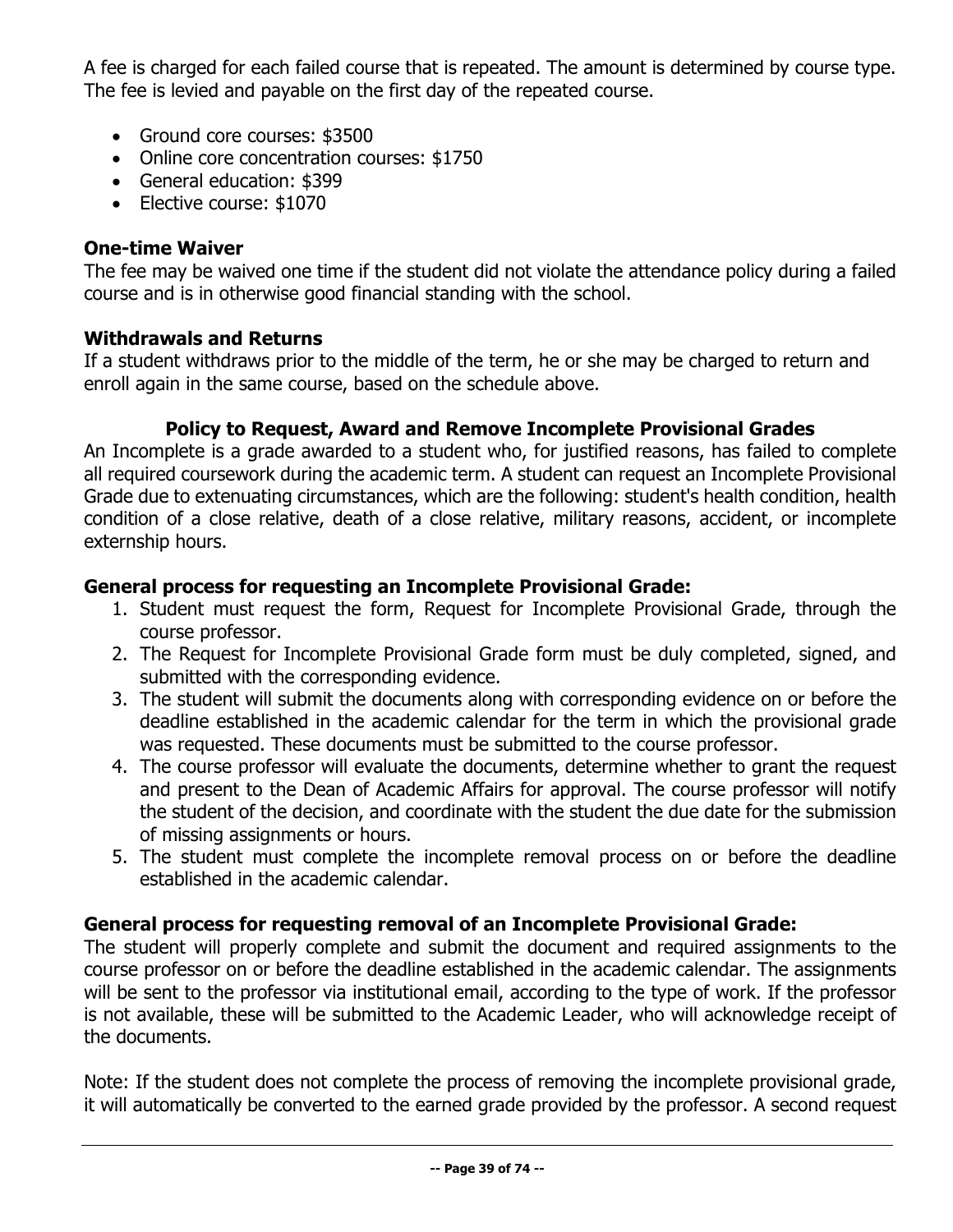for an incomplete for the same course will not be authorized. If the student does not agree with the final grade received, he/she can request a review. Refer to the Change of Grades process. Special situations will be referred for evaluation to the Vice President for Academic Affairs Office with the corresponding evidence.

### **Withdrawal Policy**

A grade of "W" is assigned as a grade for those students who request in writing to withdraw from a course prior to completing the mid-term assessment or exam. In addition, a student who withdraws or is withdrawn from The DAVE School prior to the end of the course without completing the mid-term assessment or exam will be assigned a grade of "W" without the request being submitted in writing. A grade of "W" is not calculated into the GPA, but will be considered as credits attempted thus affecting the successful completion percentage.

### **Notification / Change of Grade**

At the end of each module, students can access their grades through the student portal on the school website. Students who experience difficulty accessing their grades through the Student Portal, should contact the Academic Supervisor. If a student understands that there has been an error, the student should first contact their instructor to address the grade. If there was an error with their grade or the Instructor is not available, the student must contact the Academic Supervisor to request a grade change review. The Change of Grade Form must be completed by the student's instructor. The completed form will be returned to the Academic Supervisor with documentation no later than 30 days upon completion of the class for approval. The Academic Supervisor processes the approved Change of Grade with the Registrar's Office. Any requests or appeals after 30 days must be approved by the Vice President of Academic Affairs.

### **Grievance Resolution**

The DAVE School takes the concerns of its students very seriously and will attempt in good faith to resolve student grievances. Complaints or comments regarding policies, curriculum, disciplinary action, expulsion, academic issues, harassment or any such matter of serious importance to the student should be brought to the attention of the Instructor.

If the Instructor is unable to resolve the issue, the affected student is strongly encouraged to bring the issue to the attention of the Academic Supervisor.

If the Academic Supervisor is unable to resolve the issue, the affected student is strongly encouraged to bring the issue to the attention of the Executive Director.

If the Executive Director is unable to resolve the issue, the affected student is strongly encouraged to bring the issue to the attention of the Vice President for Academic Affairs.

If the Vice President for Academic Affairs is unable to resolve the issue, the affected student is strongly encouraged to bring the issue to the attention of the President.

If the President and the affected student cannot resolve the issue, the complaint may be directed to: Executive Director, Commission for Independent Education, Florida Department of Education, 325 West Gaines Street, Suite 1414, Tallahassee, FL 32399-0400, toll free (888) 224-6684. In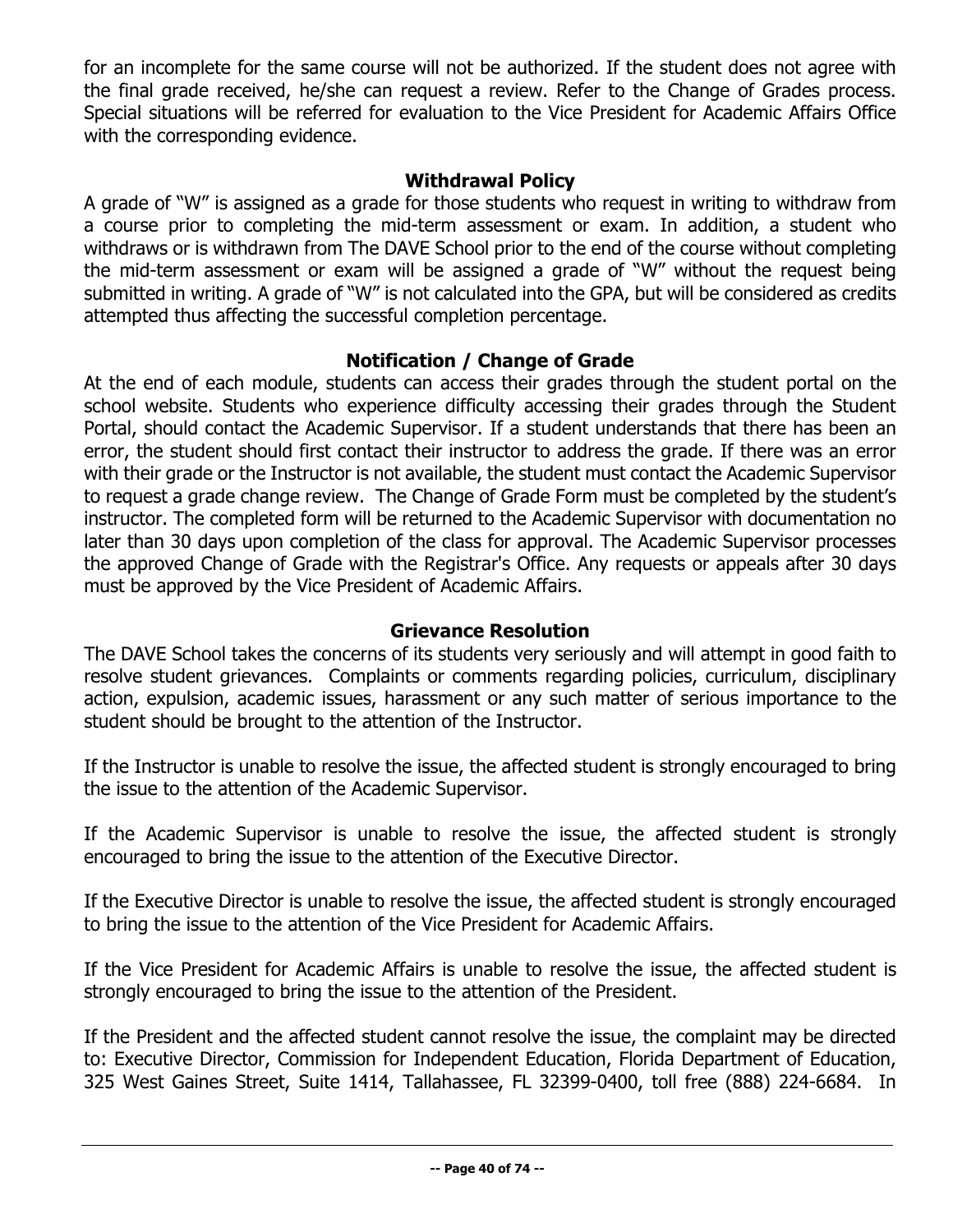addition, the student can file a complaint with the Middle States Commission on Higher Education, 3624 Market Street, Philadelphia, PA 19104, (267) 284-5000.

### **Re-admission**

A student who has canceled, or has been otherwise withdrawn or terminated, and desires to reenter the program of study must notify the school and follow the required admission procedures. The withdrawn student must submit a letter to the Executive Director stating why he or she should be reinstated and may be required to have a personal interview with a school official before being permitted re-entry. The level of Satisfactory Academic Progress at the time of his or her departure will determine at what level he or she may be allowed to re-enter the program. The decision of the Executive Director is final.

### **Online Delivery**

Online courses are offered for various programs utilizing the Canvas platform via the Internet. Online courses have the same objectives as courses taught on-ground. However, more effort and initiative will be required to successfully master the materials. Online courses will be designated on the class schedule so students may register during the normal registration period. Participate in an online orientation prior to beginning the course.

The DAVE School provides asynchronous assignments through the form of discussion questions, tests and projects. Synchronous delivery is also provided through the form of live conferences held in Big Blue Button.

There are no additional tests used in determining access to distance education courses and programs.

### **Minimum Computer Requirements**

Minimum Computer Requirements are:

- i7 Quad-core 2.3ghz or greater
- 16 gigs of RAM or greater
- Geforce RTX 2060 or greater (only Nvidia, not AMD)
- 1 TB of storage or greater (preferably SSD or NVME)

In addition, students taking online courses should:

- Check monthly to ensure they are maintaining the correct systems profile.
- Have Internet access and an established DAVE school student e-mail account.
- Have a computer that is able to install class required software such as Microsoft Office, Microsoft Azure, Adobe Creative Cloud, etc.
- Verify e-mail account / address with Registrar at the time of registration each month.
- Commence online course work as soon as students have access to the course.
- Participate in an online orientation prior to beginning the course. The online orientation includes information on The DAVE School and the online programs, how to access the course, find the syllabus and how to use the major platform tools. The Canvas platform also furnishes orientation information.
- Your online identity will be verified using your student portal username and password. For more information on your user name and password please go to more information on your user name and password please go to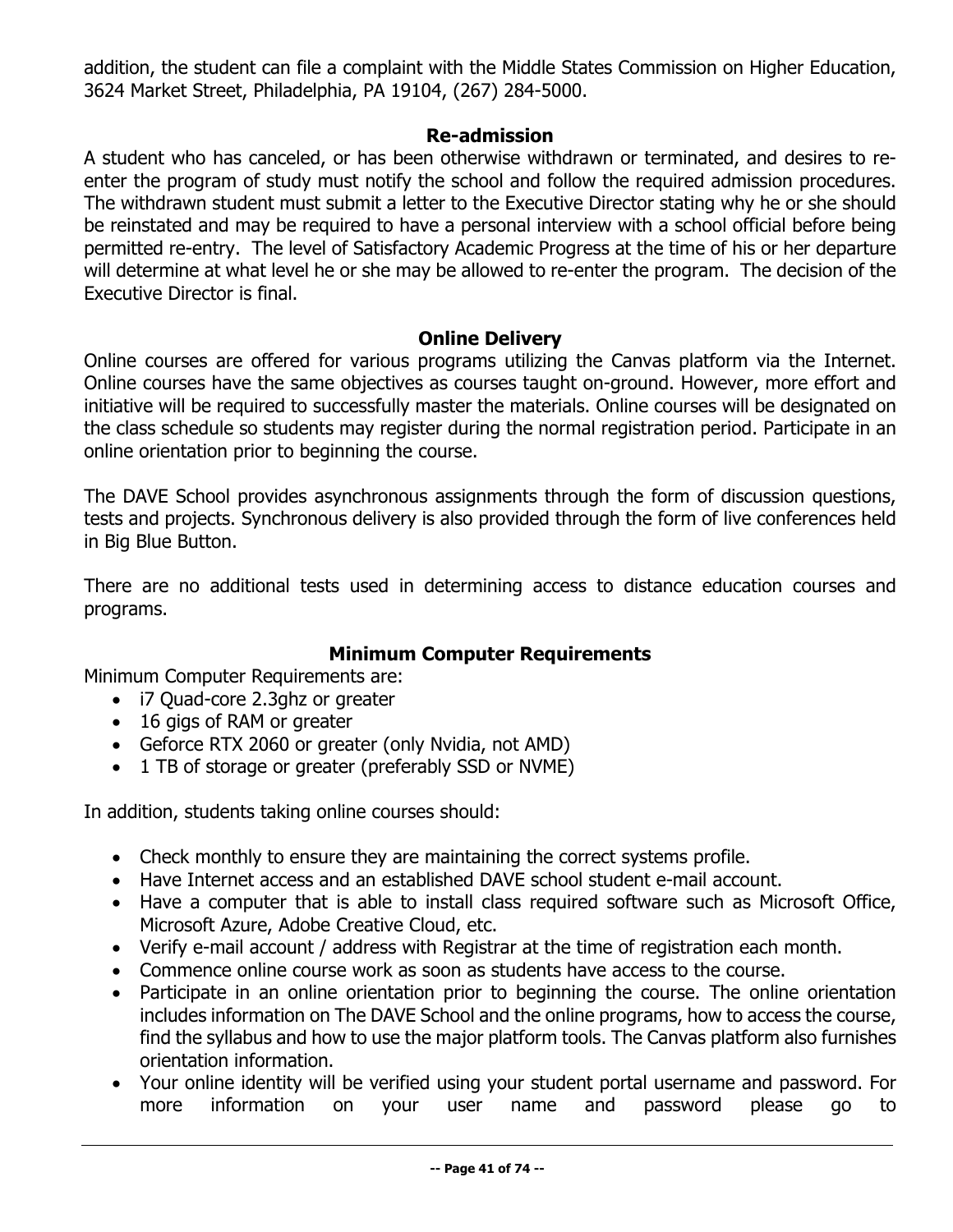[https://dave.nuc.edu/dave2020/wp-content/uploads/2018/11/Student-Portal-Login-](https://dave.nuc.edu/dave2020/wp-content/uploads/2018/11/Student-Portal-Login-Guide_DAVE-Logo.pdf)Guide DAVE-Logo.pdf. Your online user name and password can only be used by you and can only be reset by The DAVE School Online Help Desk at [canvas-support@edukgroup.com.](mailto:canvas-support@edukgroup.com)

# **Verification of Identity Protection and Students' Privacy**

Your online identity will be verified using your student portal username and password. For more information on your user name and password please go to [https://dave.nuc.edu/dave2020/wp](https://dave.nuc.edu/dave2020/wp-content/uploads/2021/01/DAVE-Student-Portal.pdf)[content/uploads/2021/01/DAVE-Student-Portal.pdf.](https://dave.nuc.edu/dave2020/wp-content/uploads/2021/01/DAVE-Student-Portal.pdf) Your online user name and password can only be used by you and can only be reset by Canvas Support [canvas-support@edukgroup.com.](mailto:canvas-support@edukgroup.com)

There will be no additional charges or fees associated with the verification of your identity. Canvas security information may be found at [http://www.instructure.com/open-security.](http://www.instructure.com/open-security)

### **Other Educationally Related Goods**

Students are required to purchase the DAVE School technology package including laptop, VR headset and software package. A waiver is available for students who already have hardware which meet the minimum required specifications listed below. The specified recommendations are for students in Game Production, Virtual Production or Visual Effects Production diploma program.

Minimum requirements: i7 Quad-core 2.3ghz or greater 16 gigs of RAM or greater Geforce RTX 2060 or greater (only Nvidia, not AMD) 1 TB of storage or greater (preferably SSD or NVME)

Specifics of technology package laptop offered to students: Intel i7 10875H 8C/16T 2.3Ghz (5.1Ghz Boost) 32GB DDR4 2xDIMM 2933Mhz 1TB M.2 NVMe SSD (System) 1TB SATA3 HDD 7200RPM (DATA) NVidia RTX 3060 6GB

Additional Features in Technology Package: Preloaded Software/Support-includes Maya, Unreal, Nuke, Zbrush, Adobe Suite, Substance, Redshift, Quixel, Engage VR Oculus Quest 2 All-in-One VR Gaming Headset 64GB 25" 1920x1080 IPS Monitor 60-144 Hz 1 Year Laptop Warranty 1 Year DAVE IT Tier 1 Software Support 1 Year Tier 2 Software Support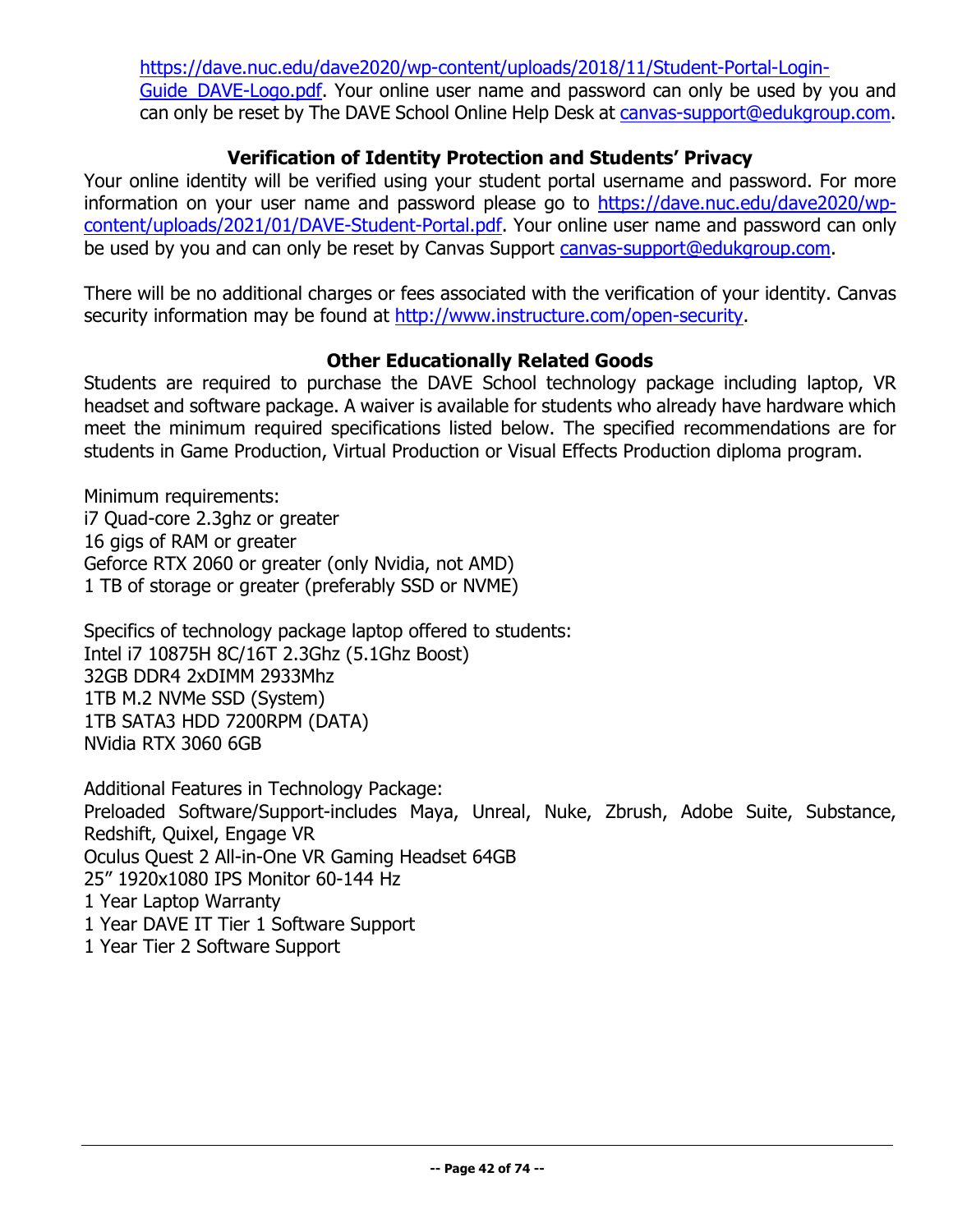# **TUITION AND FEES**

| Program<br>Digital Graphic Design Bachelor<br><b>Game Production Diploma</b><br><b>Game Production Bachelor Core Courses</b><br>+ General Education Courses at \$399 each<br>+ Elective Courses at \$1,070 each<br>$=$ Total<br><b>Virtual Production Diploma</b> | <b>Tuition</b><br>\$35,000*<br>\$35,000<br>\$35,000<br>\$4,788<br>\$8,560<br>\$48,348<br>\$49,750 |
|-------------------------------------------------------------------------------------------------------------------------------------------------------------------------------------------------------------------------------------------------------------------|---------------------------------------------------------------------------------------------------|
| Visual Effects Production Diploma<br><b>Visual Effects Production Bachelor Core Courses</b><br>+ General Education Courses at \$399 each<br>+ Elective Courses at \$1,070 each<br>$=$ Total                                                                       | \$35,000<br>\$35,000<br>\$4,788<br>\$8,560<br>\$48,348                                            |
| <b>Description</b>                                                                                                                                                                                                                                                | <b>Fee</b>                                                                                        |
| Application Fee (Non-refundable)                                                                                                                                                                                                                                  | \$75                                                                                              |
| <b>Graduation Fee</b>                                                                                                                                                                                                                                             | \$50                                                                                              |
| Technology Fee *Included in tuition (Online)                                                                                                                                                                                                                      | \$252                                                                                             |
| Laptop (Non-refundable)                                                                                                                                                                                                                                           | \$2,500                                                                                           |
| VR Headset (Non-refundable)                                                                                                                                                                                                                                       | \$450                                                                                             |
| Software Package (Non-refundable)<br>Change of Program Fee                                                                                                                                                                                                        | \$550<br><b>None</b>                                                                              |
| Building Access Key (Fob) Replacement Fee (No charge for initial key)                                                                                                                                                                                             | \$10                                                                                              |
| Universal ID Replacement Fee (No charge for initial ID; issued by Universal<br>Orlando)                                                                                                                                                                           | \$10                                                                                              |
| <b>Returned Check Fee</b>                                                                                                                                                                                                                                         | \$25                                                                                              |

Effective tuition is subject to change, however, the tuition on the Enrollment Contract signed by the student and the school is binding.

Necessary General Education and/or Elective courses may be transferred in or completed online in order to fulfill graduation requirements.

### **Textbooks – Residential Programs**

There are no additional costs or supplies required for the completion of the program. Each student has access to a computer graphics workstation for his or her use during class hours. Any required textbooks are loaned to students while enrolled; students who wish to own their own copies may choose to purchase these titles at their own expense. Completion certification will not be rewarded until all books assigned to a student during the program (as well as any library materials) have been returned. Students will be held responsible for the replacement of or reimbursement for books deemed non-returnable due to loss or damage.

# **Textbooks – Online Programs**

Tuition includes educational resources such as textbooks/eBooks and supplies.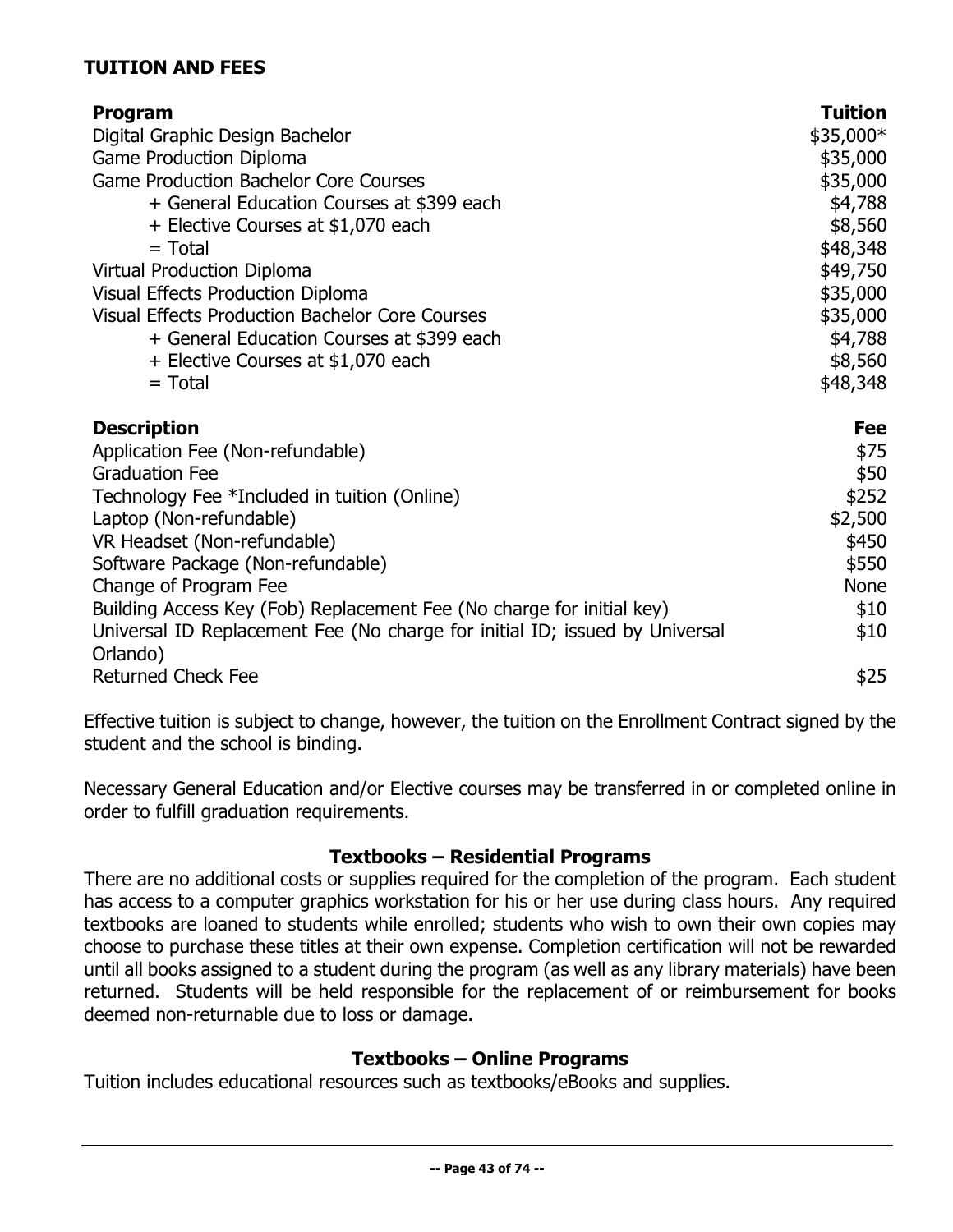# **Payment Schedule**

### Domestic Students – US Residents

In order to guarantee a seat in any given start, students are required to pay tuition in full by the tuition due date, approximately 4 weeks before the beginning of class. Likewise, any student receiving tuition financing must have all finance documentation completed and/or approved by the tuition due date in order to guarantee a seat. After the Tuition due date, all open seats are awarded on a first-funded basis.

### International Students

An initial nonrefundable tuition payment of \$10,000 USD is due before issuance of i20, with remaining tuition due in full on or by the 1st day of each term, if choosing an installment plan. After the Tuition due date, all open seats are awarded on a first-funded basis.

Once the school receives all necessary paperwork and \$10,000 non-refundable down payment, a Form I-20M-N will be issued and shipped to the student. The \$10,000 is refundable only if the VISA is not issued. The student's next step will be to make an appointment for an interview at the US Embassy to apply for an M-1 Visa.

Before the appointment you will need to visit http://www.fmjfee.com and pay the I-901 fee. The I-901 fee is mandated by US Congress to support the program office and the automated system that keeps track of students and exchange visitors and ensures that they maintain their status while in the United States. Be sure to bring a receipt with you to your appointment as proof of payment.

### **Period of Obligation**

The period of obligation for Digital Graphic Design students is the academic term and/or payment period. The period of obligation for Visual Effects Production, Game Production, and Virtual Production students is the program length.

- All students are charged a one-time application fee of \$75.00 which is excluded from all refundable amounts. Additionally, international students are also charged an initial tuition deposit in the amount of \$10,000 USD. Both the one-time application fee and the International tuition deposits are excluded from all refundable amounts. All technology package purchases are also excluded from refundable amounts.
- All tuition and fees are due and payable on the first day of the period of obligation. The school reserves the right to change, without notice, the tuition and fees herein stated. The school also reserves the right to withhold a grade report, diploma, or transcript until all other requirements for that program or term have been met.
- Failure in a course or withdrawal from a course does not give the student the right to repeat the course without additional charges.

### **Add/Drop Period**

The add/drop period is the first week for which the student is financially committed. If the student withdraws before the end of the add/drop period, the student will be refunded all tuition and fees, as well as any funds paid for supplies, books, or equipment which can be and are returned to the institution. No adjustments will be made for courses dropped after this date. Please refer to the refund policies set forth below for more information.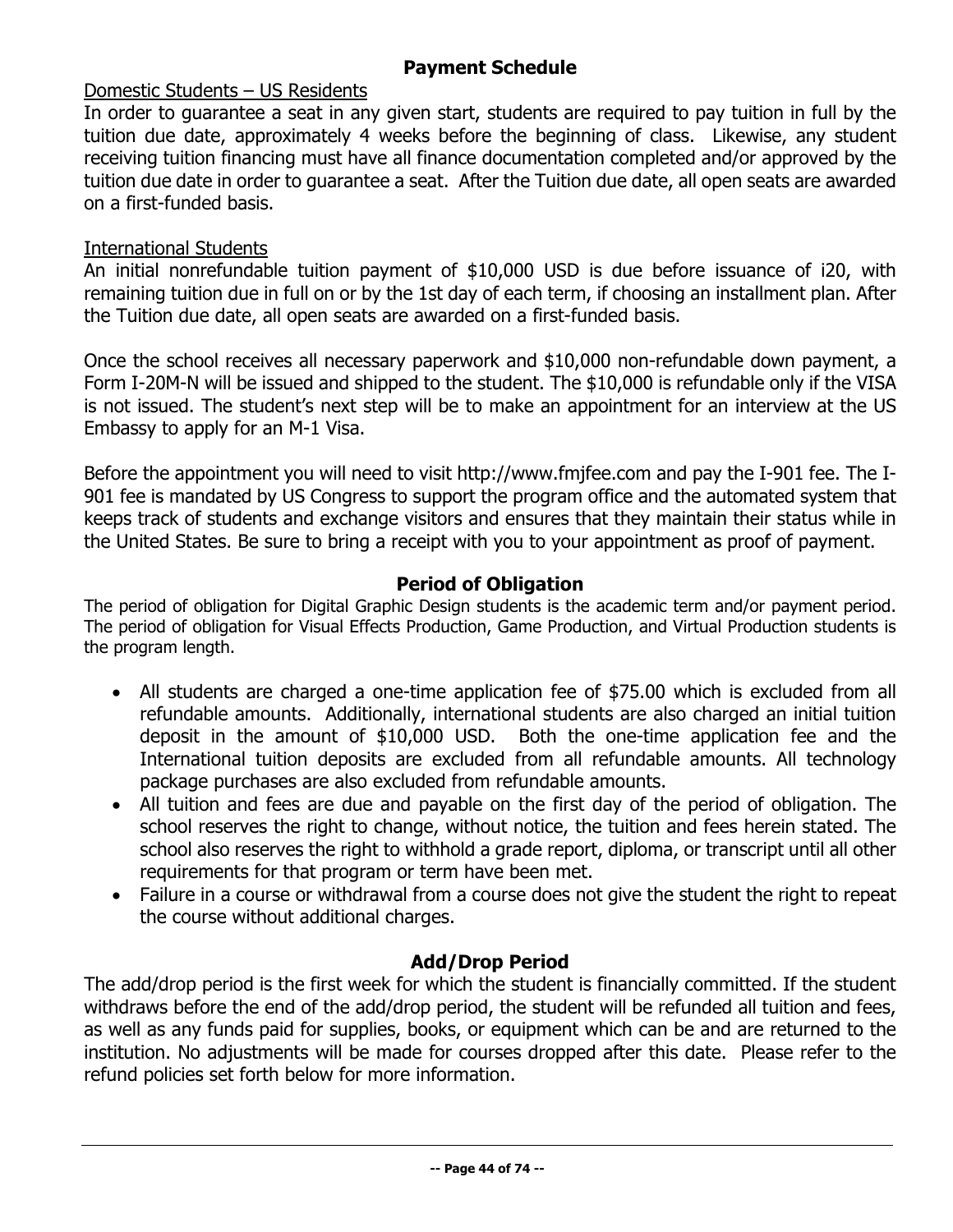### **Institutional Refund Policy**

The withdrawal date for refund calculation purposes will be the date a notice of withdrawal is given or the last date of attendance, whichever occurs first. Refunds shall be calculated as follows:

Percent of Period of Obligation Attended: Percent of Tuition to be refunded:

### **Cancellation and Withdrawal**

If the School does not accept the enrollment, the Student is entitled to a full refund of all monies paid to the School, except for those deemed non-refundable. The Student has the right to cancel the Contract at any time before commencement of classes. All monies due the Student will be refunded within thirty (30) days from the date of cancellation or failure to appear on or before the first day of class. If the Student finds it necessary to withdraw prior to completion of the program, he/she will be refunded all unearned tuition and fees. Institutional refunds shall be made within 30 days of the date that the institution determines that the student has withdrawn, which may also be the last date of attendance.

If the School determines that the Student did not begin the withdrawal process or otherwise notify the School of the intent to withdraw due to illness, accident, grievous personal loss, or other circumstances beyond the Student's control, the School may determine the appropriate withdrawal date.

The School may use the Student's withdrawal date as the Student's last date of attendance at an academically related activity provided that the School documents that the activity is academically related and documents the Student's attendance at the activity.

The School reserves the right to cancel the Contract in instances where the prospective student has intentionally misrepresented or provided fraudulent information during the enrollment process.

The Student may cancel this transaction without penalty or obligation within three (3) business days from the date that this Contract was executed excluding Saturdays, Sundays, and holidays. The \$75 application fee is non-refundable.

### **Veterans Refund Policy**

The Refund of the unused portion of tuition, fees and other charges for veterans or eligible persons who fail to enter a course, withdraw or discontinue prior to completion will be made for all amounts paid which exceed the appropriate prorated portion of the total charges that the length of the completed portion of the course bears to the total length of the course. The proration will be determined on the ratio of the number of days or hours of instruction completed by the student to the total number of instructional days or hours remaining in the course.

### **DISABILITY SERVICES**

NUC University - Florida Technical College and The DAVE School welcome students with disabilities and are committed to providing reasonable and effective accommodations, modifications, and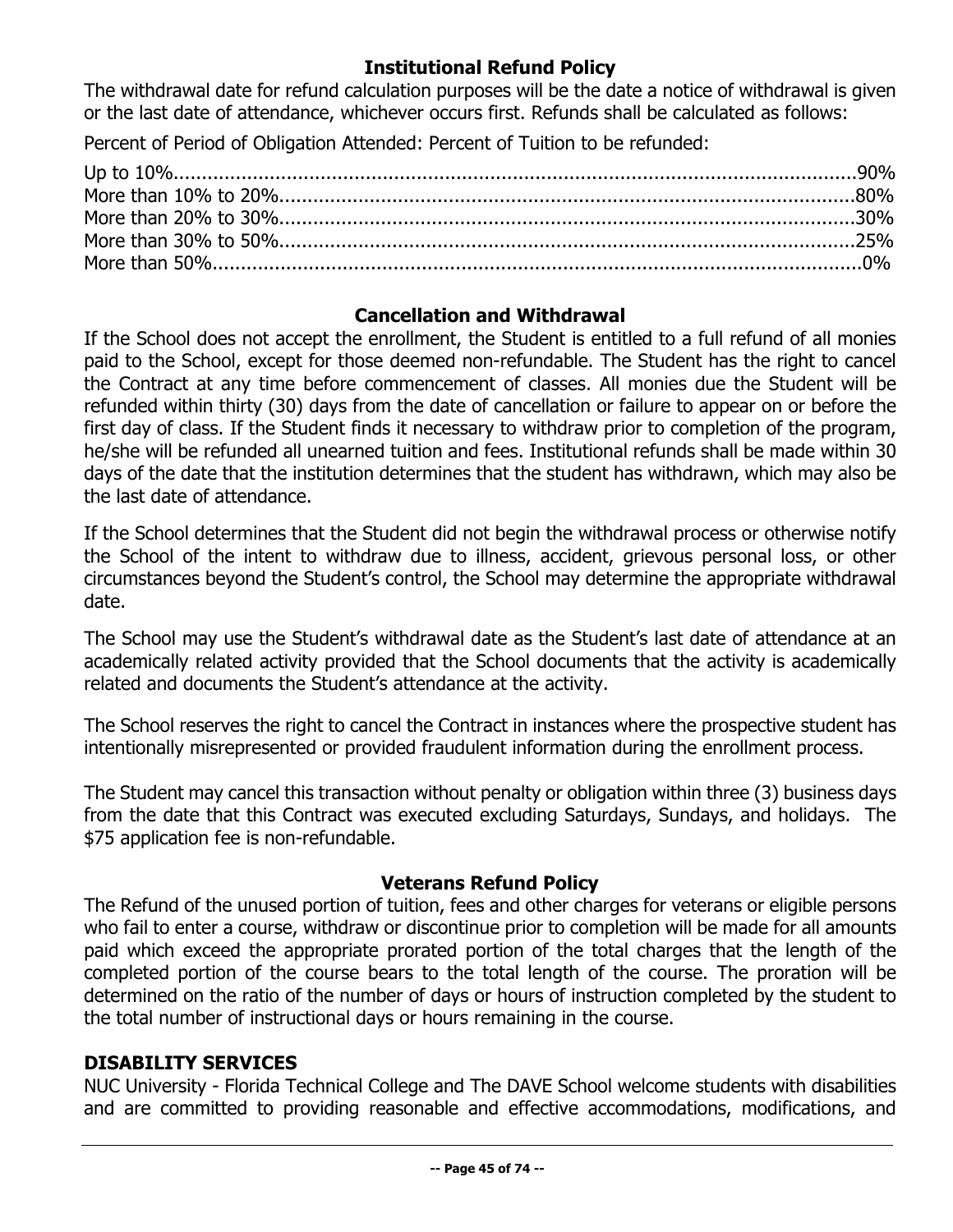auxiliary aids and services for qualified students with disabilities. A qualified student with a disability is a student with a disability, who meets the academic and technical standards required for admission or participation in NUC University - Florida Technical College and The DAVE School's educational program and services. According to the American with Disabilities Act of 1990 (ADA) and Section 504, a person has a disability if he/she:

- has a physical or mental impairment which substantially limits one or more major life activities; or
- has a record of such an impairment; or
- is regarded as having such an impairment.

# **Procedures for Requesting Disability-Related Accommodations/Services**

To request accommodations, modifications, and auxiliary aids and services, students must comply with the following procedures:

- 1. **Complete and submit a Request for Disability-Related Accommodations/ Services Form to the Regional Office of Academic Affairs** — To obtain a Request for Disability-Related Accommodations/Services Form, please see your campus Executive Director, Dean of Academic Affairs, email Heidi Pollpeter at [hpollpeter1@FTCCollege.edu,](mailto:hpollpeter1@FTCCollege.edu) or visit the Office of Academic Affairs at your campus.
- 2. **Submit appropriate written documentation**—The documentation, which should be current and dated within three years, must be from a licensed and/or qualified professional in the field concerning the specific diagnosis and include the following information:
	- a. The credentials of the diagnosing/evaluating professional;
	- b. A diagnostic statement identifying the disability;
	- c. A description of the method(s) used in diagnosing the disability;
	- d. A description of how the disability affects a major life activity(ies);
	- e. A description of how the disability affects the individual's ability to participate in NUC University - Florida Technical College and/or The DAVE School's courses, programs, services, and/or activities; and
	- f. Any recommended academic adjustments, reasonable modifications, and auxiliary aids or services.

The above documentation, which is based on the Association on Higher Education and Disabilities' (AHEAD) description of quality disability documentation, is intended to assist students in working with the diagnosing/evaluating professional(s) to prepare the information needed to evaluate the student's request(s). Any questions regarding the above documentation should be directed to the Regional Office of Academic Affairs.

In addition to the above documentation, the student should submit documentation of any past accommodations, modifications, or auxiliary aids or services received in similar testing or educational environments, as well as modifications, accommodations, or auxiliary aids and services provided in connection with an Individualized Education Program (IEP) or a Section 504 Plan, as this information may be helpful in determining appropriate and effective accommodations,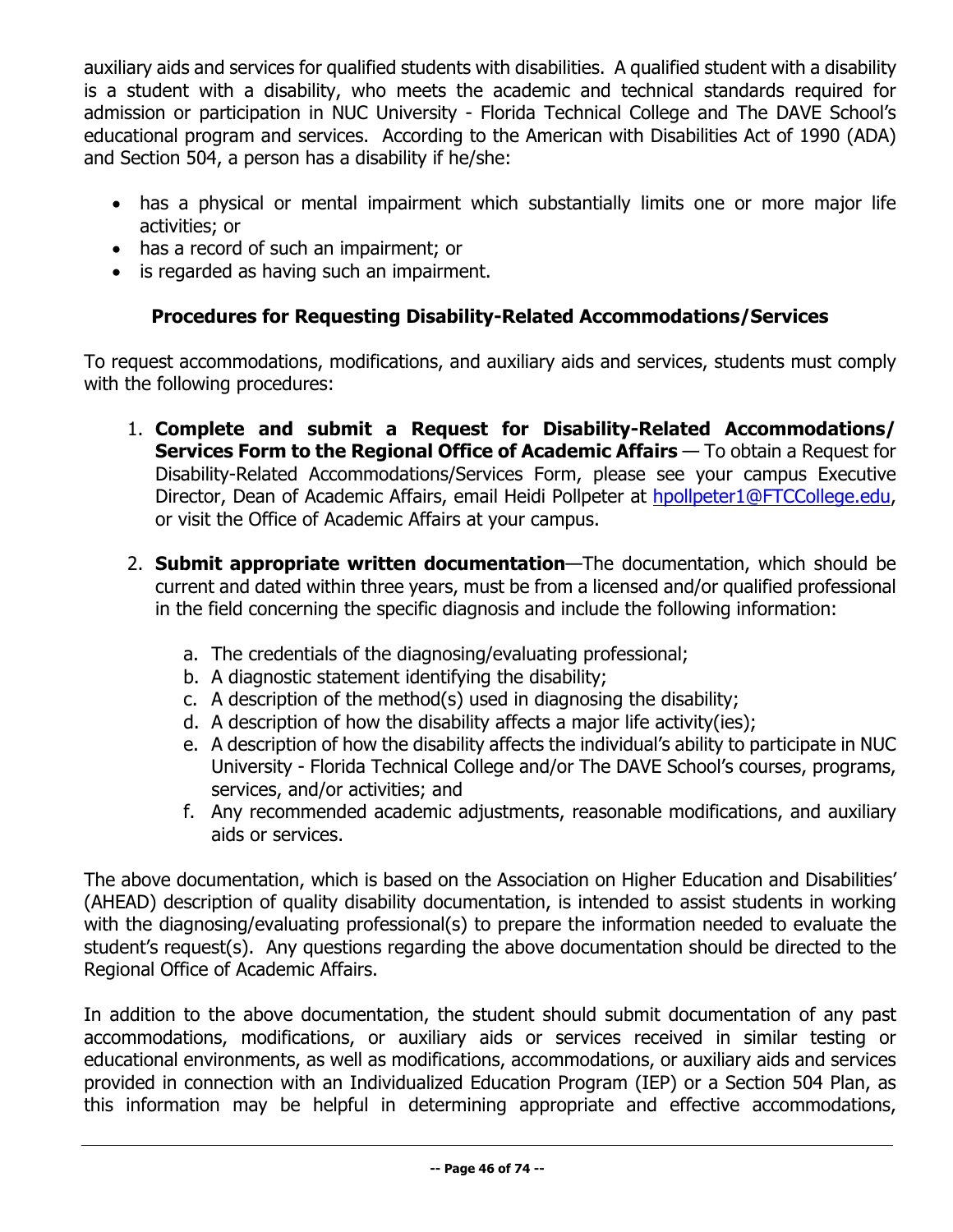modifications, and auxiliary aids and services. However, an IEP or Section 504 Plan is generally not sufficient documentation.

Students bear the cost of obtaining appropriate documentation of a disability. However, some individuals with disabilities may not need to provide documentation if the disability is permanent, observable, and stable. Thus, it is important that students with disabilities consult with the Regional Office of Academic Affairs regarding the need for and appropriateness of documentation.

All documentation and requests for disability-related accommodations/services are evaluated on an individualized, case-by-case basis, and must be submitted to NUC University - Florida Technical College and The DAVE School's Regional Office of Academic Affairs via email or mail:

NUC University - Florida Technical College Attention: Heidi Pollpeter, Regional Office of Academic Affairs 12900 Challenger Parkway, Orlando, FL, 32826 Phone (407) 447-7300 Email: [hpollpeter1@FTCCollege.edu](mailto:hpollpeter1@FTCCollege.edu)

### \*If you are requesting accommodations based on multiple disabilities, documentation for each disability is required.

**Attend a meeting or telephone conference with a Regional Office of Academic Affairs staff member —** Upon receipt of a signed and completed Request for Disability-Related Accommodations/Services Form, and appropriate documentation of a disability, a staff member will contact the student to schedule an in-person interview, virtual interview, or a telephone interview as may be necessary. During the meeting, virtual interview or telephone interview, the staff member and the student will discuss the student's eligibility for disability-related accommodations/services, individual needs, and appropriate and effective accommodations, modifications, and auxiliary aids and services. Additional meetings and/or conversations may be necessary as part of this interactive process.

**Approval or Denial —** If accommodations, modifications, and auxiliary aids and services are approved, the Regional Office of Academic Affairs will notify the student and the student's instructor(s). The student will be notified via an Approval for Disability-Related Accommodations/Services form, which the student should retain for his/her records. If the student's request is denied, the student will be notified via a Denial of Request for Disability-Related Accommodations/Services form. If the student's request is denied, the student may request reconsideration in accordance with the Section 504/ADA Grievance Procedure contained herein.

### **Continuing Needs and Responsibilities**

Because appropriate and effective accommodations, modifications, and auxiliary aids and services may differ depending on the course, an Approval for Disability-Related Accommodations/Services form is valid only for the course(s) it is approved for. A new form is required for each course. Therefore, the student must meet with or participate in a virtual or telephonic meeting with a Regional Office of Academic Affairs staff member to review the student's needs for accommodations, modifications, and auxiliary aids and services for each new course. It is the student's responsibility to request this appointment and to do so early enough to allow sufficient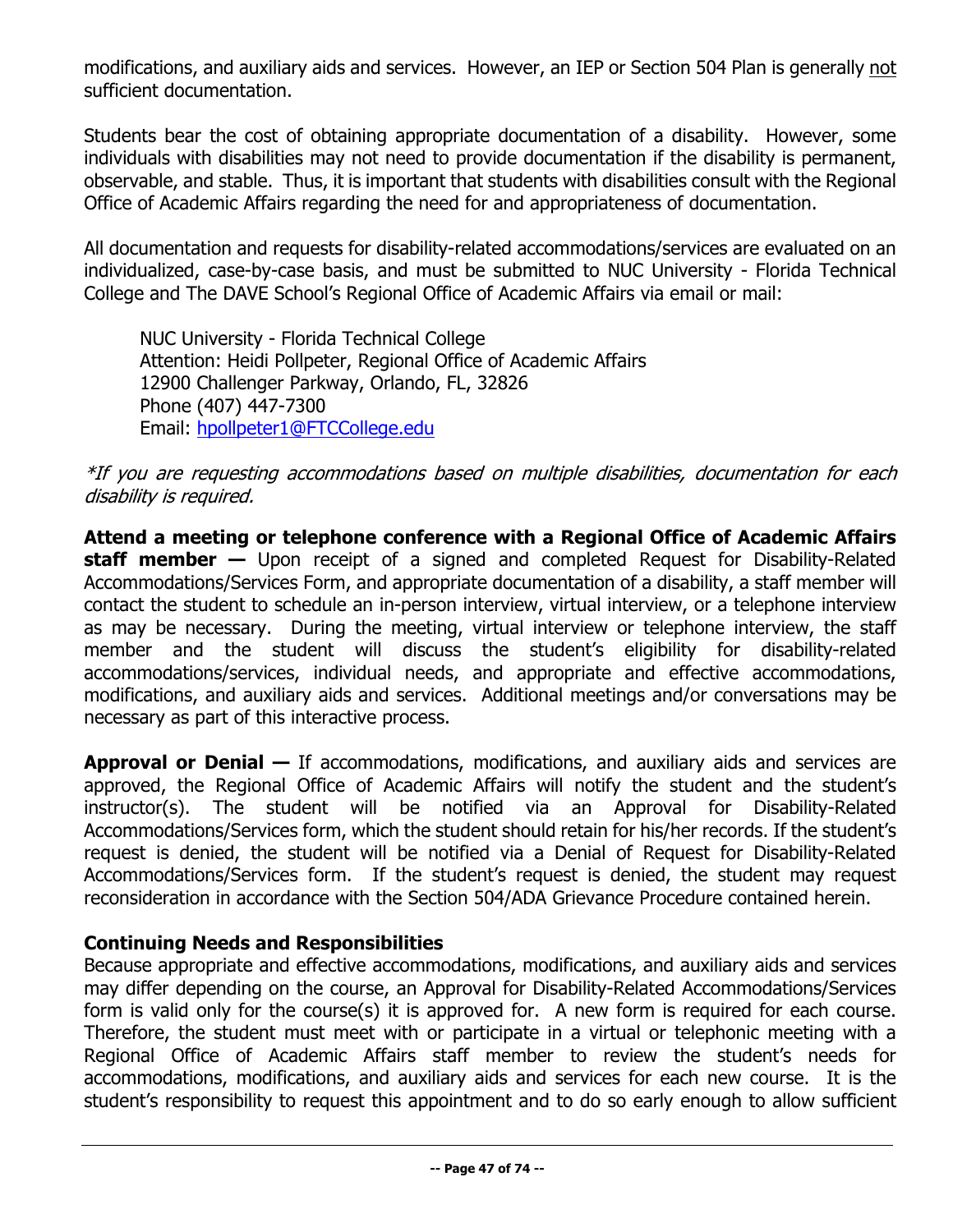time for the processing of the accommodations, modifications, and auxiliary aids and services.

# **Communication**

NUC University - Florida Technical College and The DAVE School expect students with disabilities to take an active role in determining effective accommodations, modifications, and auxiliary aids and services. If a particular accommodation, modification, or auxiliary aid or service is not working, the student should contact the Regional Office of Academic Affairs as soon as possible. The Regional Office of Academic Affairs will work with the student to identify other effective accommodations, modifications, and auxiliary aids and services.

# **Confidentiality and Information Release**

NUC University - Florida Technical College and The DAVE School are committed to ensuring that disability information regarding a student is maintained as confidential as required or permitted by law. The Family Education Records Privacy Act (FERPA) governs the disclosure of information pertaining to a student's disability. Information regarding a student's disability is released only to those school officials, including the student's instructor(s), with legitimate educational interests. The student may give written authorization for the release of such information to other individuals.

### **Service Animal Policy**

Service animals individually trained to do work or perform tasks for the benefit of an individual with a disability are welcome in areas open to the public on NUC University - Florida Technical College and The DAVE School's campuses. Similarly, trained miniature horses may also qualify as service animals. Examples of work or tasks that service animals may perform include, for example, guiding people who are blind, alerting people who are deaf, pulling a wheelchair, alerting and protecting a person who is having a seizure, reminding a person with mental illness to take prescribed medications, and calming a person with Post Traumatic Stress Disorder (PTSD) during an anxiety attack. Service animals are working animals, not pets. The work or task the service animal has been trained to provide must be directly related to the person's disability.

If it is not obvious what service an animal provides, NUC University - Florida Technical College and The DAVE School's staff may only ask if the animal is required because of a disability and what work or tasks the animal has been trained to perform. NUC University - Florida Technical College and The DAVE School will not (i) ask about the student's disability; (ii) require medical documentation of a disability; (iii) require documentation proving that the animal is certified, trained, or licensed as a service animal; or (iv) require that the service animal demonstrate its ability to perform the work or tasks. NUC University - Florida Technical College and The DAVE School may require additional information regarding miniature horses in order to evaluate whether they can be accommodated within NUC University - Florida Technical College and The DAVE School's facilities.

NUC University - Florida Technical College and The DAVE School are not responsible for the care or supervision of a service animal. Moreover, service animals may be excluded from NUC University - Florida Technical College and The DAVE School's premises if the animal is out of control and the animal's handler does not take effective action to control it, or the animal is not housebroken. In such circumstances, the person with the disability may remain on campus without the animal.

### **Applicants with Disabilities**

NUC University - Florida Technical College and The DAVE School do not discriminate against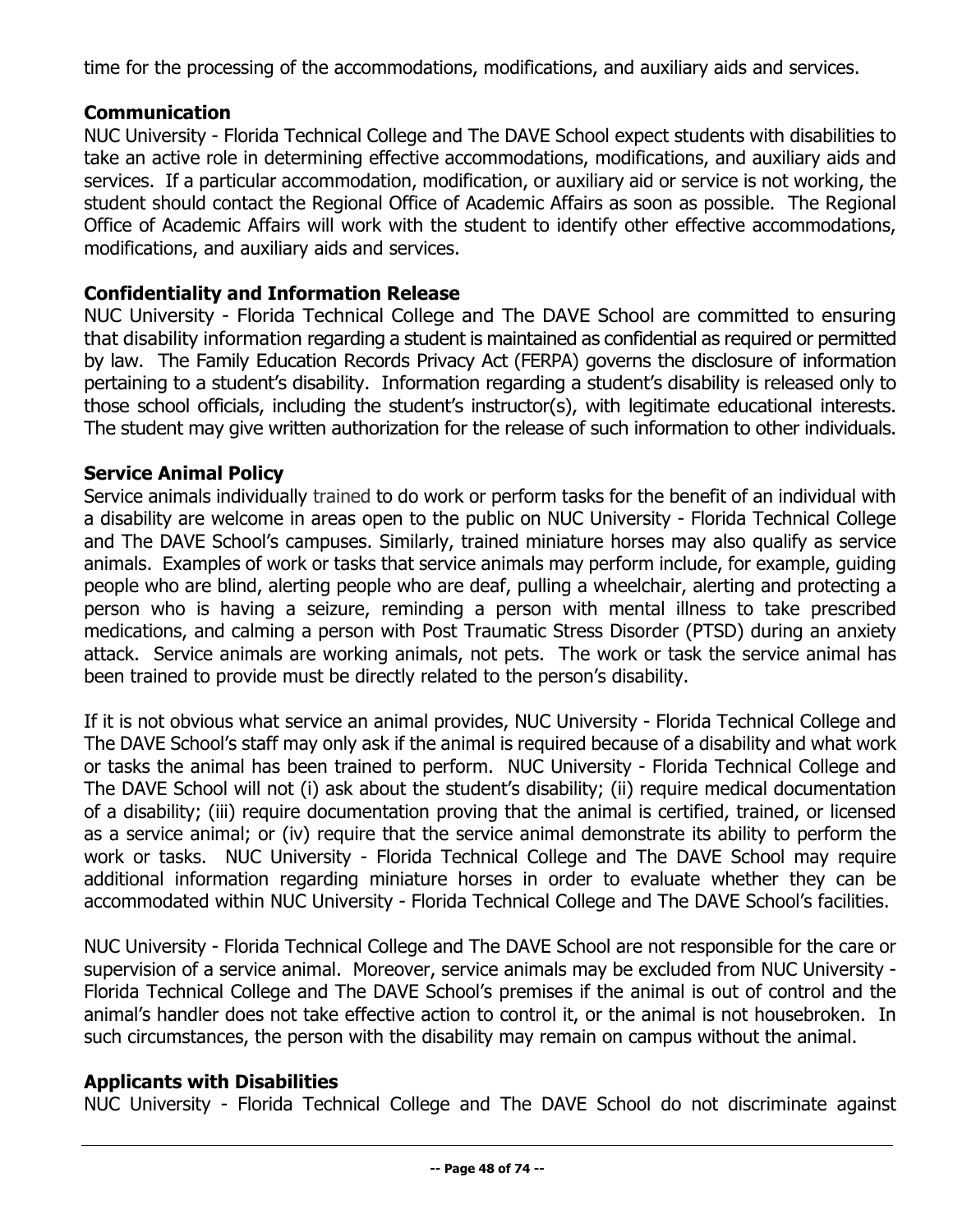applicants with disabilities. The admissions application process for students with and without disabilities is the same. Applicants with disabilities who require accommodations in connection with the application process should contact the Regional Office of Academic Affairs. The Regional Office of Academic Affairs will not share any information disclosed by the applicant with the Office of Admissions. Disclosing a disability is strictly voluntary and no information provided will be used in a discriminatory manner.

# **Frequently Asked Questions**

### **Must I inform NUC University - Florida Technical College and/or The DAVE School if I have a disability?**

No, disclosure of a disability is voluntary. However, if a student wants to request accommodations, modifications, or auxiliary aids and services, the student must identify himself/herself as having a disability and comply with the reasonable procedures described above for requesting accommodations, modifications, and auxiliary aids and services.

### **What accommodations, modifications, and auxiliary aids and services must NUC University - Florida Technical College and The DAVE School provide?**

Appropriate and effective academic adjustments, reasonable modifications, and auxiliary aids and services are determined based on the student's disability and individual needs. Academic adjustments, reasonable modifications, and auxiliary aids and services may, for example, include interpreters or other effective methods of making orally delivered materials available to students with hearing impairments, readers in libraries for students with visual impairments, extended time on exams or assignments, allowing a student to give oral rather than written answers, the use of tape recorders, note takers, use of a calculator, priority registration, priority seating in class, textbooks in an alternate format, and braille calculators, printers, or typewriters.

NUC University - Florida Technical College and The DAVE School are not required to provide academic adjustments, modifications, and auxiliary aids and services that fundamentally alter the nature of its academic program or impose an undue financial or administrative burden. For example, although you may be approved for extended testing time, NUC University - Florida Technical College and The DAVE School are not required to change the substantive content of the test. NUC University - Florida Technical College and The DAVE School are also not required to provide attendants, individually prescribed devices, readers for personal use or study, or other devices or services of a personal nature.

### **When should I request accommodations, modifications, and auxiliary aids and services?**

Although you may request accommodations, modifications, and auxiliary aids and services at any time, NUC University - Florida Technical College and The DAVE School encourage students with disabilities to do so as early as possible as certain accommodations, modifications, and auxiliary aids and services may take longer to arrange and implement than others. Moreover, accommodations, modifications, or auxiliary aids or services are not applied retroactively.

# **What should I do if my instructor refuses or neglects to provide approved accommodations, modifications, and auxiliary aid and services?**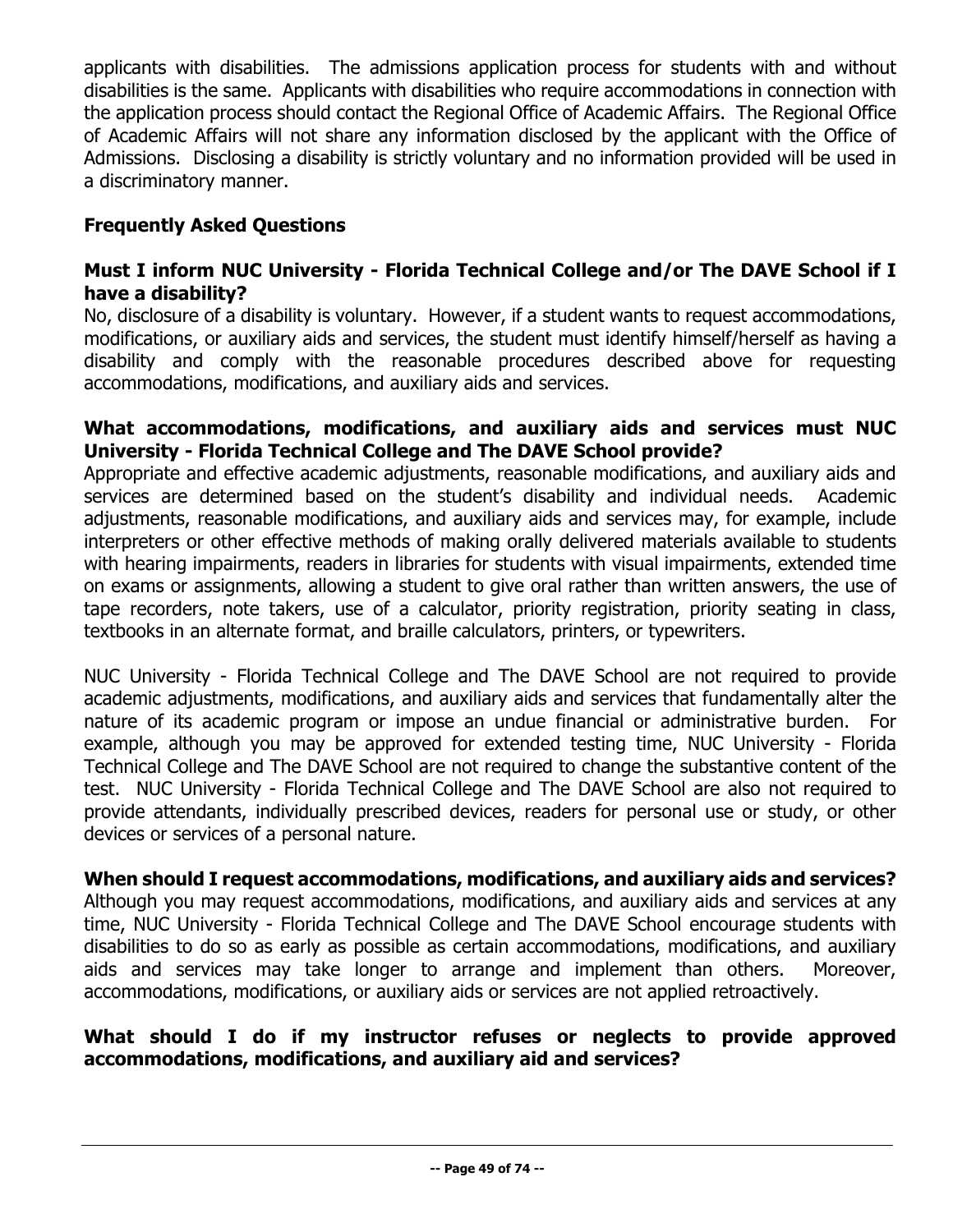Immediately notify your Campus Executive Director and/or Dean of Academic Affairs, and contact Heidi Pollpeter, Regional Office of Academic Affairs, Phone (407) 447-7300, Email: [hpollpeter1@FTCCollege.edu.](mailto:hpollpeter1@FTCCollege.edu)

# **Where do I send my documentation?**

All documentation must be submitted via email or mail to Heidi Pollpeter, Regional Office of Academic Affairs:

NUC University - Florida Technical College Attention: Heidi Pollpeter, Regional Office of Academic Affairs 12900 Challenger Parkway, Orlando, FL, 32826 Phone (407) 447-7300 Email: [hpollpeter1@FTCCollege.edu](mailto:hpollpeter1@FTCCollege.edu)

# **ADA/SECTION 504 GRIEVANCE PROCEDURE**

NUC University - Florida Technical College and The DAVE School are committed to ensuring that no otherwise qualified individual with a disability is denied the benefits of, excluded from participation in, or subjected to discrimination in NUC University - Florida Technical College and The DAVE School's programs or activities due to a disability. NUC University - Florida Technical College and The DAVE School have adopted this internal grievance procedure for the prompt and equitable resolution of complaints alleging violations of Section 504 and the ADA. This grievance procedure is designed to address grievances and/or concerns related to the ADA/Section 504 Policy for Students, including but not limited to, disagreements or denials regarding requested accommodations, modifications, and auxiliary aids and services. It is not intended to and shall not supersede other policies and procedures such as NUC University - Florida Technical College and The DAVE School's General Student Complaint Procedure/Grievance Policy.

The following procedures apply:

- 1. A complaint must be submitted in writing to Heidi Pollpeter, Regional Office of Academic Affairs, NUC University - Florida Technical College, 12900 Challenger Parkway, Orlando, FL, 32826, Email: [hpollpeter1@FTCCollege.edu,](mailto:hpollpeter1@FTCCollege.edu) and must contain the following information:
	- a. The complainant's name, address, and contact information;
	- b. A description of the nature of complaint and the alleged violation(s), including the dates of the alleged violation;
	- c. The names of any witnesses to the alleged conduct giving rise to the complaint;
	- d. What relief or corrective action the complainant is seeking; and
	- e. Any background information or documentation the complainant believes is relevant.
- 2. A complaint should be filed within thirty (30) days after the complainant becomes aware of the alleged violation. Complaints received later than thirty (30) days after complainant became aware of the alleged violation may be dismissed as untimely.
- 3. An investigation, as may be appropriate, will follow the filing of a complaint. The investigation shall be conducted by or at the direction of the Regional Office of Academic Affairs. These procedures contemplate a prompt and informal, but thorough investigation which affords the complainant, the subject(s) of the complaint, and other interested persons, if any, an opportunity to submit documents and information relevant to the consideration of and resolution of the complaint.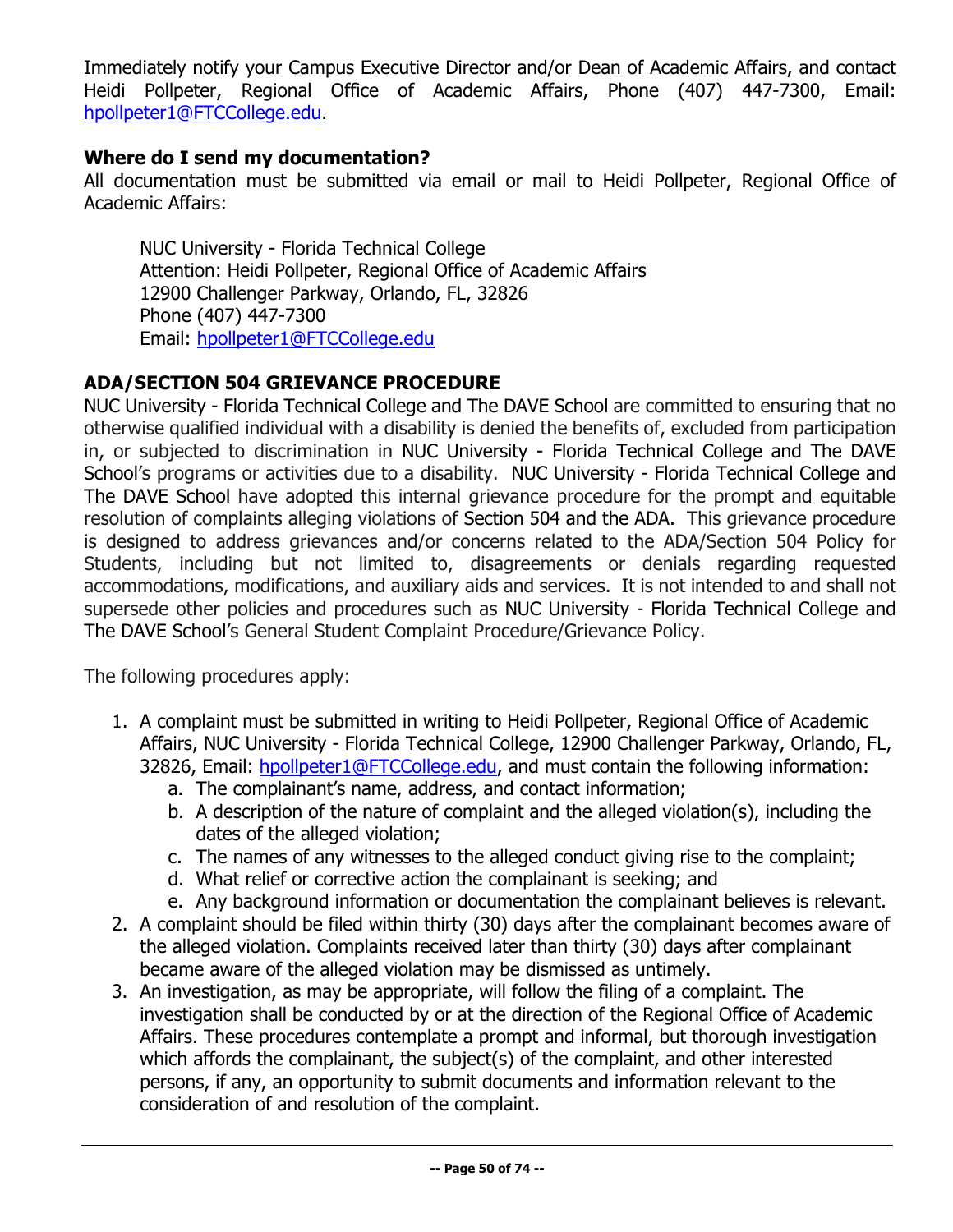- 4. A written determination will be provided to the complainant and the alleged subject(s) of the complaint normally no later than twenty (20) working days after receipt of the complaint.
- 5. The Regional Office of Academic Affairs shall maintain the files and records relating to complaints filed.
- 6. Any party to the complaint may request reconsideration of the Section 504 Coordinator's determination if he or she is dissatisfied with the determination. Requests for reconsideration must be made in writing to Leiby Adames-Boom, Vice President for Academic Affairs, via [ladames@ftccollege.edu,](mailto:ladames@ftccollege.edu) within seven (7) calendar days of the receipt of the determination and/or recommendation(s). Ms. Adames-Boom will respond to the request for reconsideration within fifteen (15) working days.
- 7. After receiving a response from Ms. Adames-Boom, if the party requesting reconsideration is still not satisfied, he/she may request further reconsideration by submitting a written request to Dr. James Michael Burkett, President of NUC University - Florida Technical College and The DAVE School, via [jburkett@ftccollege.edu.](mailto:jburkett@ftccollege.edu) The requesting party must copy Leiby Adames-Boom on the request to Dr. Burkett, which request must be made within seven (7) calendar days of the receipt of Ms. Adames-Boom's response.
- 8. Decisions made by Dr. Burkett are final and will be made within fifteen (15) working days of a request for reconsideration that complies with the above procedures.
- 9. Students are encouraged to attempt resolve complaints pertaining to disabilities and disability-related services using this grievance procedure, however, use of this internal grievance procedure is not a prerequisite to filing a complaint with the United States Department of Education's Office for Civil Rights. The Office for Civil Rights can be reached at the following:

Lyndon Baines Johnson Department of Education Building 400 Maryland Avenue, SW Washington, D.C. 20202 Phone: (800) 421-3481 (toll-free) Fax: (202) 453-6012 TDD: (800) 877-8339 (toll-free) Email: [ocr@ed.gov](mailto:ocr@ed.gov) 

10.Retaliation against any complainant utilizing this grievance procedure or against any person who assists a complainant in his/her pursuit of a complaint under this grievance procedure, is prohibited. If you believe that you (or someone else) are being subjected to retaliation, you should immediately notify the Heidi Pollpeter and/or Leiby Adames-Boom.

NUC University - Florida Technical College and The DAVE School are committed to providing equal access to educational and employment opportunities. NUC University - Florida Technical College and The DAVE School prohibit discrimination on the basis of race, color, religion, national origin, age, disability, sex, gender, sexual orientation, marital status, genetic information, and military/ veteran status in the recruitment and admission of students, recruitment and employment of employees, and in the operation of all its programs, activities, and services.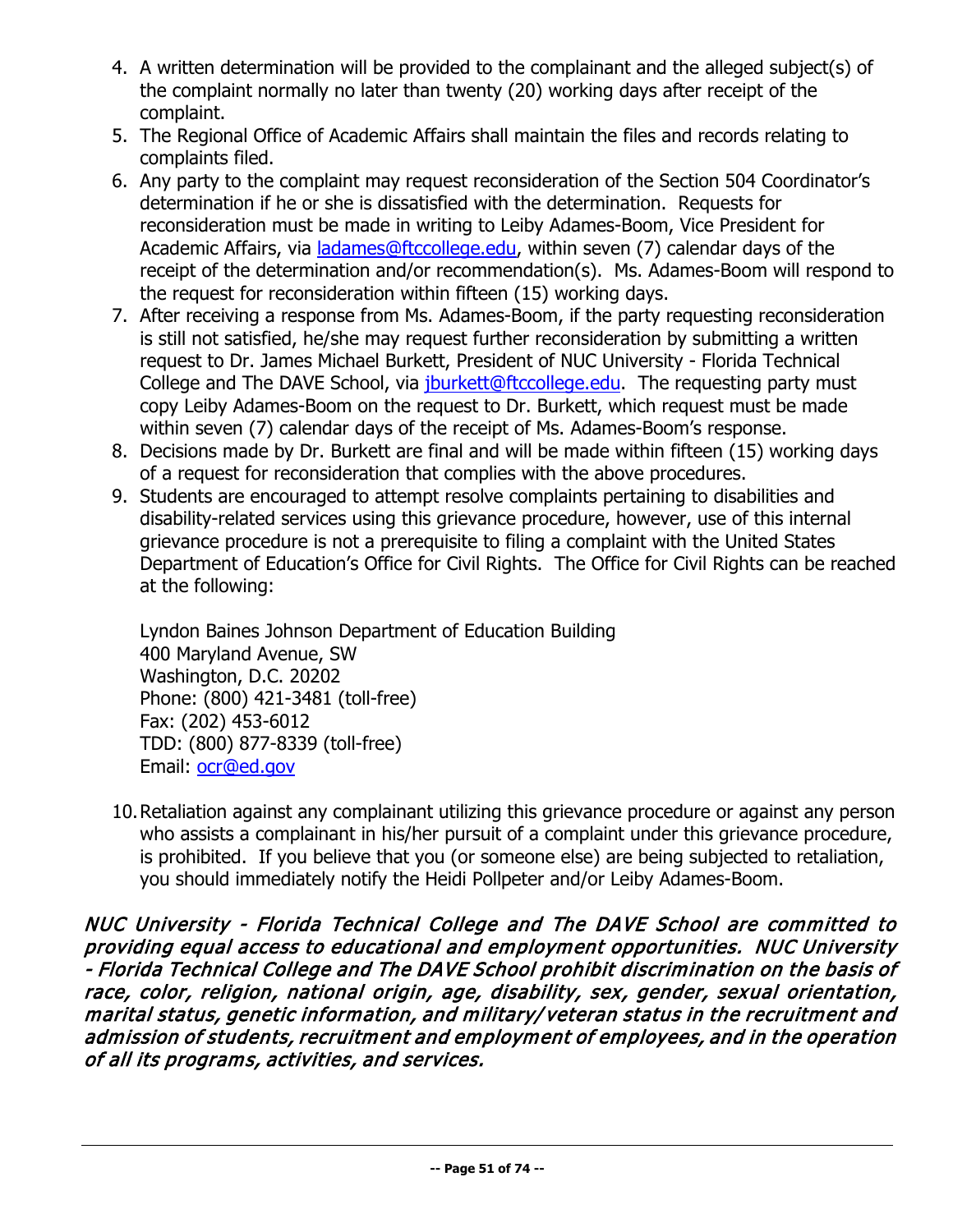The following persons have been designated to coordinate NUC University - Florida Technical College and The DAVE School's compliance with Section 504 of the Rehabilitation Act of 1973 (Section 504) and the American with Disabilities Act of 1990 (ADA):

| <b>Name/Position Title   Campus</b> |                        | <b>Address</b>    | <b>Telephone</b><br><b>Number</b> |
|-------------------------------------|------------------------|-------------------|-----------------------------------|
| Heidi Pollpeter,                    | Regional Office of     | 12900 Challenger  | 407-447-7300                      |
| Director of Student                 | Academic Affairs, NUC- | Parkway           |                                   |
| <b>Support Services</b>             | <b>FTC</b>             | Orlando, FL 32826 |                                   |
| Leiby Adames-Boom,                  | Regional Office of     | 12900 Challenger  | 407-447-7300                      |
| Vice President for                  | Academic Affairs, NUC- | Parkway           |                                   |
| <b>Academic Affairs</b>             | FTC                    | Orlando, FL 32826 |                                   |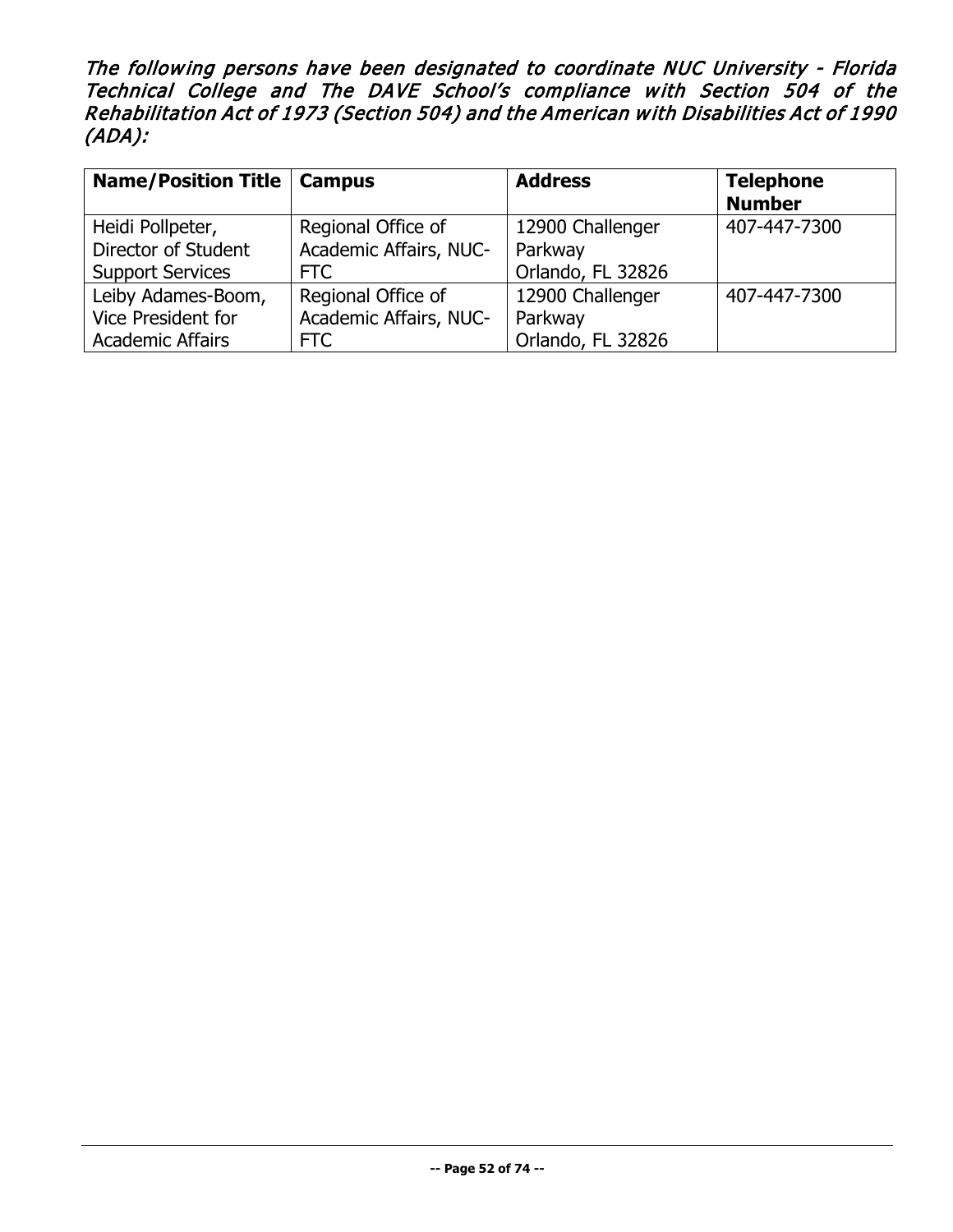### **Career Services and Placement**

One of the most valuable services provided by The DAVE School is career assistance for its graduates. The purpose of this service is to advise students concerning their careers and to assist every graduate in obtaining entry-level employment in the field in which the student has received training. While the school offers assistance, it does not and cannot guarantee job placement or employment or the salaries or salary ranges to expect after graduation.

### **Graduate Lab Use**

Graduates are welcome to return to campus to use the labs and work with career services if they have successfully completed their academic program, but must adhere to the rules and regulations of DAVE School and Universal Orlando (UO) Production Group. UO issued student badges expire two weeks post-graduation. All graduates returning to campus after their graduation date are considered a visitor to the campus and must request security access through the appropriate DAVE School administrator. Visitor access can only be granted in one (1) week maximum intervals, and are subject to approval.

### **On-Campus Recruiting**

Throughout the year the school invites industry recruiters and professionals to attend our graduation ceremonies and/or interview our graduating students and alumni on site or via video conferencing (Skype).

### **Individual Demo Reel Advising**

Even long after graduation every student is encouraged to make an appointment to have his or her reel reviewed by the Director of Career Services. He will advise you on strategies to reach your specific employment goals.

### **CAMPUS SECURITY, CRIME, AWARENESS, AND SAFETY POLICIES**

Each year in the fall and by October 1st NUC University - Florida Technical College is required to prepare a Campus Security Policy Report and Crime Statistics Report as required in the federal Jeanne Cleary Disclosure of Campus Security Policy and Crime Statistics Act. The Campus Security Report and Crime Awareness Information are published by October 1st and are made available to prospective students, students, faculty and staff. In addition, a Crime Statistics report containing three years of reported data is made available. The Campus Security Policy and Crime Statistics Report for The DAVE School is at The DAVE School website: <https://dave.nuc.edu/> and within the Student Consumer Information link. Printed copies may be obtained from The DAVE School website or at each NUC University - Florida Technical College location.

The DAVE School makes every effort to provide its students, faculty and staff a secure and safe environment. Classrooms, laboratories and common areas comply with the requirements of federal, state, county, and city building codes and with Board of Health and Fire Marshal regulations. The campus facilities are opened and closed each morning and evening by administrative personnel.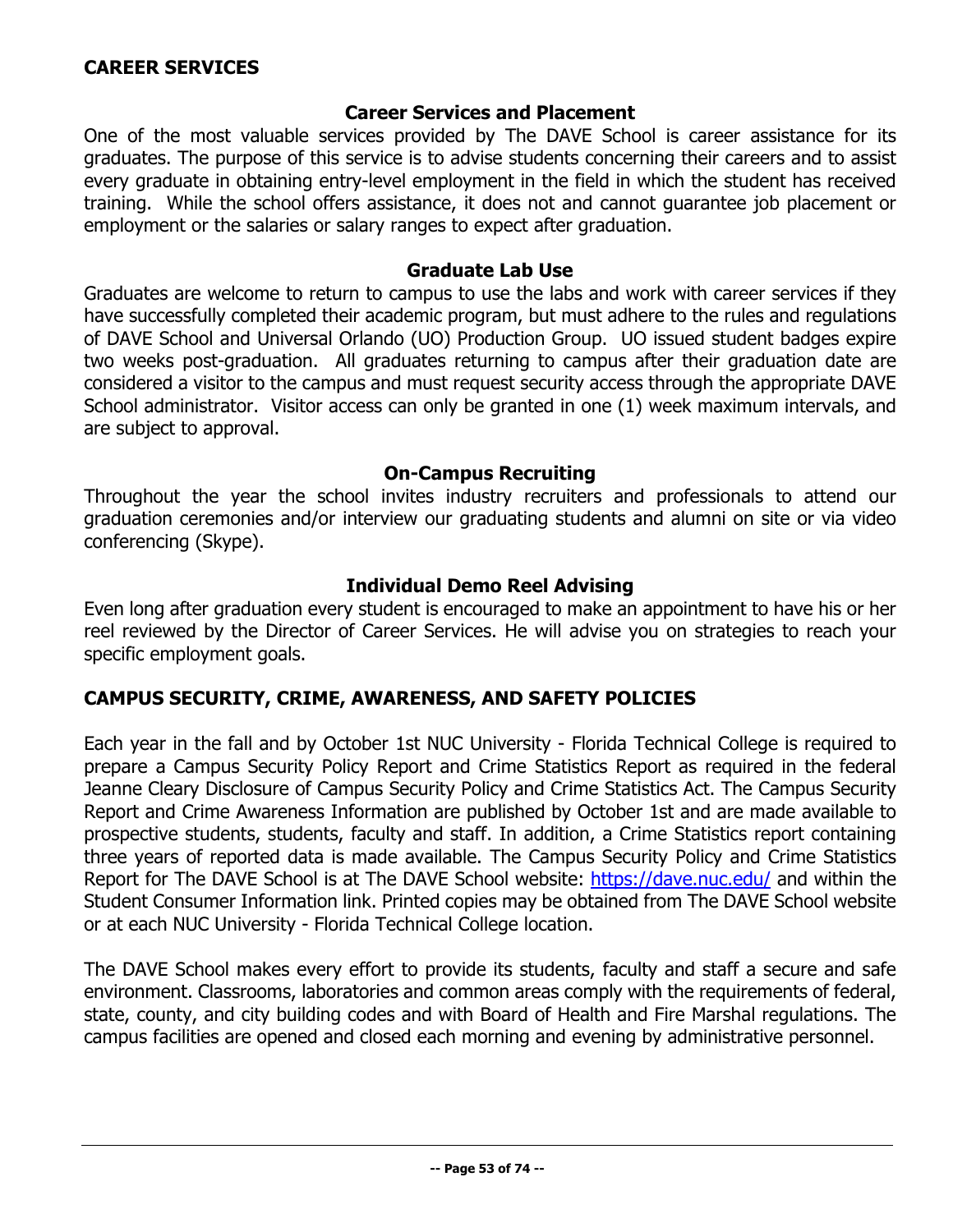The DAVE School encourages students to immediately report criminal incidents or other emergencies to the Executive Director, or other employee so the appropriate legal or other action may be taken. The DAVE School works with local and state law enforcement if necessary.

Students are responsible for their own security and safety on and off-campus and need to be considerate of the safety and security of others. The DAVE School has no responsibility or obligation for any personal belongings that are lost, stolen, or damaged on campus premises or any campus activities.

In 1996 Megan's Law became federal law. Megan's Law requires state and local law enforcement agencies in all 50 states to notify colleges, schools, day care centers and parents about the presence of dangerous offenders. The Florida Department of Corrections advises The DAVE School when registered sexual offenders / sexual predators may be enrolling or may be enrolled. Information regarding registered sexual offenders / sexual predators in Florida may be found at the FDLE Registered Sex Offenders website:

http://offender.fdle.state.fl.us/offender/homepage.do or toll free number – 1-888-357-7332, for TTY Accessibility – 1-877-414-7234.

# **DRUG AWARENESS AND SUBSTANCE ABUSE POLICY**

The federal Drug-Free Schools and Communities Act of 1989 requires institutions receiving Title IV funding and other financial assistance to implement and enforce drug prevention programs and policies. Students shall receive a copy of the Drug- Free Schools / Drug -Free Workplace Annual Disclosure upon enrollment, and thereafter annually. The disclosure is also made available to all campus employees. The DAVE School Drug-Free Campus and Workplace and Drug Awareness policies are reviewed and published annually at The DAVE School website: <https://dave.nuc.edu/> and are within the Student Consumer link. The policies may be printed from the website, or a printed copy may be obtained at each campus.

The fundamental purpose of The DAVE School is to maintain an environment that supports and encourages the pursuit and dissemination of knowledge. That environment is damaged by illegal drug use and substance abuse. Therefore, all members of the academic community, students, faculty, administrators, and other academic support staff share the responsibility for protecting the environment by exemplifying high standards of professional and personal conduct. The illegal use, possession, sale, delivery, and/or manufacture of drugs will not be tolerated and may be grounds for immediate suspension and/or dismissal of students, faculty members, administrators, and other employees.

# **NOTICE OF RIGHTS UNDER FERPA**

The Family Education Rights and Privacy Act (FERPA) afford students certain rights with respect to their education records. These rights are contained in the annual Notification of Student Rights Provided by the Family Education Rights and Privacy Act of 1974 and as Amended (FERPA) that is available at The DAVE School website:<https://dave.nuc.edu/> and is within the Student & Consumer Info link. The policy may be printed from the website or a printed copy may be obtained at the campus.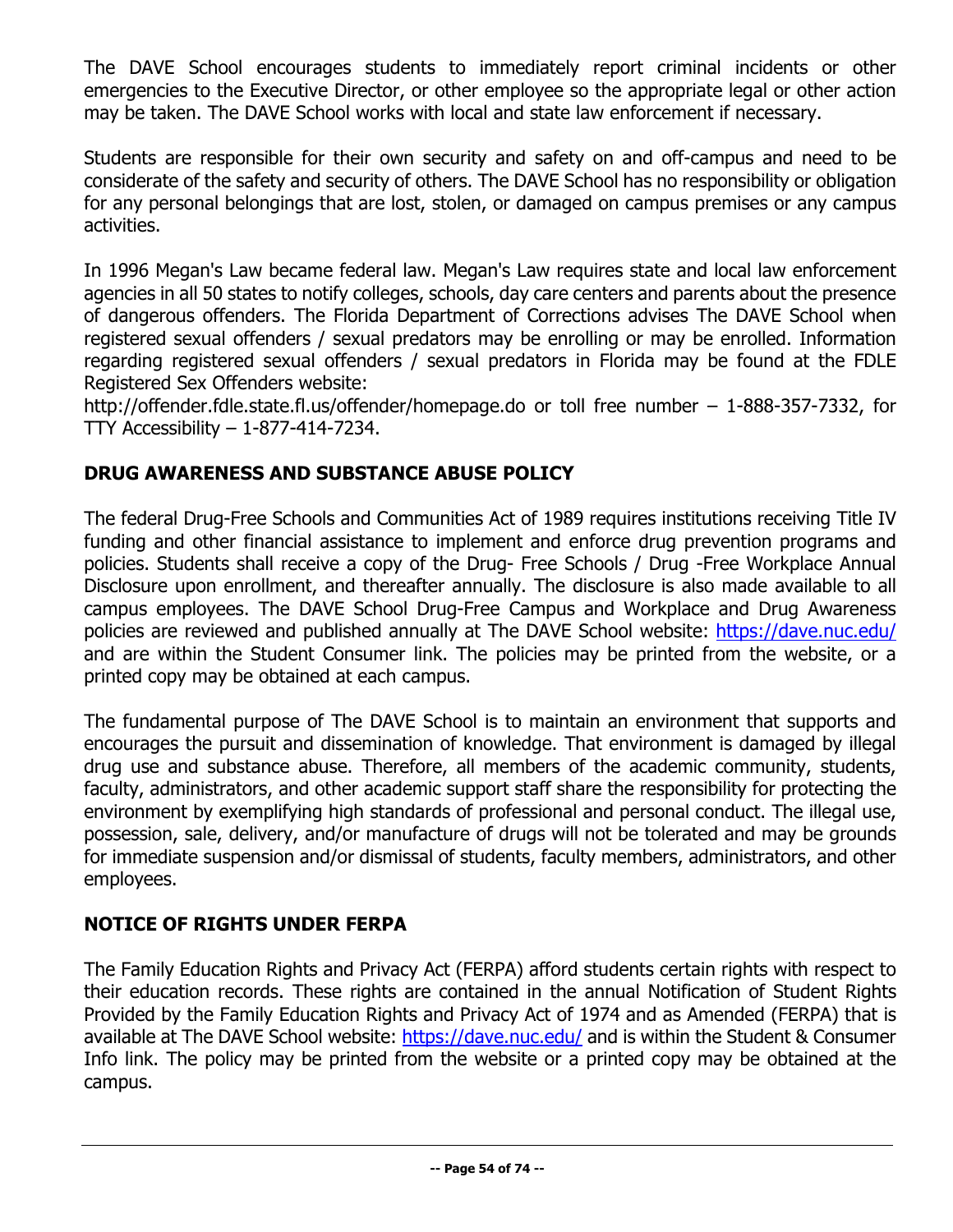### **GENERAL EDUCATION COURSES**

**Humanities** 

- HUM 1001 Introduction to the Theater
- HUM 1010 Humanities
- HUM 1500 Introduction to Screenwriting
- HUM 1700 Classic and Modern Drama
- HUM 2021 Introduction to Art
- HUM 3000 Visual Culture: Media, Art, and Technology
- HUM 3300 New Media and Digital Technologies

Mathematics and the Sciences

- MAT 1011 Introduction to Algebra
- MAT 2021 Introduction to Statistics

Social Sciences

- COM 2200 Public Speaking
- COM 4000 Cultural Studies
- GOV 1011 American Government
- PSY 1010 Introduction to Psychology
- PSY 3201 Social Psychology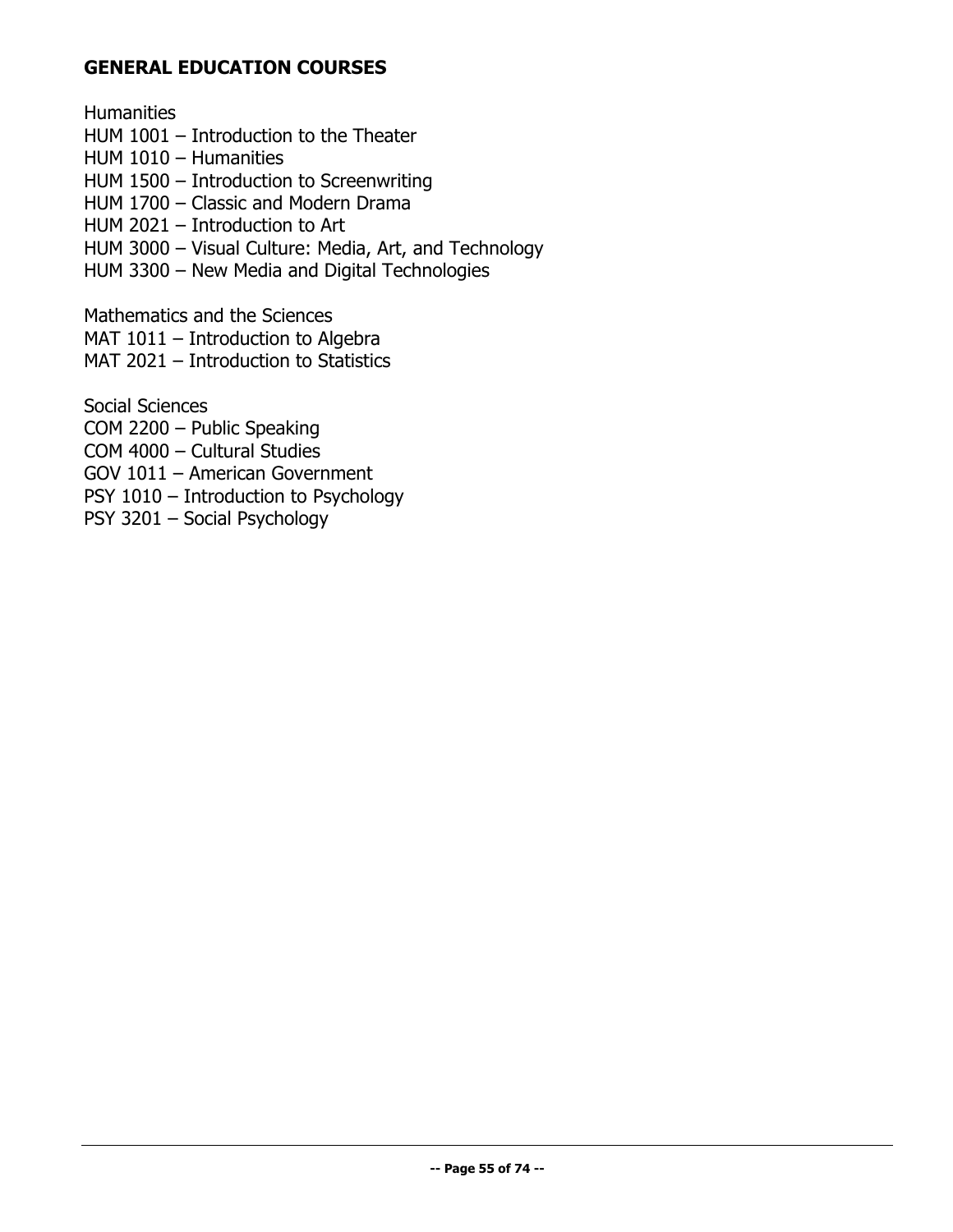# **Digital Graphic Design Bachelor of Science Program**

The Bachelor of Science Degree in Digital Graphic Design will allow students to apply real world art techniques through the combination of different media such as computer-generated imagery, film, and studio design. The students will be able to build the opening credits for film, design multi-media presentations, and create graphic commercial art for business operations. The students will learn and understand principles of composition, color theory, typography, design, compositing, and animation using a variety of software.

36-month program delivered via online.

120 Semester Credits

| <b>Core Courses (60 Credit Hours Required)</b>             |             |
|------------------------------------------------------------|-------------|
| DGD 101 - Design Theory and Process                        | 3.0 Credits |
| DGD 102 - The Business of Graphic Design & Advertising     | 3.0 Credits |
| DGD 103 - Digital Media Design and Production              | 3.0 Credits |
| DGD 104 - Typography and Design                            | 3.0 Credits |
| DGD 105 - Color Theory and Design                          | 3.0 Credits |
| DGD 200 - Digital Photography                              | 3.0 Credits |
| DGD 202 - Digital Graphic Design Production I              | 3.0 Credits |
| DGD 203 - Introduction to 3D Digital Modeling              | 3.0 Credits |
| DGD 204 - Introduction to 3D Animation for Motion Graphics | 3.0 Credits |
| DGD 205 - Digital Illustration                             | 3.0 Credits |
| DGD 301 - Advanced Color Theory and Design                 | 3.0 Credits |
| DGD 302 - Advanced Typography and Design                   | 3.0 Credits |
| DGD 303 - Digital Graphic Design Production II             | 3.0 Credits |
| DGD 304 - Digital Graphic Design Production III            | 3.0 Credits |
| DGD 305 - User Experience Design                           | 3.0 Credits |
| DGD 400 - Dynamics and Visual Effects for Motion Graphics  | 3.0 Credits |
| DGD 402 - Fundamentals of Business Management              | 3.0 Credits |
| DGD 403 - Graphic Design Business Start-ups                | 3.0 Credits |
| DGD 404 - Final Project and Demo Reel                      | 3.0 Credits |
| DGD 405 - Career Development                               | 3.0 Credits |
|                                                            |             |

# **General Education Courses (36 Credit Hours Required)**

The required general education component must include at least one course from each of the following groups: Humanities, Mathematics and the Sciences, and Social Sciences.

### **Elective Courses (24 Credit Hours Required)**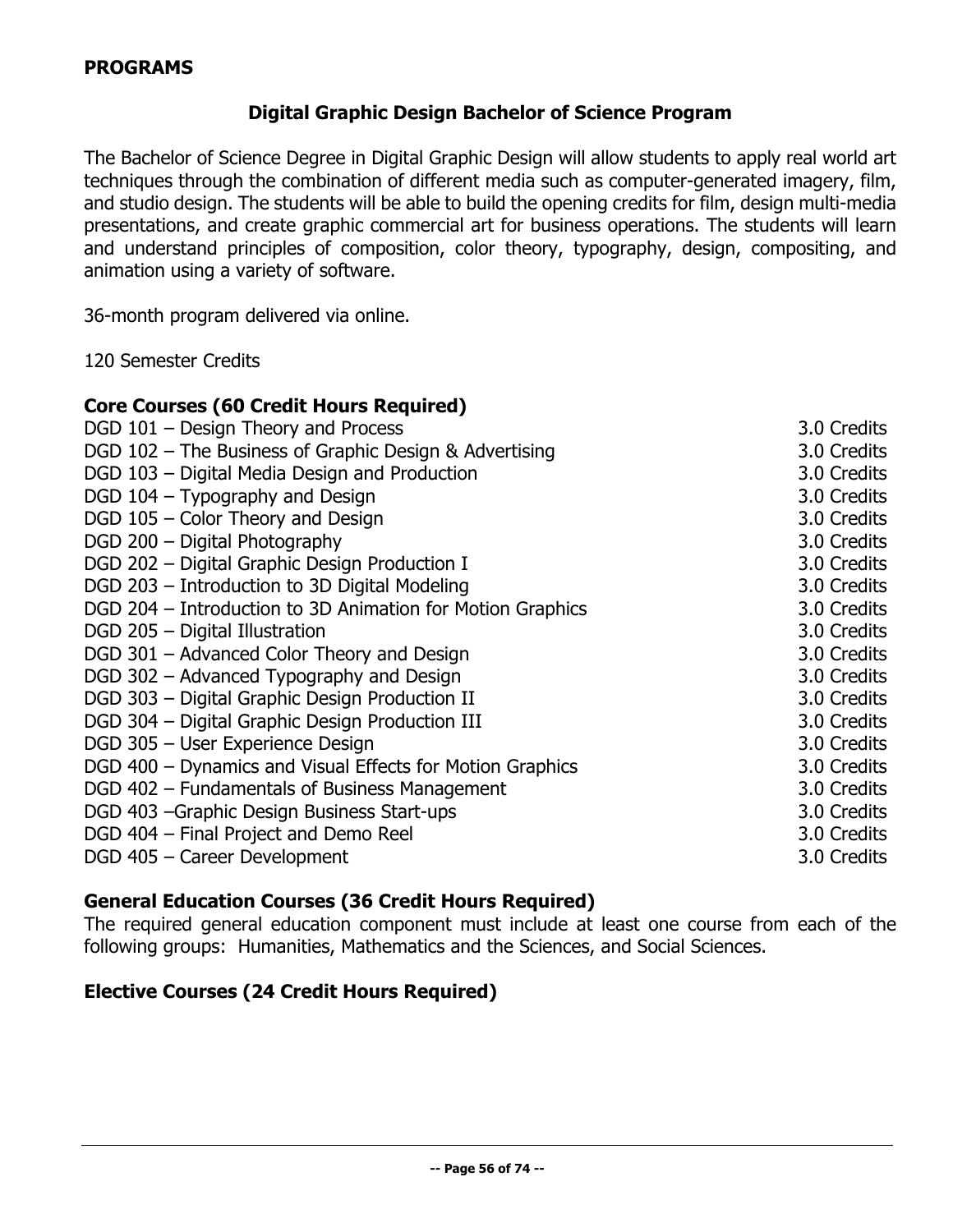# **Game Production Diploma Program**

The Game Production diploma program is designed to give each student practical exposure to complete each of the major disciplines needed for game art content creation. This includes games produced by both major game studios working on AAA titles and independent production houses working on mobile gaming and other applications. Students will learn the proper tools and techniques used by industry professionals.

12-month program – First 9 months delivered online; last 3 months delivered via a studio residency.

60 Semester Credits

### **Courses**

| DAVE110 | Fundamentals of Asset Creation & 3D Design | 15 Credits |
|---------|--------------------------------------------|------------|
| DAVE210 | 3D Animation: The Art of Motion            | 15 Credits |
| GAME310 | Game Asset Creation & Immersive Techniques | 15 Credits |
| GAME405 | Real-Time Technologies & Studio Production | 15 Credits |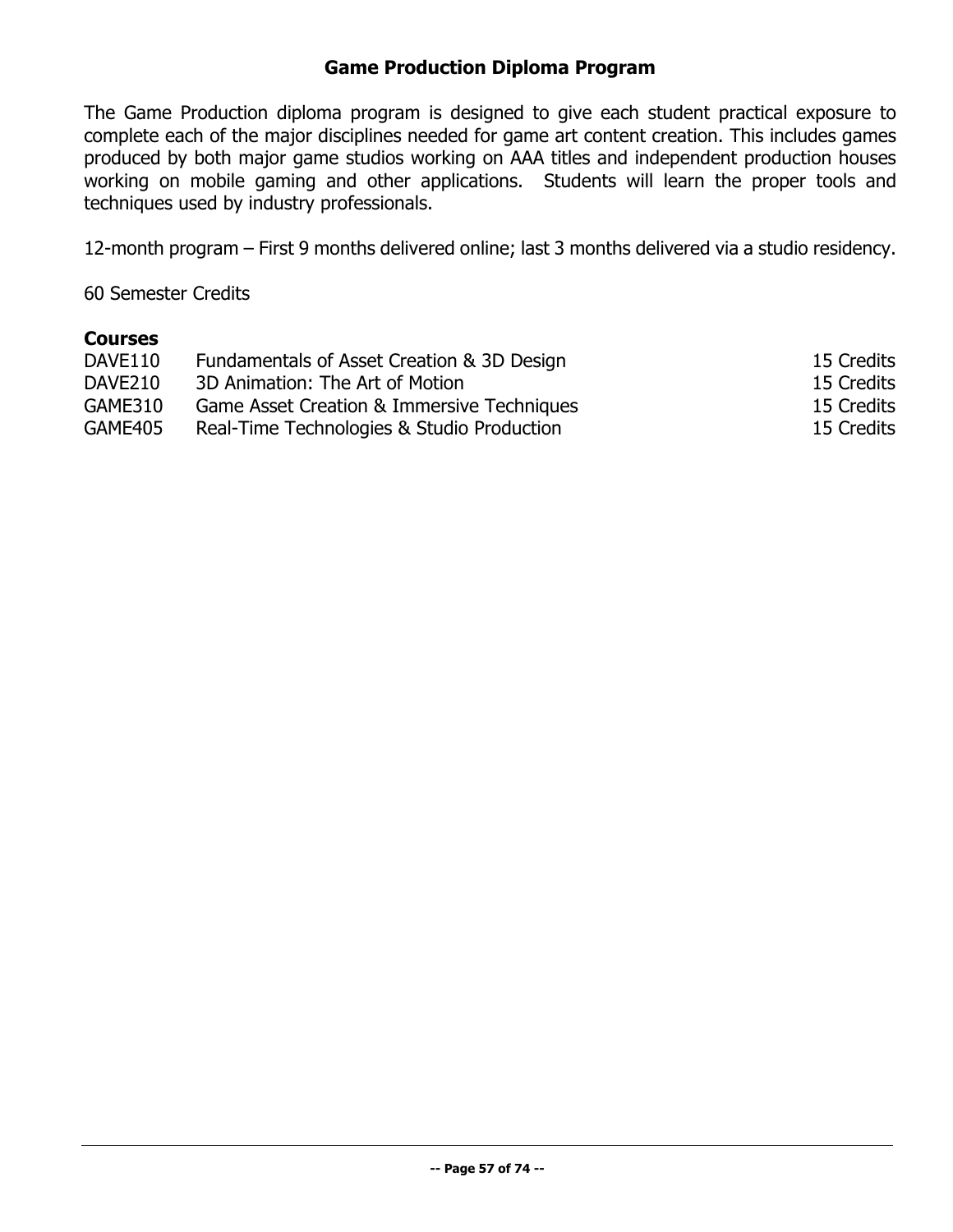# **Game Production Bachelor of Science Program**

The Bachelor's Degree in Game Production is designed to give each student practical exposure to complete each of the major disciplines needed for game art content creation. This includes games produced by both major game studios working on AAA titles and independent production houses working on mobile gaming and other applications. Students will learn the proper tools and techniques used by industry professionals.

Additional 18-month program upon completion of 12-month Game Production Diploma. Diploma courses delivered via online and studio residency (see Game Production Diploma). Degree courses delivered via online.

120 Semester Credits

# **Courses**

| DAVE110 | Fundamentals of Asset Creation & 3D Design | 15 Credits |
|---------|--------------------------------------------|------------|
| DAVE210 | 3D Animation: The Art of Motion            | 15 Credits |
| GAME310 | Game Asset Creation & Immersive Techniques | 15 Credits |
| GAME405 | Real-Time Technologies & Studio Production | 15 Credits |

# **General Education Courses (36 Credit Hours Required)**

The required general education component must include at least one course from each of the following groups: Humanities, Mathematics and the Sciences, and Social Sciences.

# **Elective Courses (24 Credit Hours Required)**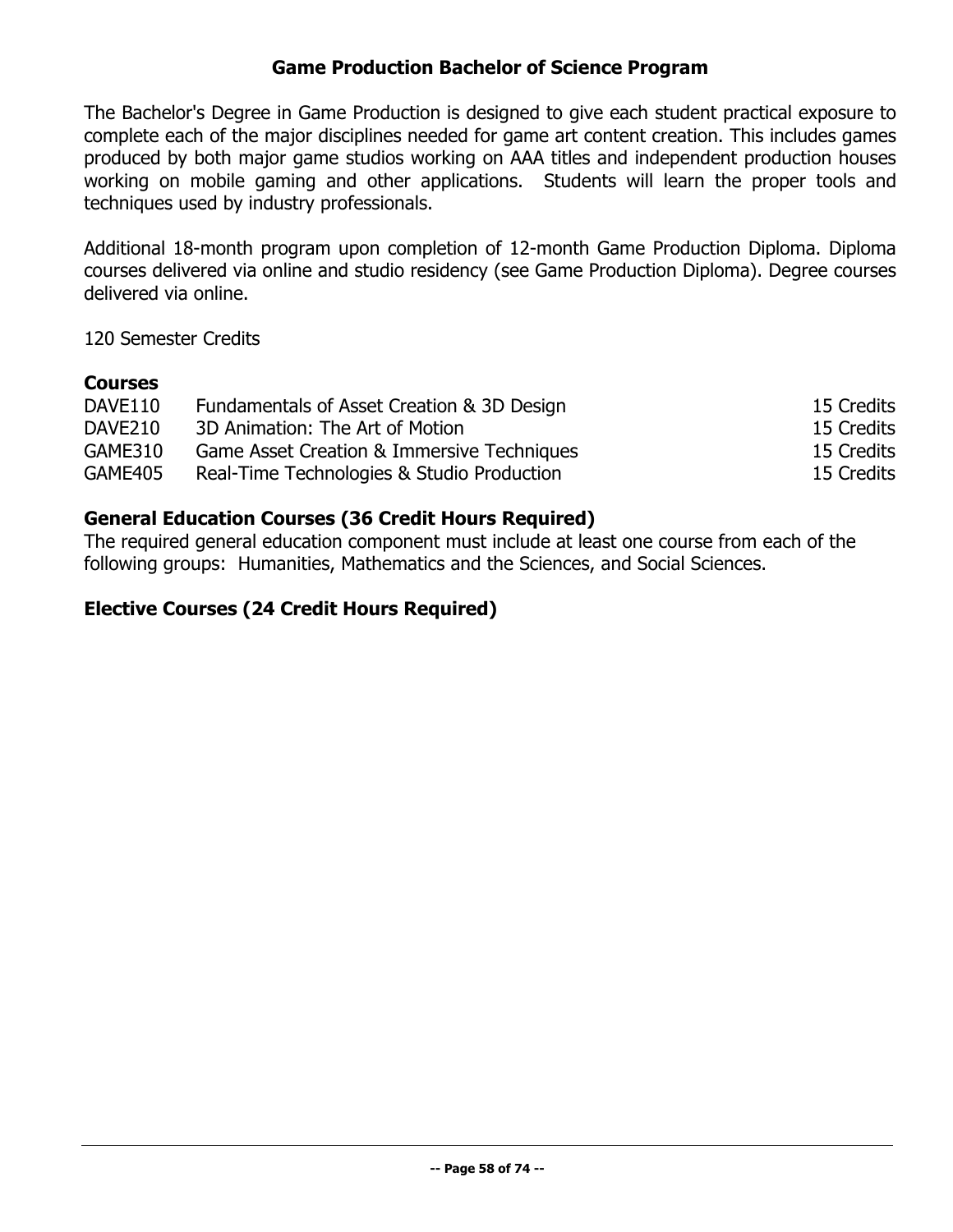# **Virtual Production Diploma Program**

The Virtual Production Diploma program is designed to give students a broad range of skills which allows them to pursue jobs in the "real-time" frontier of the 3D computer graphics industry, including feature film and broadcast, game art, architectural visualization, virtual reality, and simulation.

18-month program – First year delivered online; last 6 months delivered via a studio residency.

90 Semester Credits

### **Courses**

| DAVE110        | Fundamentals of Asset Creation & 3D Design   | 15 credits |
|----------------|----------------------------------------------|------------|
| DAVE210        | 3D Animation: The Art of Motion              | 15 credits |
| <b>VFX310</b>  | Compositing & VFX: Principles of Integration | 15 credits |
| GAME310        | Game Asset Creation & Immersive Techniques   | 15 credits |
| <b>VFX405</b>  | Advanced VFX Pipelines & Studio Production   | 15 credits |
| <b>GAME405</b> | Real-Time Technologies & Studio Production   | 15 credits |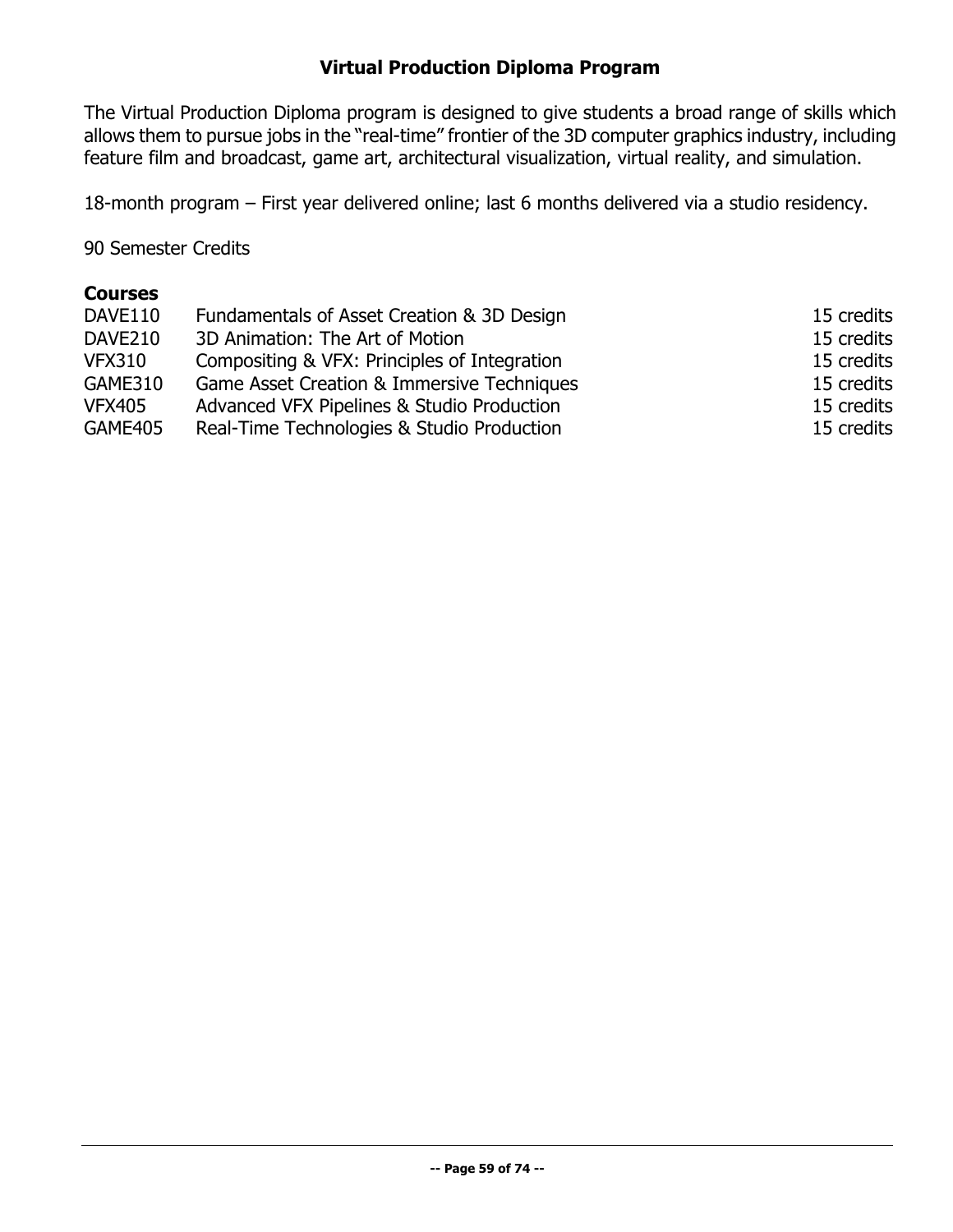# **Visual Effects Production Diploma Program**

The Visual Effects Production diploma program gives students a broad range of skills which allows them to pursue jobs in the computer graphics industry, including feature film and television effects, game art, print advertising, architectural visualization and military simulation.

12-month program – First 9-months delivered online; last 3-months delivered via a studio residency.

60 Semester Credits

### **Courses**

| DAVE110       | Fundamentals of Asset Creation & 3D Design   | 15 Credits |
|---------------|----------------------------------------------|------------|
| DAVE210       | 3D Animation: The Art of Motion              | 15 Credits |
| <b>VFX310</b> | Compositing & VFX: Principles of Integration | 15 Credits |
| <b>VFX405</b> | Advanced VFX Pipelines & Studio Production   | 15 Credits |
|               |                                              |            |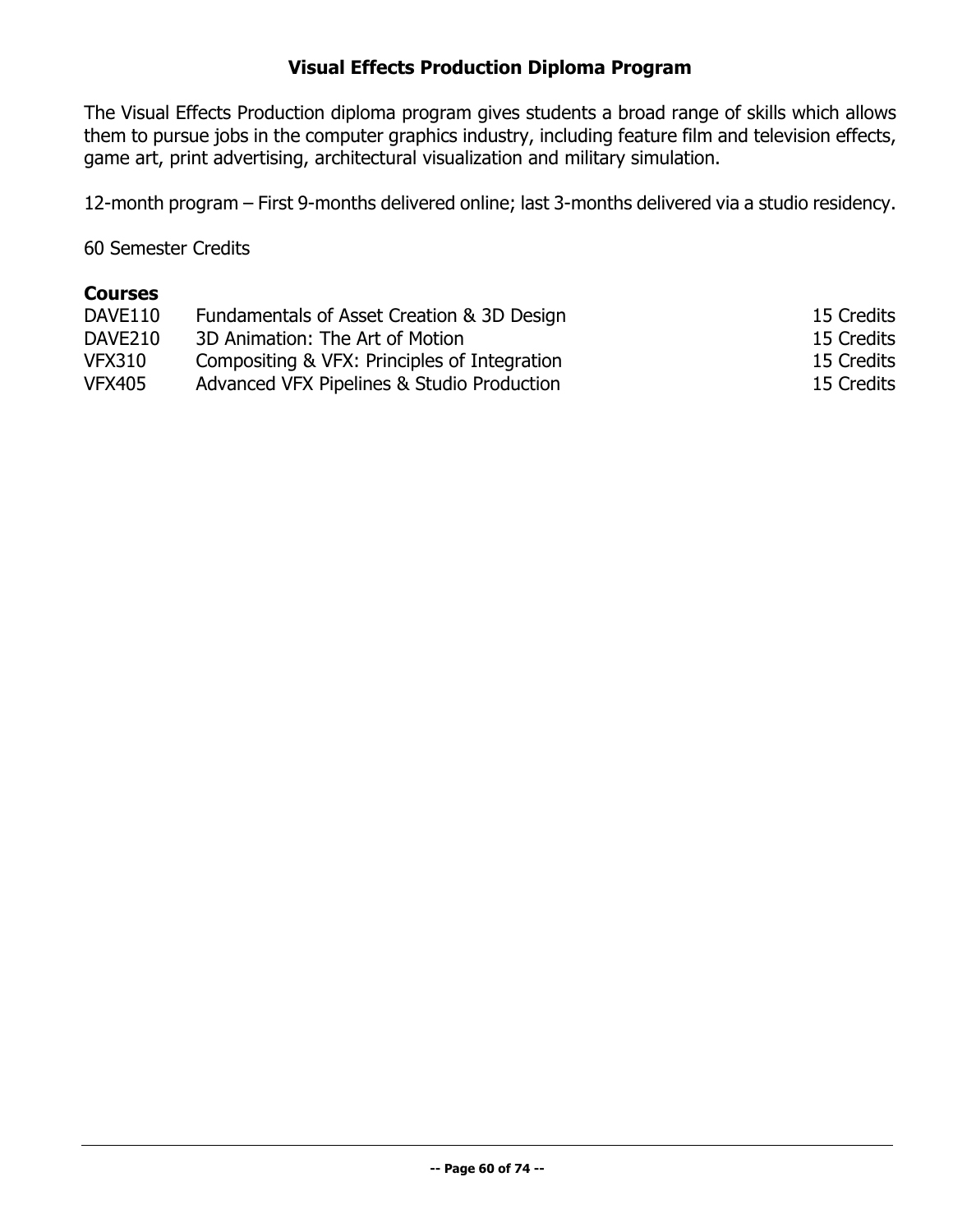# **Visual Effects Production Bachelor of Science Program**

The Bachelor's Degree in Visual Effects Production gives students a broad range of skills which allows them to pursue jobs in the computer graphics industry, including feature film and television effects, game art, print advertising, architectural visualization and military simulation.

Additional 18-month program upon completion of 12-month Visual Effects Production Diploma. Diploma courses delivered via online and studio residency (see Visual Effects Production Diploma). Degree courses delivered via online.

120 Semester Credits

### **Courses**

| DAVE110       | Fundamentals of Asset Creation & 3D Design   | 15 Credits |
|---------------|----------------------------------------------|------------|
| DAVE210       | 3D Animation: The Art of Motion              | 15 Credits |
| <b>VFX310</b> | Compositing & VFX: Principles of Integration | 15 Credits |
| <b>VFX405</b> | Advanced VFX Pipelines & Studio Production   | 15 Credits |

### **General Education Courses (36 Credit Hours Required)**

The required general education component must include at least one course from each of the following groups: Humanities, Mathematics and the Sciences, and Social Sciences.

# **Elective Courses (24 Credit Hours Required)**

### **DAVE 302 Test-Out Policy**

Students who have previously completed the Visual Effects diploma program at The DAVE School are provided with an opportunity receive academic credit by examination for DAVE 302 – Advanced Asset Creation & Look Development. In order to receive credit, students must earn a score of 70% or higher on a test provided by the school.

The test covers all of the learning objectives listed in the syllabus, and mirrors the comprehensive final project required to pass DAVE 302. Students who do not achieve a score of 70% or better are not offered a second attempt. Additionally, students who have previously failed DAVE 302 are not allowed an opportunity to take the exam.

A fee of \$350 must be paid to The DAVE School prior to accessing the exam, and students who elect to test out of DAVE 302 are not required to pay for the course. The student's academic transcript will include a letter grade for DAVE 302 that corresponds with the outcome of the examination.

The exam is administered by request throughout the year, and students are given a window of one week to complete testing. To schedule an exam, please e-mail Gina Rhodes at grhodes@daveschool.com.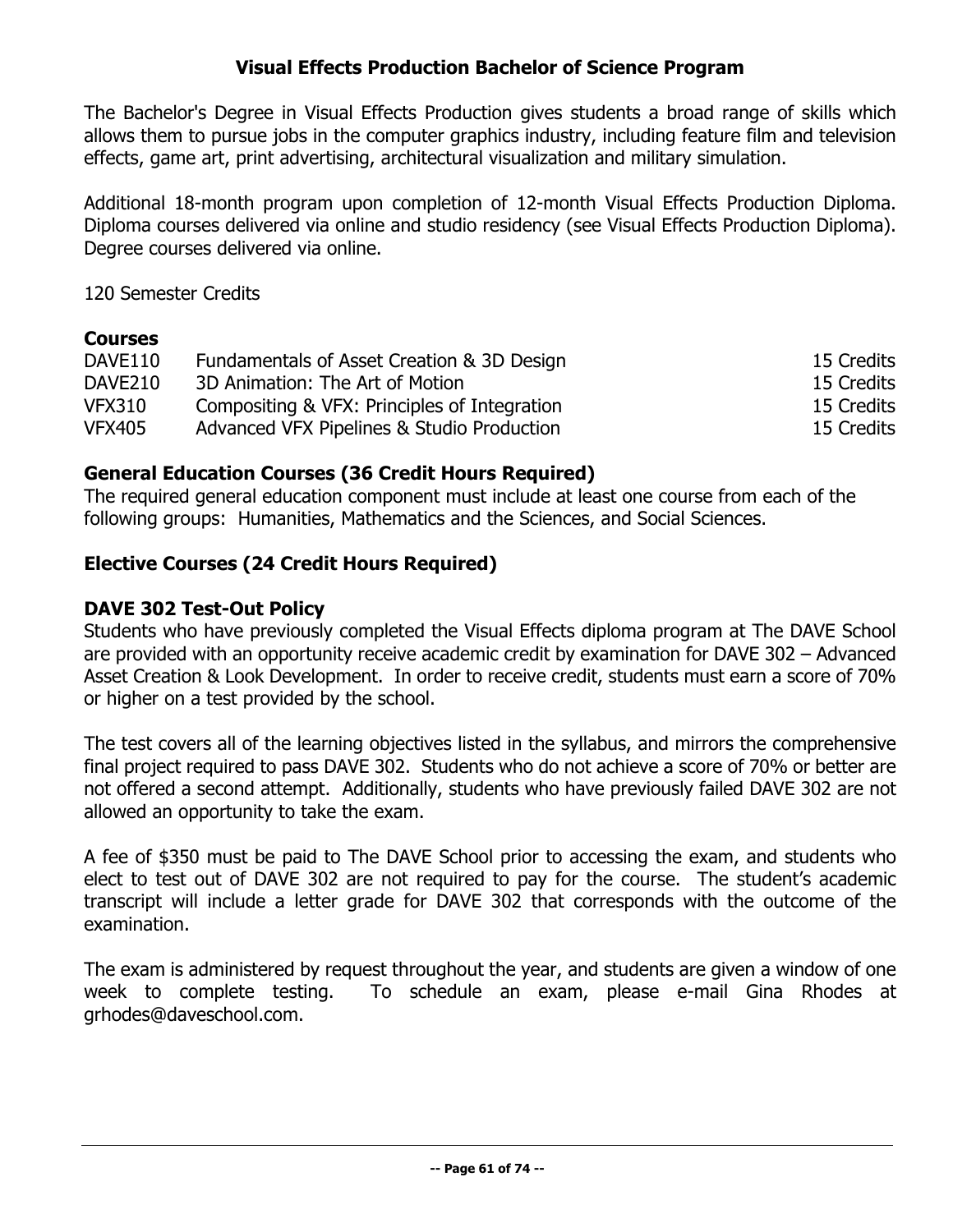### **Course Numbering System**

A course number code is a combination of an alpha code, and either three or four numerical digits. The alpha code represents the discipline of the program. The first digit represents the institutional level, or rigor, of the course. The remaining two or three digits represent the sequence in which the courses are generally completed within a level, i.e., 101 prior to 201; 201 prior to 301; and so forth.

### **Course Availability**

\*This course is only available delivered via online. ^This course is only available delivered via studio residency.

### **Course Descriptions**

### ANI 100 – History of Animation 3.0 Credits\*

The purpose of this course is to provide a historical look the evolution of animation from art form to industry. Students will learn from various perspectives from before the invention of film to present day. The course will explore the different tools and technology used in animation as well as the various techniques used to produce animation.

### ANI 150 – Visual Storytelling 3.0 Credits\*

The purpose of this course is to give students an understanding of how to construct and tell a story visually. The course will explore how the history of story and character has evolved into modern day storytelling and will introduce students to the art of visual storytelling and film language. Students will learn various techniques such as scriptwriting, storyboarding, and the art of the story pitch.

### ANI 175 – Acting for Animators 3.0 Credits\*

The purpose of this course is to provide students with the basic acting theory that helps explain the differences between stage and film acting. The course demonstrates how to apply acting theory to animated characters or creatures. Students who complete this course will have a solid understanding of actor vs. animator, moving illustrations, acting principles, power centers and active listening.

### ANI 190 – Drawing for Animators I 3.0 Credits\*

The purpose of this course is to give students a comprehensive understanding of basic observational drawing techniques and principles. This course will introduce students to the art of drawing through a digital medium using 2D drawing software. Students who complete this course will have a solid understanding core drawing concepts such as line, form, volume, shading and rendering, and perspective.

### COM2200 Public Speaking 3.0 Credits

In this course, students will analyze the principal components of effective speech communication and its role as a discipline in multiple situations. Students will also employ critical thinking skills and relevant messaging strategies towards competent speaking techniques. They will design speeches and outlines necessary for effective and engaging delivery to a specific audience.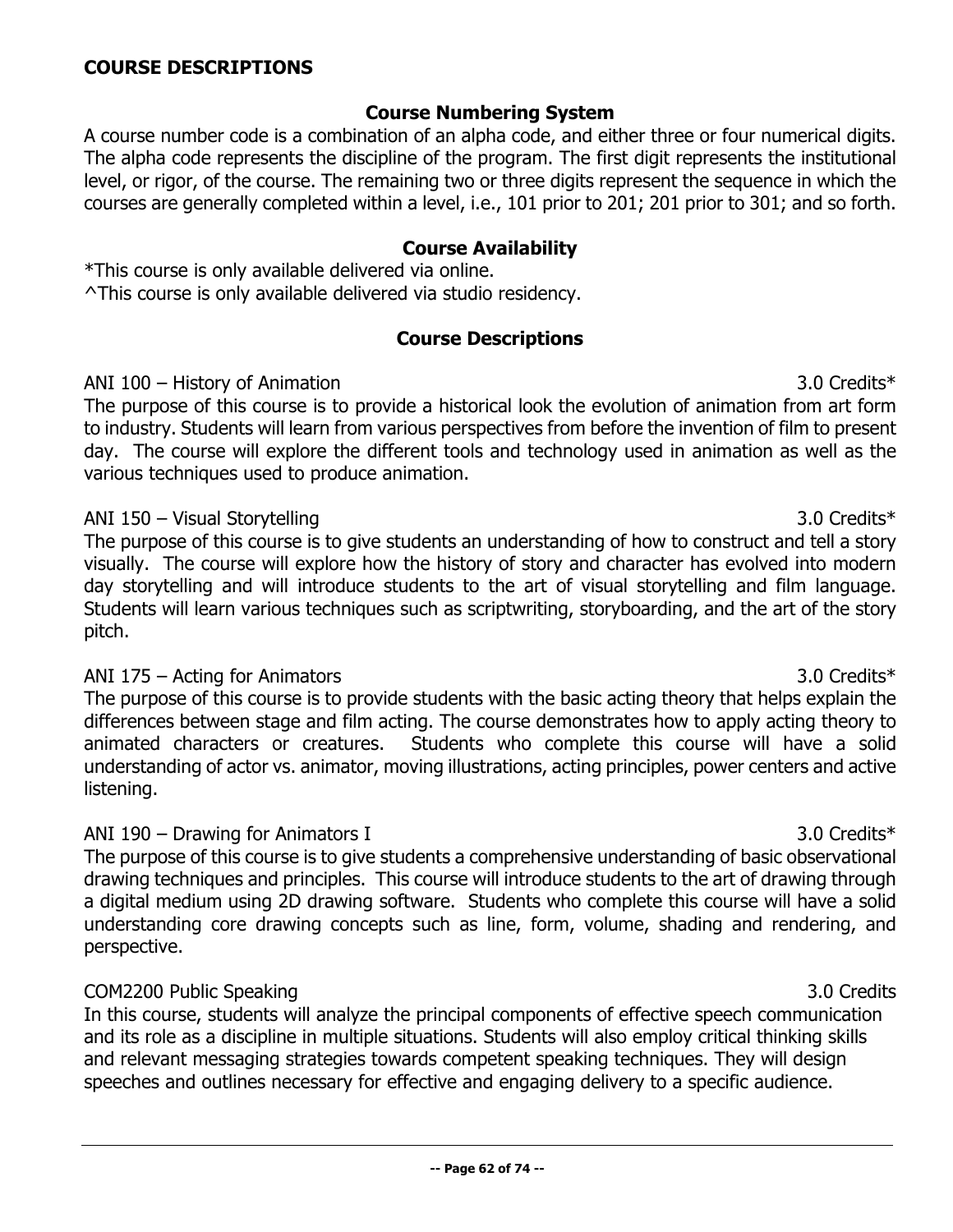Furthermore, they will develop self-confidence through reflective journaling and consistent self, peer, and instructor led feedback.

COM 4000 – Cultural Studies 3.0 Credits\*

This course introduces students to a variety of cultural practices (literature, blogs, films, radio, and comics) from across the globe. Focuses on the ways that context, genre, and medium (e.g., written, visual, oral) affect how these practices are produced, circulated, and received.

DAVE110 Fundamentals of Asset Creation & 3D Design 15.0 Credits 15.0 Credits 15.0 Credits 15.0 Credits 15.0 Credits 15.0 Credits 15.0 Credits 15.0 Credits 15.0 Credits 15.0 Credits 15.0 Credits 15.0 Credits 15.0 Credits 15 In this course, students will explore the fundamentals of digital asset creation and 3D design, including tools, techniques, and software. They will also create hard surface and organic models. Moreover, students will use UV mapping, texturing, lighting, and rendering techniques applicable to 3D models and digital sculpting. Furthermore, students will practice acquired skills by completing practical dailies, exercises, and projects.

### DAVE210 3D Animation: The Art of Motion 15.0 Credits\* 15.0 Credits\*

In this course, students will explore the principles of animation as they relate to the fundamentals of digital animation and rigging, which includes the tools, techniques, and software utilized in both processes. They will also create hard surface and organic rigs. Moreover, students will use keyframe animation, import/export animations and rigs, and rendering techniques applicable to digital animations. Furthermore, students will practice acquired skills by completing practical dailies, exercises, and projects.

Prerequisite: DAVE110

# DCP100 Digital Cinematography 3.0 Credits

In this course, students will examine core concepts of cinematography as applied to technical and aesthetic storytelling aspects of cinematic practice. They will also analyze the impact of cinematic practices on story development. Furthermore, they will apply effective cinematic and audio techniques using digital still and video cameras. Students will also illustrate effective composition and exposure control. Lastly, students will create a completed cinematographic sequence.

# DCP125 Digital Editing 3.0 Credits

In this course, students will apply the basics of editing as it relates to the technical and aesthetic purpose of storytelling. Likewise, students will analyze the concept of seamless editing. Students will also evaluate the application of story beats. Finally, the students will create a final story edit on a project of their own.

# DCP150 Audio Editing & Sound Design 3.0 Credits 3.0 Credits

In this course, students will enhance video content using audio dialogue tracks, music, voiceovers, and sound effects. Additionally, students will explore the editing and manipulation of audio using software.

# DGD 101 – Design Theory and Process 3.0 Credits\*

This course provides an introduction to the visual arts through composition, design, art, basic color, and graphics through a study of diverse artistic styles. This course is important in the design field, where traditional styles of art are often blended with current imagery to create new and significant artistic genres.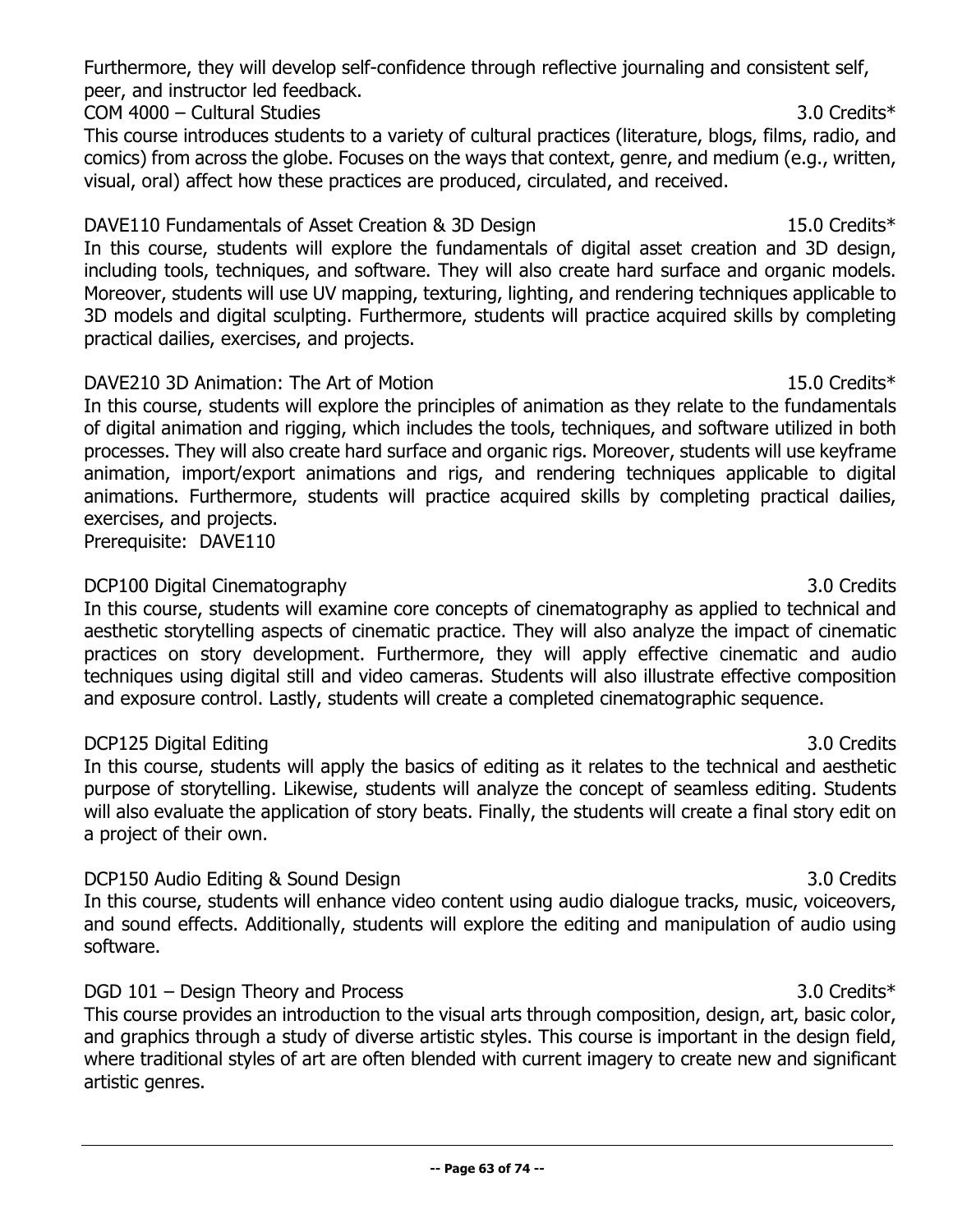### DGD 102 – The Business of Graphic Design & Advertising 3.0 Credits\*

This course provides an overview of multiple projects across the broad spectrum of motion graphics advertising, including concept development, production, project management, and content delivery. Important workforce assets of individual drive and assessment, success within creative teams, management of timelines, deadlines, and budgets, and effective leadership are explored as they pertain to the motion graphics development pipeline.

DGD 103 – Digital Media Design and Production 3.0 Credits\* 3.0 Credits\* This course provides an introduction to the technology, vocabulary and process for preparing digital images for preparing digital mechanicals for offset print production. This includes a focus on preparing basic mechanicals for brochures, newspaper ads and other print formats. This course also includes an introduction to digital video production techniques including camera operation and procedures, basic principles and aesthetics of film and video editing, and principles and techniques of sound and digital video editing.

### DGD 104 – Typography and Design 3.0 Credits\* 3.0 Credits 3.0 Credits 3.0 Credits 3.0 Credits 3.0 Credits 3.0 Credits 3.0 Credits 3.0 Credits 3.0 Credits 3.0 Credits 3.0 Credits 3.0 Credits 3.0 Credits 3.0 Credits 3.0 Credi

This course provides an introduction to typography and its role in the visualization of language through an assortment of transmedia applications.

### DGD 105 – Color Theory and Design 3.0 Credits\* 3.0 Credits 3.0 Credits 3.0 Credits 3.0 Credits 3.0 Credits 3.0 Credits 3.0 Credits 3.0 Credits 3.0 Credits 3.0 Credits 3.0 Credits 3.0 Credits 3.0 Credits 3.0 Credits 3.0 Cre

This course enhances design skills through the development and understanding of color properties and relationships through formal exercises, research and creative thinking. Students will identify and analyze color and color phenomena while learning about color theorists and using color for a variety of fields and applications.

### DGD 200 – Digital Photography 3.0 Credits\*

Building upon skills already accomplished in earlier course work, students will advance their skills, aesthetic, and technique in digital image making. Professional artist's sample work will be viewed, analyzed, deconstructed, and discussed in terms of concept, message, technique, and approach. A variety of techniques for digital image-based art making will be demonstrated, explored, and practiced. Images will be combined with typographic and written messages. Image output for print, screen, and broadcast will be presented. Software training builds on previous knowledge to advance student's skills with a variety of industry-accepted Adobe design software.

### DGD 202 – Digital Graphic Design Production I 3.0 Credits \*

This course trains students in basic techniques of motion graphics creation through the use of software programs employed by design and animation studios. Students will explore the production pipeline and focus on design with an emphasis on problem-solving. Students will learn the requirements of a motion-graphics project by demonstrating the creation of designed assets and gain a thorough understanding of animation techniques, special effects, image compositing, and motion graphics. Students will composite video, digital images, motion graphics, vector and pixel graphics, titles, and kinetic typography into cohesive motion graphics pieces. Narrative and nonnarrative form will be explored. Projects include: kinetic logo design, animated public service announcements, broadcast titling, and advertising spots. Students will assemble a demo reel of motion work.

DGD 203 – Introduction to 3D Digital Modeling 3.0 Credits\* 3.0 Credits 3.0 Credits 3.0 Credits 3.0 Credits 3.0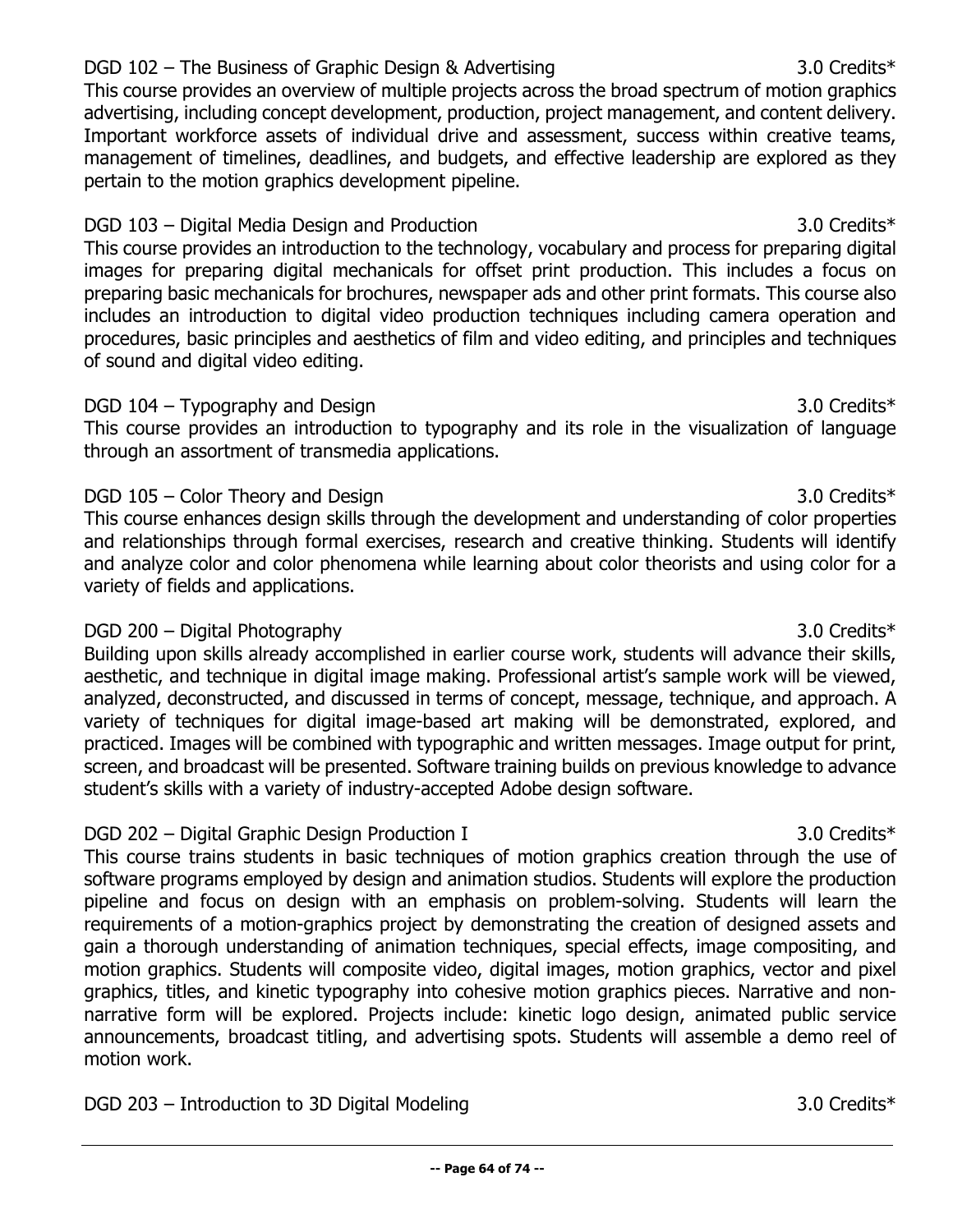This course is designed to explore techniques of 3D modeling. Students enhance modeling techniques, texture, lighting, and environmental effects to create one original portfolio-quality project. Further development of primitive objects, extrusions, nurbs, booleans, lofting, polygon modeling and revolving/lathing will be explored. This course includes training in industry-standard 3D design software.

DGD 204 – Introduction to 3D Animation for Motion Graphics 3.0 Credits\* By continuing to enhance knowledge of 3D modeling, rendering, and 3D animation skills, students will create an animated short film while working on advancing skills. The application and refinement of the 12 animation principles will be emphasized. This course will provide training in a variety of industry-standard 3D design software.

### DGD 205 – Digital Illustration 3.0 Credits\*

This course provides students the knowledge and skills to create illustrations to create concepts and themes that will be created for print and screen. Students will learn the process of illustrating a story from thumbnails to sketching, color and style studies, color comprehensives, to final illustrations.

# DGD 301 – Advanced Color Theory and Design 3.0 Credits 3.0 Credits 3.0 Credits 3.0 Credits 3.0 Credits 3.0 Credits 3.0 Credits 3.0 Credits 3.0 Credits 3.0 Credits 3.0 Credits 3.0 Credits 3.0 Credits 3.0 Credits 3.0 Credits

This course provides opportunities for students to enhance their skills using color theory. As students elevate their learning about sophisticated methods of color correction, image manipulation and printing, students will learn scanning techniques, digital camera usage, the mechanics of calibration, and other more advanced sets of controls. Utilizing a professional studio framework, students will artistically develop their own various projects. Prerequisite: DGD 105

# DGD 302 – Advanced Typography and Design 3.0 Credits 3.0 Credits 3.0 Credits 3.0 Credits 3.0 Credits 3.0 Credits 3.0 Credits 3.0 Credits 3.0 Credits 3.0 Credits 3.0 Credits 3.0 Credits 3.0 Credits 3.0 Credits 3.0 Credits 3

This course provides students opportunities to advance their knowledge of the use of typography to enhance definition in visual art and design and to communicate effectively and efficiently. The course will expand on topics such as: information hierarchy, meaning, reading order, and the language of kinetics.

Prerequisite: DGD 104

# DGD 303 – Digital Graphic Design Production II 3.0 Credits\* 3.0 Credits 3.0 Credits 3.0 Credits 3.0 Credits 3.0 Credits 3.0 Credits 3.0 Credits 3.0 Credits 3.0 Credits 3.0 Credits 3.0 Credits 3.0 Credits 3.0 Credits 3.0 Cr

This course provides students with the advanced skills in Motion Graphics Production by using 3D animation, video compositing, pixel and vector graphics, and typography. Students will enhance their demo reel by using Adobe design software creating a professional piece of motion work. Pre-Requisite: DGD 202

DGD 304 – Digital Graphic Design Production III 3.0 Credits 3.0 Credits 3.0 Credits 3.0 Credits 3.0 Credits 3.0 Credits 3.0 Credits 3.0 Credits 3.0 Credits 3.0 Credits 3.0 Credits 3.0 Credits 3.0 Credits 3.0 Credits 3.0 Cr This course is designed for videographers, graphic artists, and animators with advance-level software experience. Students will learn how to incorporate text, graphics, and effects to their movies to master the menu and tools using software. Students will be using the menu and tools in the software to develop work with a high level of efficiency. Prerequisite: DGD 303

DGD 305 – User Experience Design 3.0 Credits\*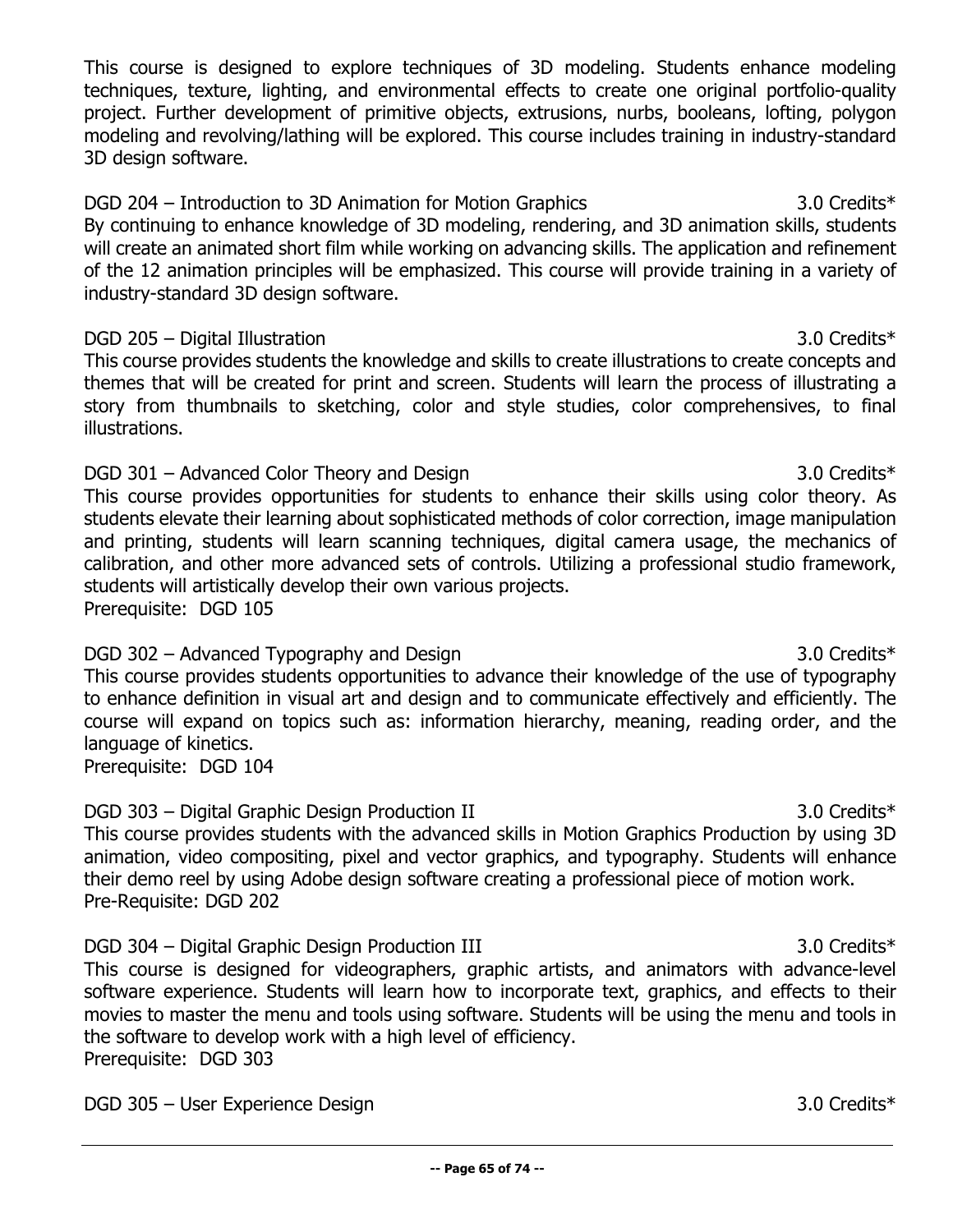This course expands on student's knowledge of interactive design learned in earlier course work, exploring interactive design from the perspective of user experience. Metaphors for graphic interfaces and icon design are studied through industry product examples, student practice exercises and projects. Organizing, scoping, planning, design, prototype models, and creating, working and aesthetic interactive experiences of complex informational content through rich multimedia experiences are covered. Software training builds on previous knowledge to advance student's skills with a variety of industry-standard design software.

DGD 400 – Dynamics and Visual Effects for Motion Graphics 3.0 Credits\* 3.0 Credits\* This course provides student's with the working knowledge of effects and animation presets included in Adobe After Effects software. Animation presets will be practiced, within both the Effects & Presets panel, and Adobe Bridge.

DGD 402 – Fundamentals of Business Management 3.0 Credits\* 3.0 Credits\* This course includes an introductory discussion in the following areas: the economic setting of business, the structure of business, business financing, management, ethical and social responsibilities of business, marketing and physical distribution of goods and services. The areas discussed in this course serve as the basic foundations for more specialized courses in business.

DGD 403 – Graphic Design Business Start-ups 3.0 Credits 3.0 Credits 3.0 Credits 3.0 Credits 3.0 Credits 3.0 Credits 3.0 Credits 3.0 Credits 3.0 Credits 3.0 Credits 3.0 Credits 3.0 Credits 3.0 Credits 3.0 Credits 3.0 Credit This course introduces the key aspects of entrepreneurship including: the attributes of entrepreneurs, identifying and evaluating opportunities, writing a business plan and developing a business model, marketing for entrepreneurs, the elevator pitch, financing the venture, raising capital, and building a successful team. The course will be interactive in nature with lectures, group activities, and start-up problem solving scenarios, videos, and mini- presentations.

### DGD 404 – Final Project and Demo Reel 3.0 Credits\* Animation Capstone Project 60 hours, 3 Credits. Students will apply their accumulated knowledge of animation and motion graphics to create an original animated short. The culmination of this knowledge will be a final animation project using 2D and/or 3D animation techniques. Students will explore various theories and techniques to complete a professional animation project. Prerequisite: All concentration courses at the 100, 200, 300 level and DGD 400, DGD 402, and DGD 403

### DGD 405 – Career Development 3.0 Credits\* 3.0 Credits\* The course will provide the framework for the career decision making process. It stresses the connection between the student's chosen academic field and career objective. Among techniques employed include resume writing, interview skill development and internet research.

GAME310 Game Asset Creation & Immerse Techniques 15.0 Credits 15.0 Credits 15.0 Credits 15.0 Credits 15.0 Credits 15.0 Credits 15.0 Credits 15.0 Credits 15.0 Credits 15.0 Credits 15.0 Credits 15.0 Credits 15.0 Credits 15.0 Interactivity is an art form and, in recent years, advanced quickly into rapidly becoming the industry standard. It requires a combination of art, technical and organization skills. In this course you will learn to make interactive game assets and work with them in a real-time rendering environment and pipeline.

Prerequisite: DAVE110, DAVE210

GAME405 Real-Time Technologies & Studio Production 15.0 Credits<sup>^</sup>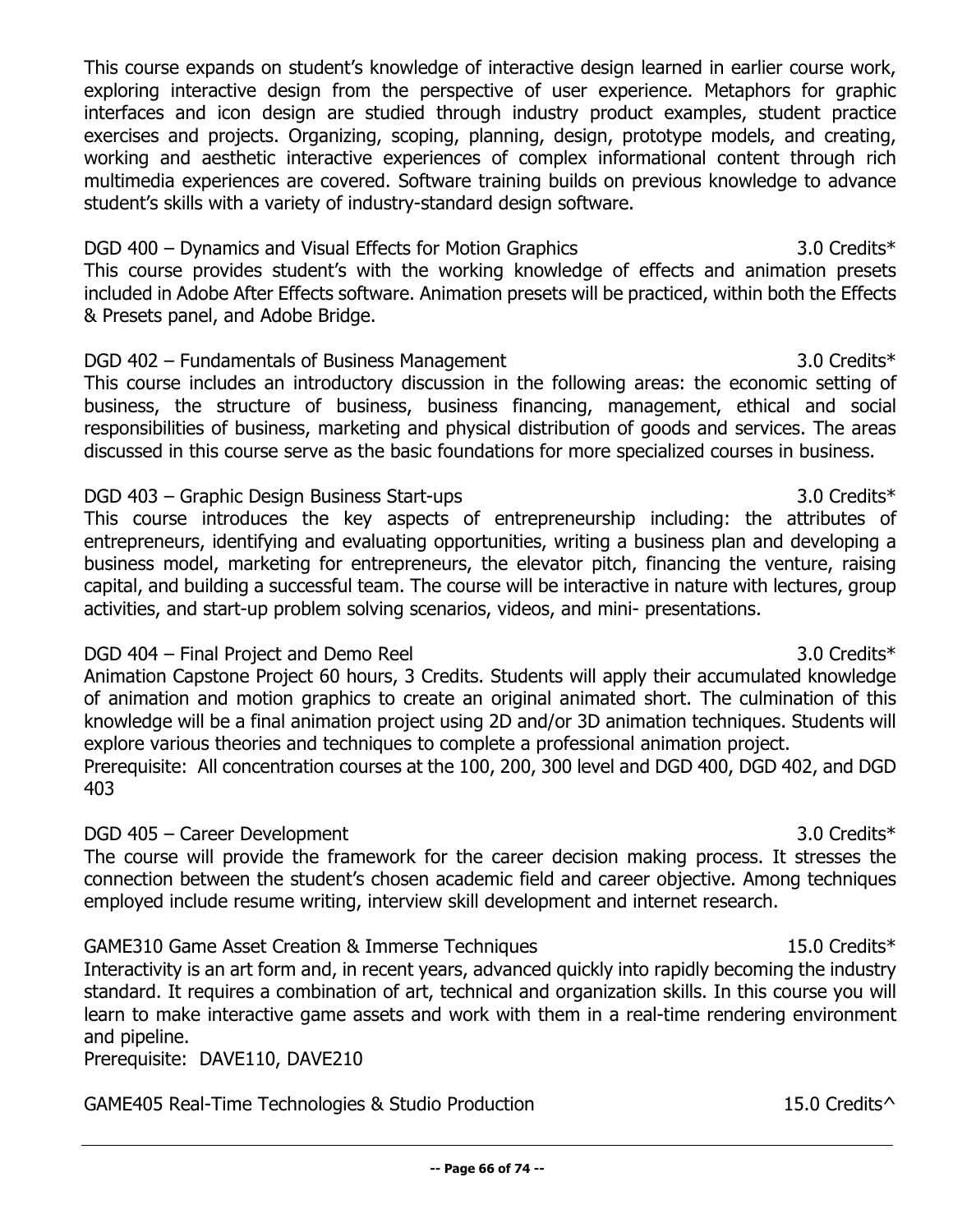This course prepares the student for a career as a game artist. Students will be introduced to the world of advanced pipelines and production workflows, including creative problem solving, employer expectations and the importance of teamwork as you also prepare your portfolio. Prerequisite: DAVE 110, DAVE 210, GAME310

# GMDS 101 – Introduction to Game Design 3.0 Credits\* 3.0 Credits\*

This course acts as a starting point for students interested in learning about game design. It covers a wide variety of introductory topics, including the role of a game designer, the history of game design, genres, mechanics, features, rules, scope, documentation, usability, storytelling, and testing.

### GOV  $1011 -$  American Government 3.0 Credits\*

An exploration of how American government formed in its constitutional roots, and how it continues to develop. How government is organized, its influencing forces, and the development of public policy are considered.

### HUM 1001 – Introduction to the Theater 3.0 Credits\* 3.0 Credits\*

This course familiarizes the student with the development of the theater and uses a "hands on" approach to enhance the appreciation of both the art form and the actor. The student will investigate what goes into a theatrical performance and develop an appreciation for the dramatic art form.

### HUM 1010 – Humanities 3.0 Credits\*

This is a study of the human experience as expressed in art, music, literature, the visual and movement arts, and in humanity's themes of religion, morality, happiness, love, death, lifeaffirmation, and freedom.

### HUM 1500 – Introduction to Screenwriting 3.0 Credits\*

This course is designed as an introduction to screenwriting. Students will, for the first part of the course, learn the elements of storytelling and apply that knowledge to the analysis of short and feature length stories. For the second part of the course, students will take the knowledge gained in the first part of the course and apply it to short scripts that they will develop and rewrite.

### HUM 1700 – Classical and Modern Drama 3.0 Credits\*

Recognizing theatre as one of the cornerstones of cinema, this course is a broad survey of historically significant plays that examines common elements of dramatic structure, character development, and theme as they relate to, and have influenced, cinematic forms.

### HUM 2021 – Introduction to Art 3.0 Credits\*

This course introduces the student to the various aspects of art form and design concepts through lectures, museum and gallery visits, and art projects.

# HUM 3000 – Visual Culture: Media, Art, and Technology 3.0 Credits\* This course examines activities in all spheres of life, including the "artistic" impulses that dwell in the individual. Culture is addressed in broad terms of the many institutions and cultural forces that shape everyday activities of listening, seeing, and doing.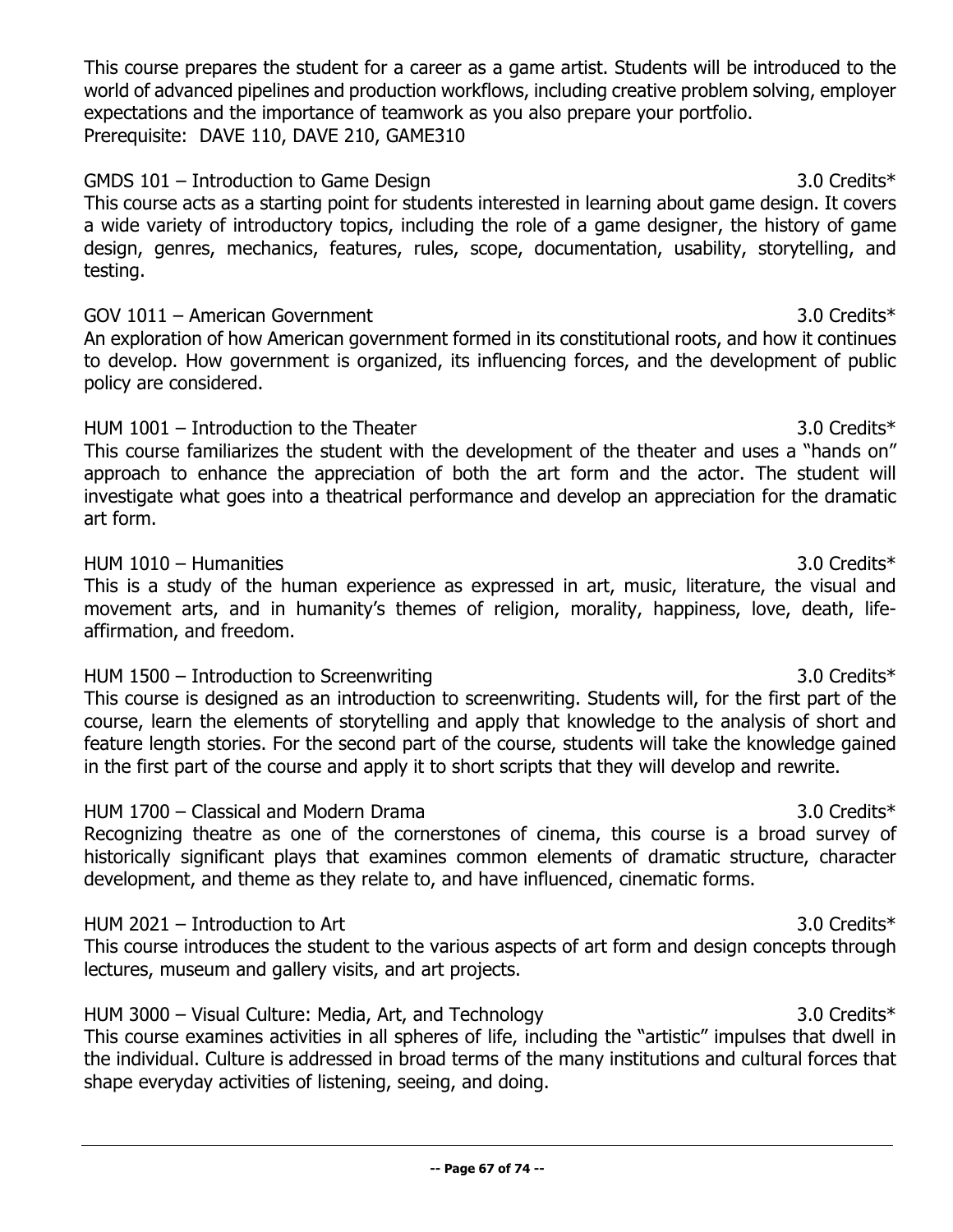### HUM 3300 – New Media and Digital Technologies 3.0 Credits\*

In this course, students will analyze the evolution and cultural implications of innovations in digital media technologies and their impact on communications, individuals, society, and politics. Students will examine ways in which various forms of new media and technologies influence, guide, interconnect, and affect today's culture as a driver of social change.

### MAT 1011 – Introduction to Algebra 3.0 Credits\* 3.0 Credits 3.0 Credits 3.0 Credits 3.0 Credits 3.0 Credits 3.0 Credits 3.0 Credits 3.0 Credits 3.0 Credits 3.0 Credits 3.0 Credits 3.0 Credits 3.0 Credits 3.0 Credits 3.0 Cr

This course attempts to bridge the gap between arithmetic and pre-algebra. Students are instructed in the basic concepts of algebra and how to work with negative numbers, exponents, polynomials and linear equations.

### MAT 2021 – Introduction to Statistics 3.0 Credits\*

The course will provide instruction in the basic theories and procedures of statistics through investigation of practical applications. The course is programmed to give the student a background in statistical techniques that are not only business oriented but applicable to a wide variety of fields. Included are basic mathematical concepts, frequency distribution, graphing techniques, and percentiles.

### PSY 1010 – Introduction to Psychology 3.0 Credits\*

This course presents an overview of the essential concepts of psychology. The student will learn about the full range of human behavior. The course is not only valuable to students whose goals are to work in the field of psychology, but for anyone who wants to better understand themselves and the people with whom they live and work. The textbook contains a number of features designed to help students understand the material and how it applies to their own lives. Students are encouraged to use what they learn to understand real-life situations.

### PSY 3201 – Social Psychology 3.0 Credits\*

This course will explore cognitive thought and its influence on human interactions and behavior. Focus will be placed on current research and discussion of cultural and universal behavior within both personal and social situations.

# VFX310 Compositing & VFX: Principles of Integration 15.0 Credits 15.0 Credits 15.0 Credits 15.0 Credits 15.0 Credits 15.0 Credits 15.0 Credits 15.0 Credits 15.0 Credits 15.0 Credits 15.0 Credits 15.0 Credits 15.0 Credits 1

In this course, students will explore the principles of compositing, integration, and visual effects, including related tools, techniques, and software. Students will also evaluate image elements for area specific adjustment, such as color correction, with masks and mattes. They will construct 2D/3D match-moving techniques for CG to live-action integration. Additionally, students will create 3D assets and elements for virtual environments, digital matte paintings, and set-extensions for a composite.

Prerequisite: DAVE110, DAVE210

### VFX405 Advanced VFX Pipelines & Studio Production 15.0 Credits<sup>^</sup>

In this course, students will create a real-world VFX production project using all previously taught VFX course concepts, along with advanced visual effects techniques and pipeline management skills. They will devise strategies and methodologies for pre-production, production, and post-production pipeline stages for use within a team-based project. Additionally, students will apply problem solving skills in accordance with anticipated deadlines and specific team roles. They will also develop a portfolio of work that showcases their desired roles within the VFX industry.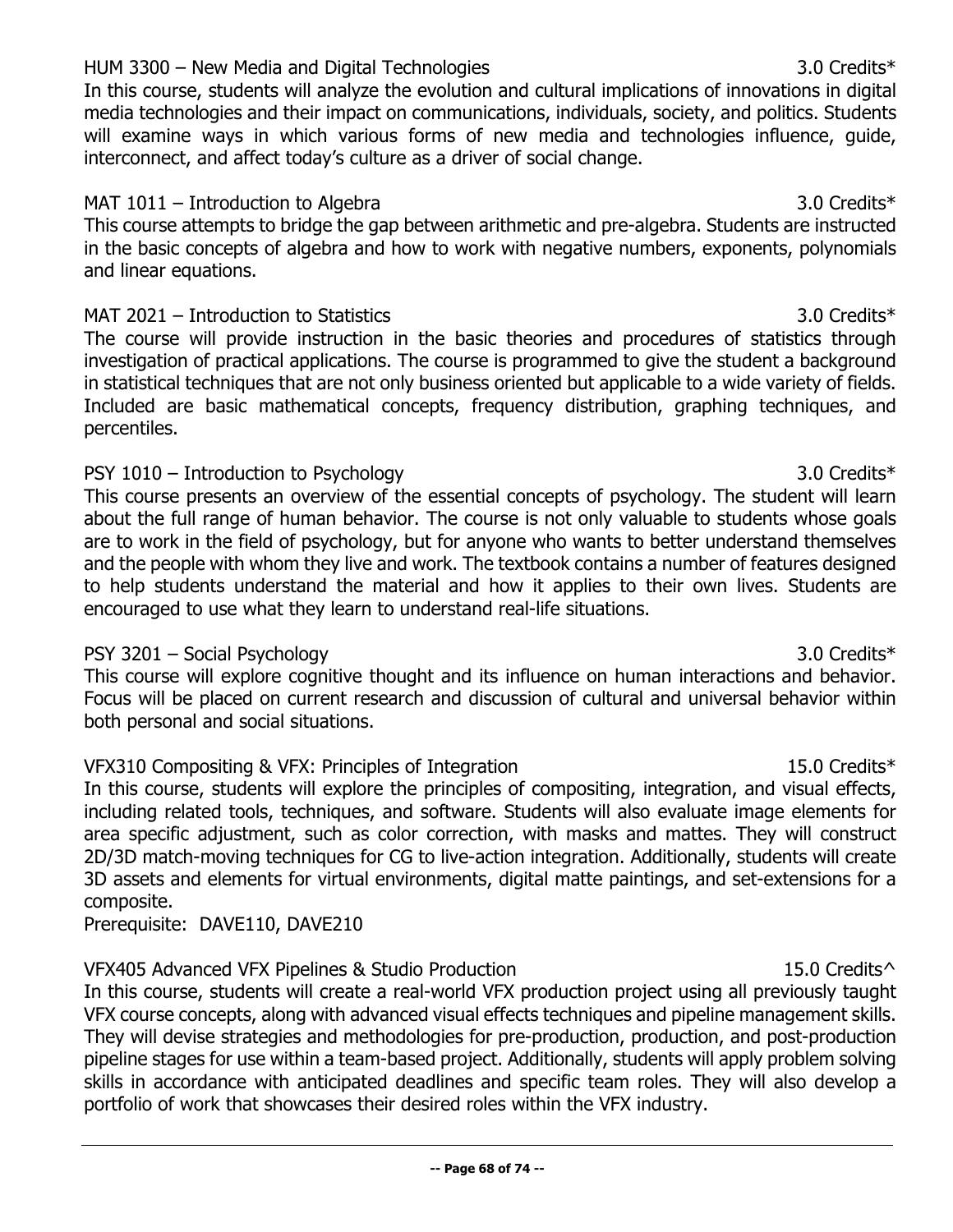Prerequisite: DAVE110, DAVE210, VFX310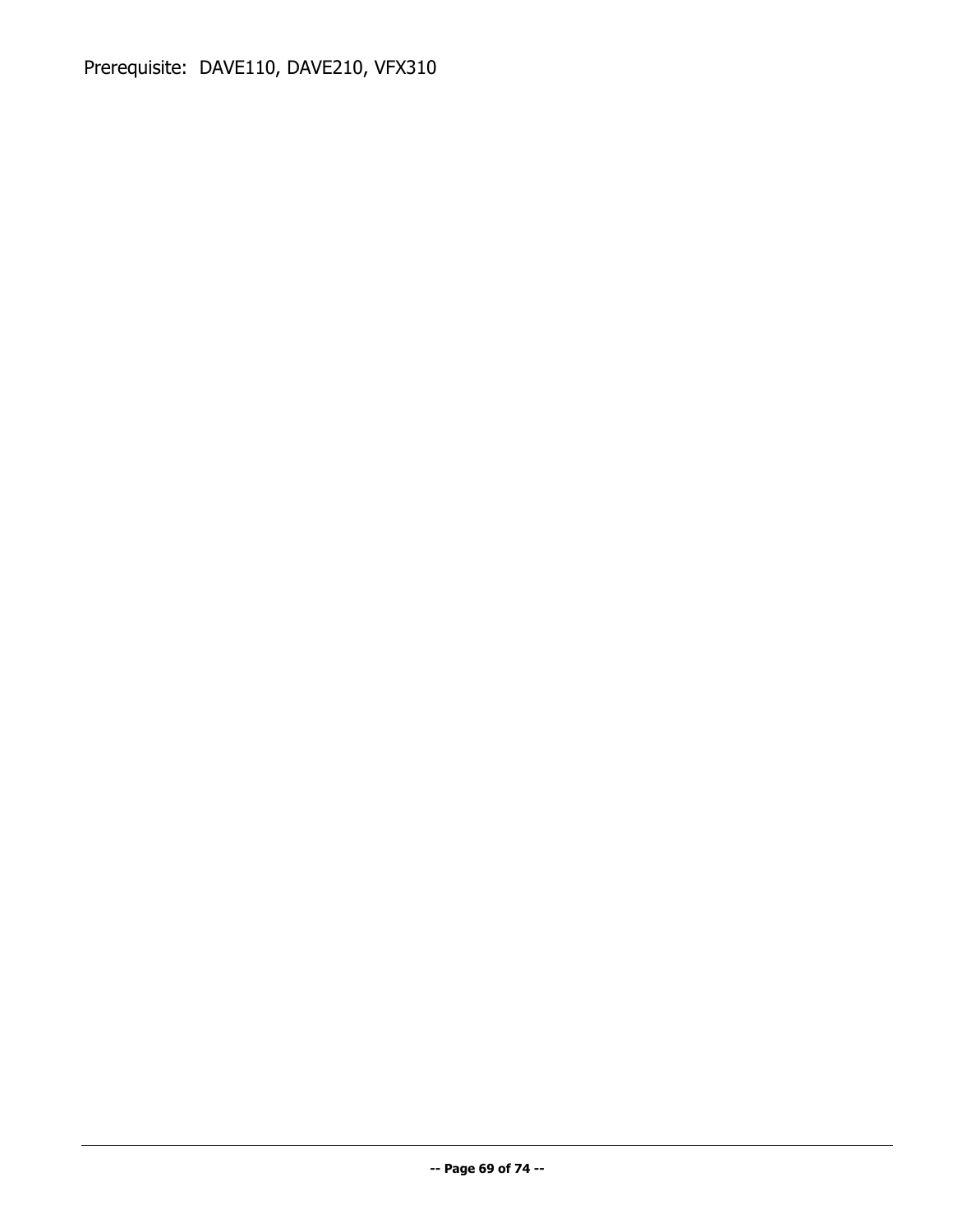# **ADMINISTRATION**

|                                                                                                                                                                                                                                | President                           |
|--------------------------------------------------------------------------------------------------------------------------------------------------------------------------------------------------------------------------------|-------------------------------------|
| Gina Rhodes                                                                                                                                                                                                                    | <b>Executive Director</b>           |
|                                                                                                                                                                                                                                | <b>Director of Career Services</b>  |
| Nicolas Talotta _                                                                                                                                                                                                              | Director of Admissions              |
| Joan Irizarry and the state of the state of the state of the state of the state of the state of the state of the state of the state of the state of the state of the state of the state of the state of the state of the state | <b>Student Services Coordinator</b> |
| Jennifer Iadevaia                                                                                                                                                                                                              | <b>Student Accounts Coordinator</b> |
|                                                                                                                                                                                                                                | VFX Program Supervisor              |
| Cindy Mullins <b>Cindy Mullins</b>                                                                                                                                                                                             | Online Degree Program Supervisor    |
| <b>Russell Hinton</b>                                                                                                                                                                                                          | Game Design Program Supervisor      |

# **FACULTY**

# **Studio Residency/Onground**

### **Braden Brunk**

Visual Effects Instructor The Digital Animation & Visual Effects School: Bachelor of Science in Visual Effects Production

### **Alex Galuzin**

Visual Effects Instructor Ringling College of Art and Design: Bachelor of Fine Arts in Computer Animation

# **Jay Harvey**

Game Design Instructor The Digital Animation & Visual Effects School: Diploma in Game Production

### **Bryan Quero**

Game Design Instructor Sanford-Brown College: Bachelor of Fine Arts in Computer Animation

### **Patrick Salamon**

Visual Effects Instructor The Digital Animation & Visual Effects School: Bachelor of Science in Visual Effects Production

### **Seth Lickiss**

Visual Effects Program Supervisor The Digital Animation & Visual Effects School: Occupational Associates in Digital Animation & Visual **Effects** 

### **Online**

### **Melissa Chisholm**

Digital Graphic Design Instructor Miami International University: Master of Fine Arts in Graphic Design American InterContinental University: Bachelor of Fine Arts in Visual Communication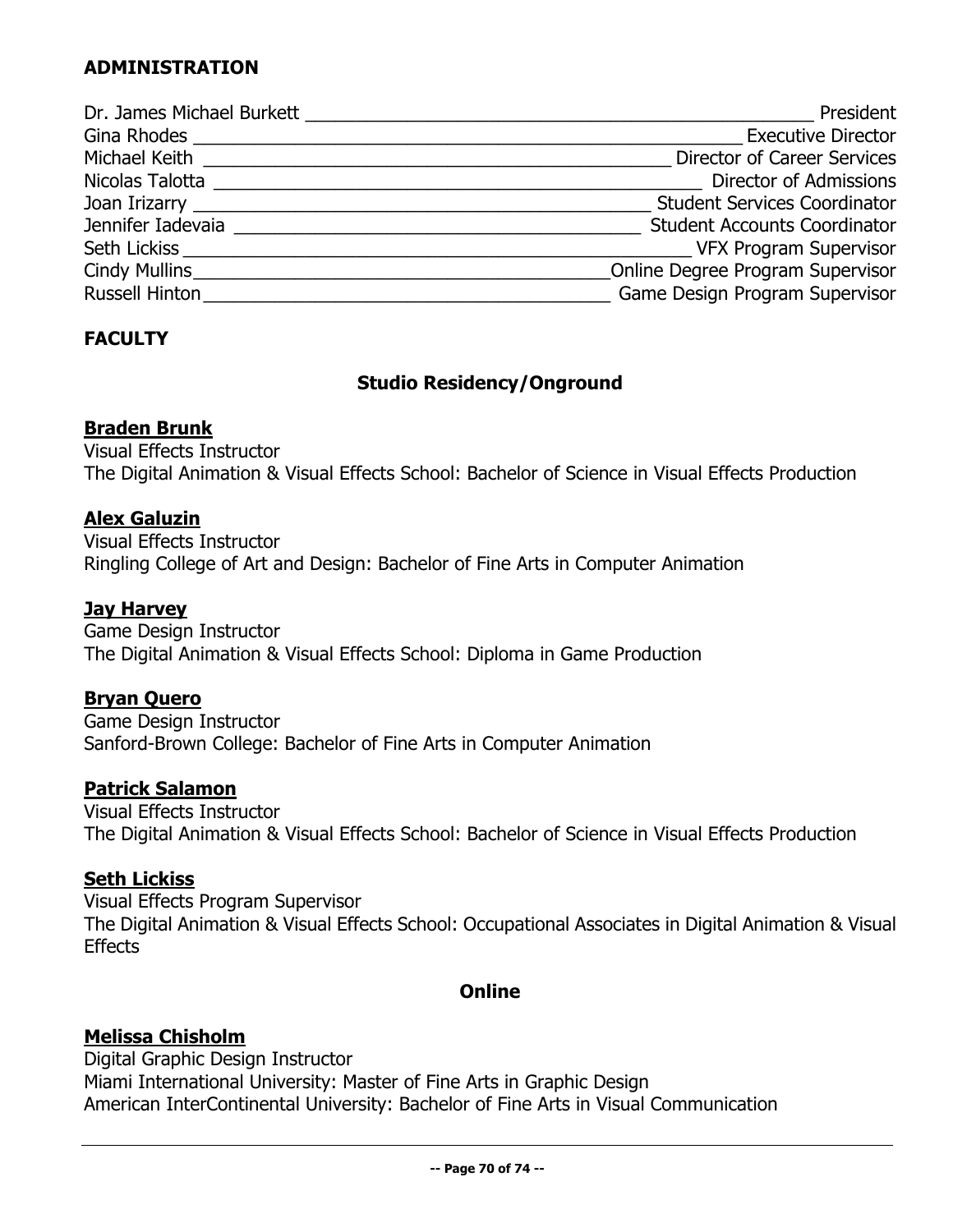The Pennsylvania State University: Bachelor of Fine Arts in Theatre

### **Craig Ferguson**

Digital Graphic Design Instructor Academy of Art University: Master of Fine Arts in Graphic Design Ashford University: Master of Arts in Teaching and Learning with Technology The Art Institute of Pittsburgh: Bachelor of Science in Game Art and Design

### **Jean White**

General Education Instructor Rollins College: Master of Liberal Studies in Liberal Studies University of South Florida: Master of Arts in Exceptional Child Education

### **Sidra Van De Car**

General Education Instructor University of Central Florida: PhD in Mathematical Science University of Central Florida: PhD in Psychology

### **Joseph Zaffuto**

Game Design Instructor Academy of Art University: Master of Fine Arts in Animation Ringling College of Art and Design: Bachelor of Fine Arts in Computer Animation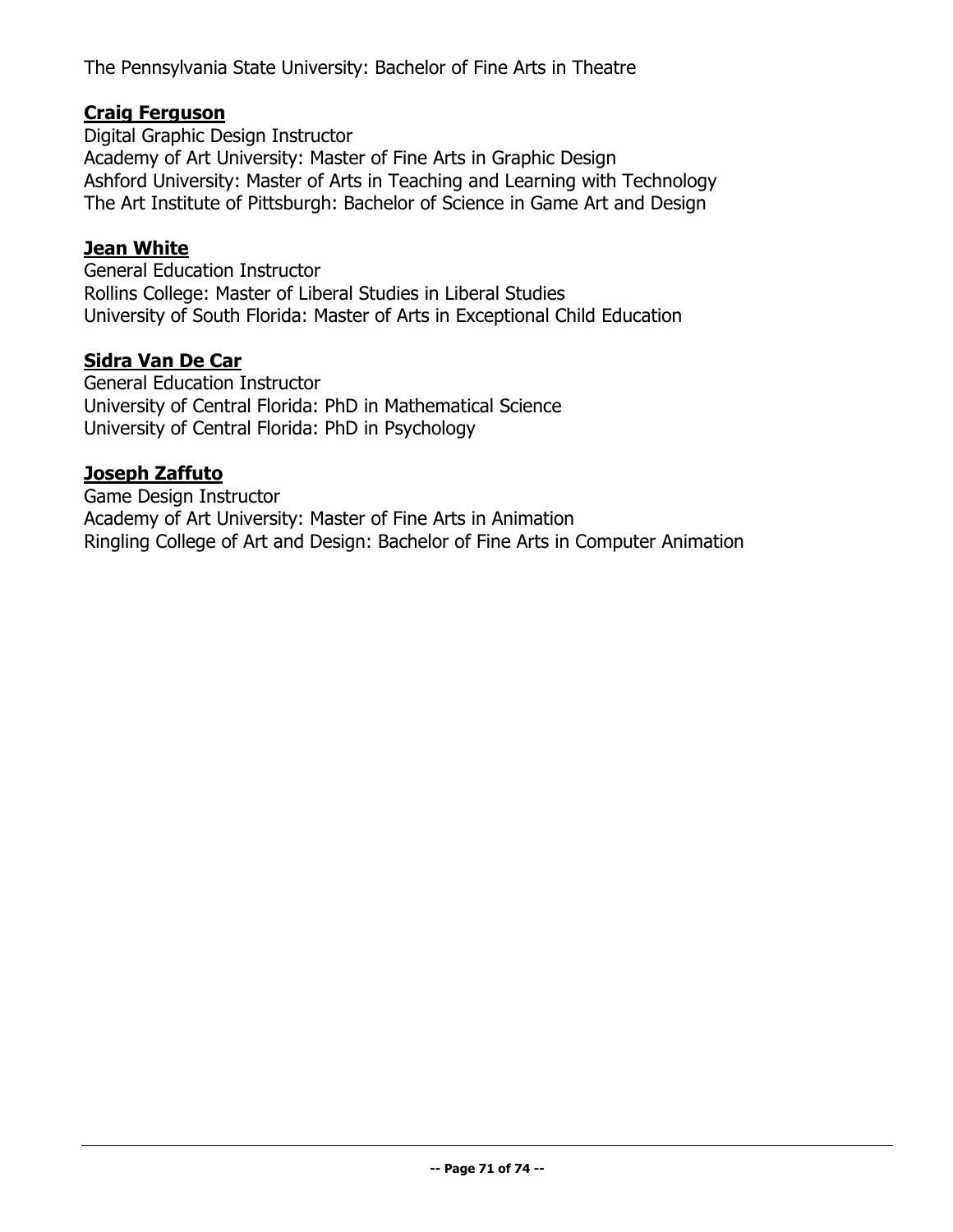# **ACADEMIC CALENDAR**

Subject to change

### **Scheduled Breaks**

November 11, 2021, Veteran's Day – Campus Closed November 25, 2021 through November 26, 2021, Thanksgiving – Campus Closed **December 4, 2021 through January 9, 2022 – Winter Break for Degree Programs December 16, 2021 through January 9, 2022 – Winter Break for Diploma Programs** December 24, 2021 through December 25, 2021, Christmas – Campus Closed December 31, 2021 through January 1, 2022, New Years – Campus Closed January 17, 2022, Martin Luther King Day – Campus Closed February 21, 2022, Presidents' Day – Campus Closed April 15, 2022, Good Friday – Campus Closed May 30, 2022, Memorial Day – Campus Closed June 20, 2022, Juneteenth Day – Campus Closed July 4, 2022, Independence Day – Campus Closed September 5, 2022, Labor Day – Campus Closed November 11, 2022, Veteran's Day – Campus Closed November 24, 2022 through November 25, 2022, Thanksgiving – Campus Closed **December 4, 2022 through January 9, 2023 – Winter Break for Degree Programs December 16, 2022 through January 8, 2023 – Winter Break for Diploma Programs** December 24, 2022 through December 25, 2022, Christmas – Campus Closed December 31, 2022 through January 1, 2023, New Years – Campus Closed

| <b>Start Date</b>  | <b>Add/Drop Deadline</b> | <b>Incomplete Grade Change</b><br><b>Deadline</b> |
|--------------------|--------------------------|---------------------------------------------------|
| October 18, 2021   | October 25, 2021         | November 29, 2021                                 |
| January 10, 2022   | January 17, 2022         | February 21, 2022                                 |
| January 11, 2022   | January 18, 2022         | February 22, 2022                                 |
| March 7, 2022      | March 14, 2022           | April 18, 2022                                    |
| April 5, 2022      | April 12, 2022           | May 17, 2022                                      |
| May 2, 2022        | May 9, 2022              | June 13, 2022                                     |
| June 27, 2022      | July 5, 2022             | August 8, 2022                                    |
| July 5, 2022       | July 12, 2022            | August 16, 2022                                   |
| August 22, 2022    | August 29, 2021          | October 3, 2022                                   |
| September 27, 2022 | October 4, 2022          | November 8, 2022                                  |
| October 17, 2022   | October 24, 2022         | November 28, 2022                                 |

### **Add/Drop Period and Incomplete Grade Change Deadline Academic Calendar\***

\*Due to the extenuating circumstances for COVID-19, the Incomplete Grade Change deadlines may be extended. For more information, contact your Academic Supervisor.

### **Make-Up Day Schedule**

| <b>Holiday Date</b>      | <b>Holiday</b>         | <b>Make-Up Day</b>       |
|--------------------------|------------------------|--------------------------|
| November 11, 2021        | Veteran's Day          | November 10, 2021        |
| January 17, 2022         | Martin Luther King Day | January 21, 2022         |
| <b>February 21, 2022</b> | Presidents' Day        | <b>February 25, 2022</b> |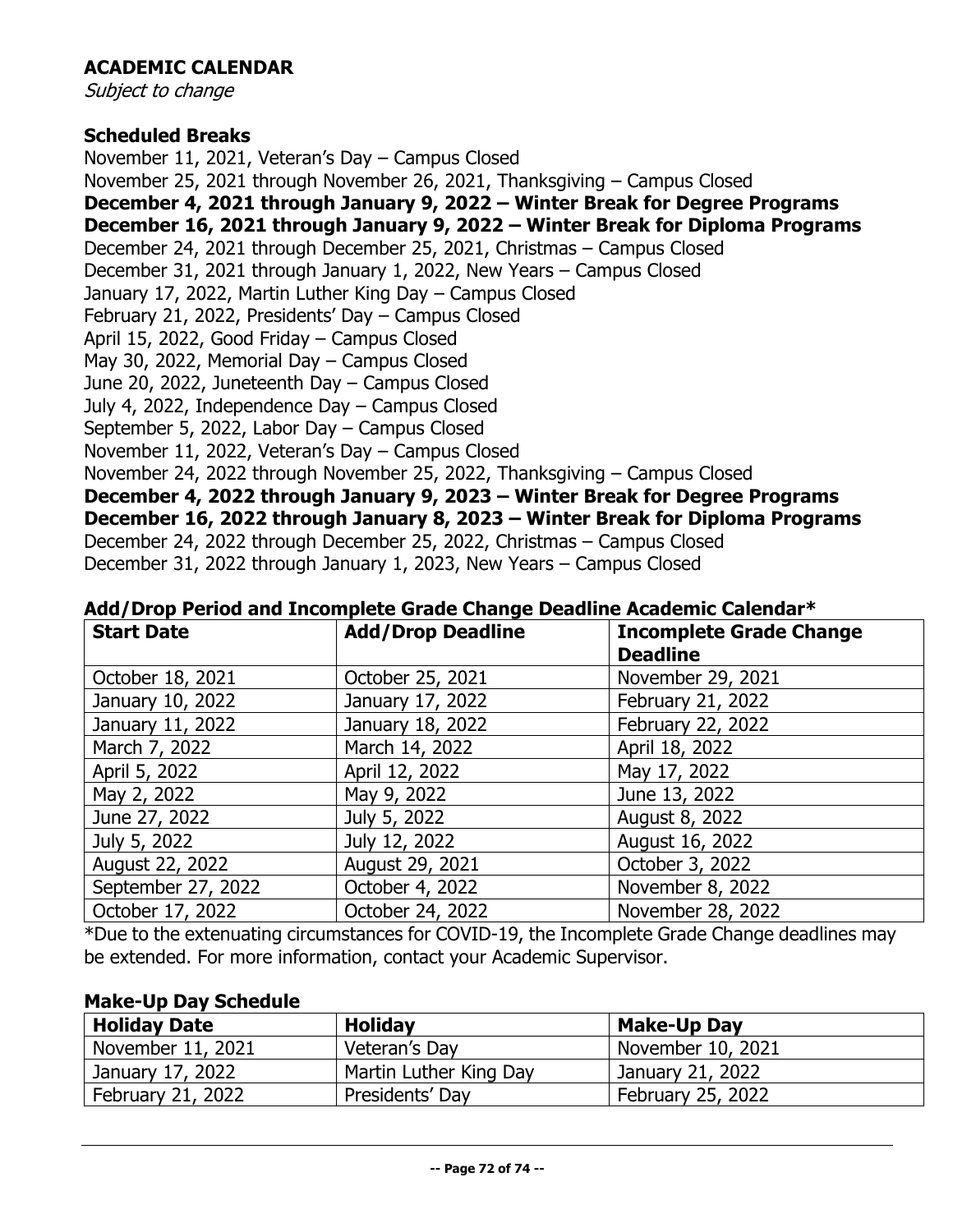| <b>Holiday Date</b> | <b>Holiday</b>      | <b>Make-Up Day</b> |
|---------------------|---------------------|--------------------|
| May 30, 2022        | <b>Memorial Day</b> | June 3, 2022       |
| June 20, 2022       | Juneteenth Day      | June 17, 2022      |
| July 4, 2022        | Independence Day    | July 8, 2022       |
| September 5, 2022   | Labor Day           | September 9, 2022  |

### **Scheduled Program Starts**

Programs begin periodically throughout the year. Enrollment is ongoing. Beginning and ending dates vary throughout the year and represent an academic year. For holidays, see the Scheduled Breaks above.

# **Start Dates for Diploma programs:**

January 11, 2022 April 5, 2022 July 5, 2022 September 27, 2022

# **Start Dates for Degree programs:**

January 10, 2022 March 7, 2022 May 2, 2022 June 27, 2022 August 22, 2021 October 17, 2022

### **HOURS OF OPERATION**

Residential classes meet 5 days a week, Monday–Friday. Administrative offices are open from 9:00AM–6:00PM Monday-Friday. Weekends are available by appointment.